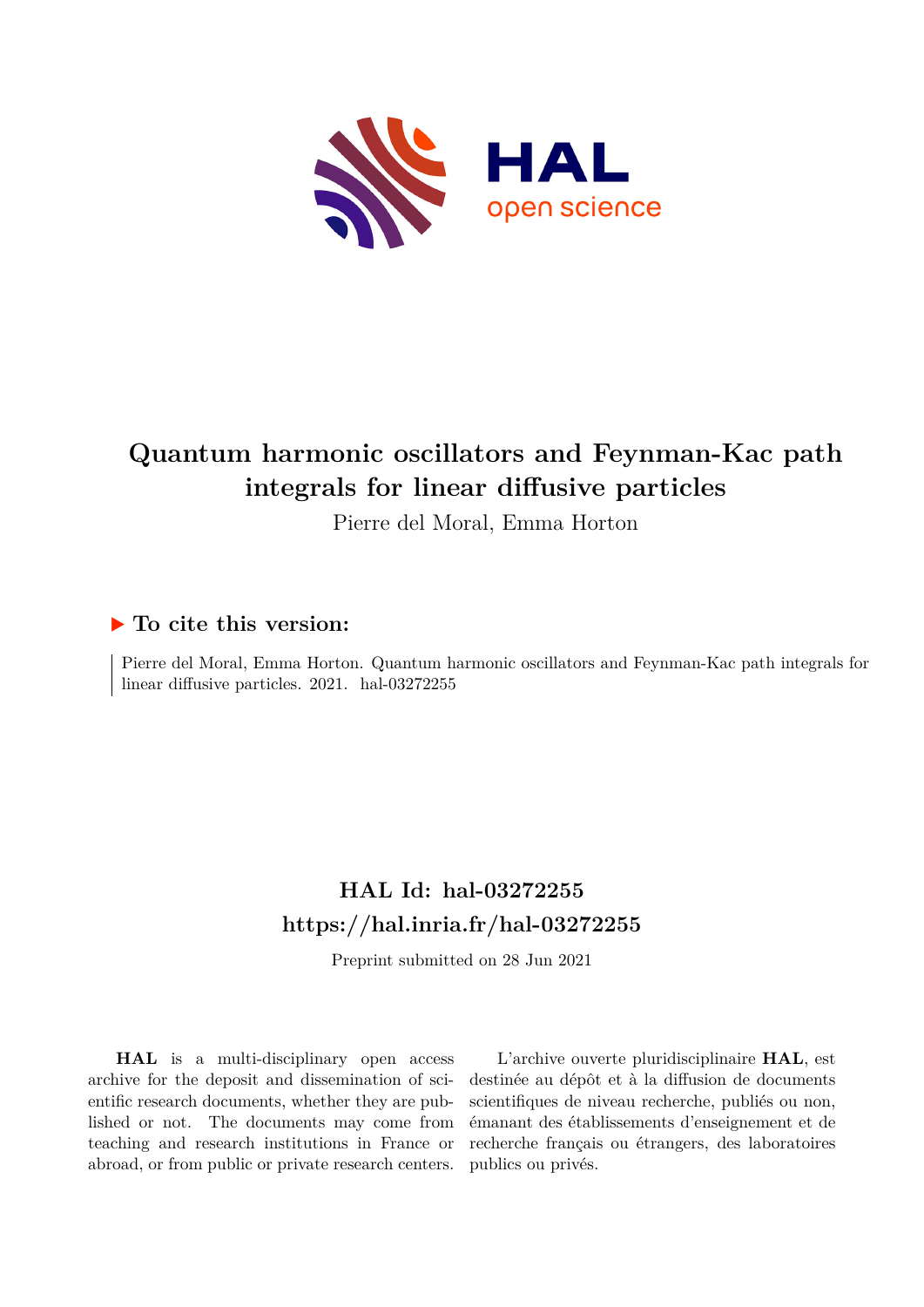# Quantum harmonic oscillators and Feynman-Kac path integrals for linear diffusive particles

### P. Del Moral, E. Horton

### June 28, 2021

#### Abstract

We propose a new solvable class of multidimensional quantum harmonic oscillators for a linear diffusive particle and a quadratic energy absorbing well associated with a semi-definite positive matrix force. Under natural and easily checked controllability conditions, the ground state and the zero-point energy are explicitly computed in terms of a positive fixed point of a continuous time algebraic Riccati matrix equation. We also present an explicit solution of normalized and time dependent Feynman-Kac measures in terms of a time varying linear dynamical system coupled with a differential Riccati matrix equation.

A refined non asymptotic analysis of the stability of these models is developed based on a recently developed Floquet-type representation of time varying exponential semigroups of Riccati matrices. We provide explicit and non asymptotic estimates of the exponential decays to equilibrium of Feynman-Kac semigroups in terms of Wasserstein distances or Boltzmann-relative entropy.

For reversible models we develop a series of functional inequalities including de Bruijn identity, Fisher's information decays, log-Sobolev inequalities, and entropy contraction estimates. In this context, we also provide a complete and explicit description of all the spectrum and the excited states of the Hamiltonian, yielding what seems to be the first result of this type for this class of models.

We illustrate these formulae with the traditional harmonic oscillator associated with real time Brownian particles and Mehler's formula. The analysis developed in this article can also be extended to solve time dependent Schrodinger equations equipped with time varying linear diffusions and quadratic potential functions.

Keywords : Feynman-Kac path integrals, Hamiltonian, particle absorption models, ground state and excited states, Mehler's formula, Boltzmann-Kullback Leibler relative  $entropy, log-Sobolev inequality, Wasserstein metric, de Bruijn's identity, Poincaré in$ equality, h-processes, Riccati matrix differential equation, continuous time algebraic Riccati equation.

Mathematics Subject Classification : Primary: 47D08, 81Q05, 33D45, 35J10; Secondary: 37A30, 35C05, 35Q40, 47D07.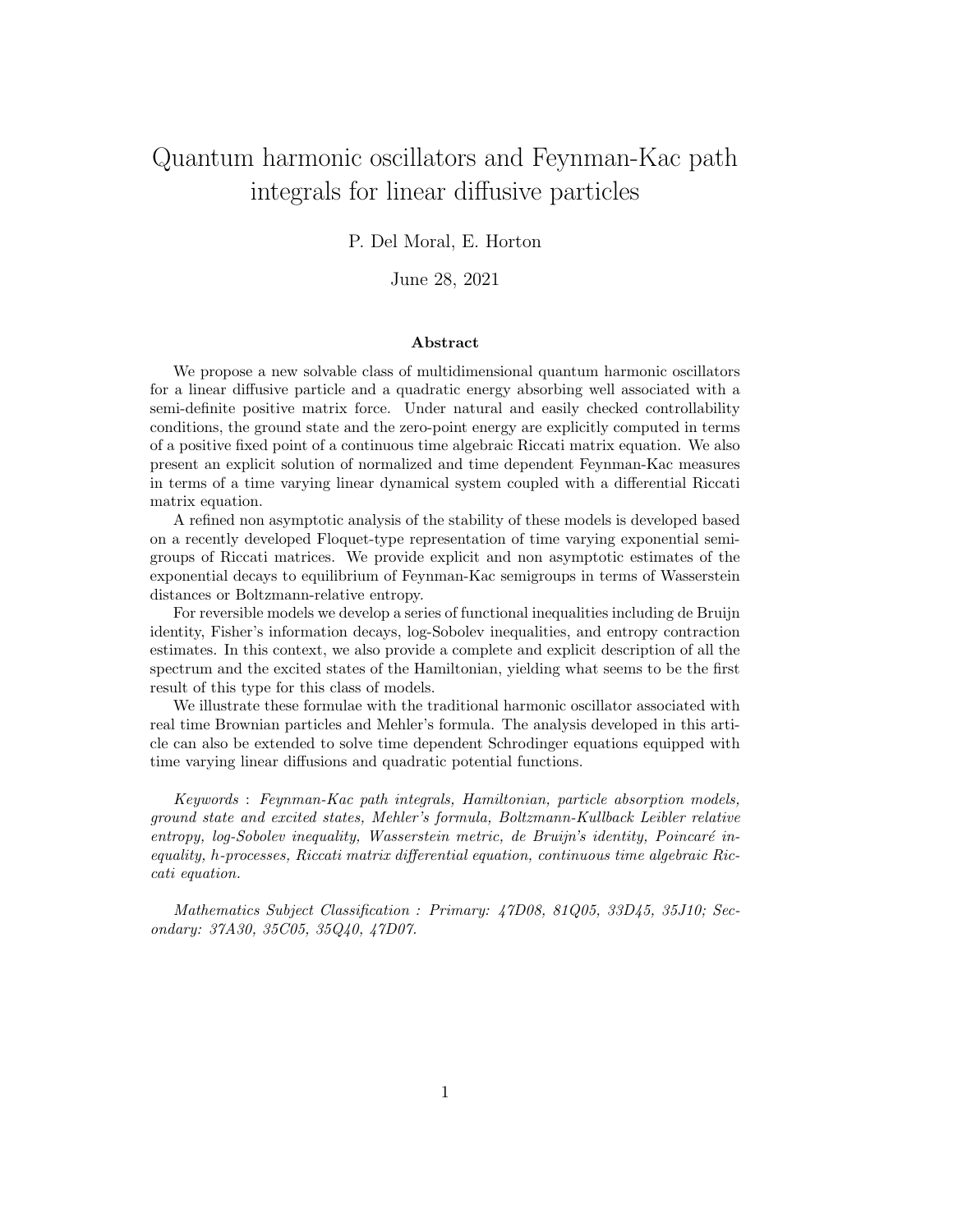### 1 Introduction

### 1.1 Description of the models

Given  $r \geq 1$  and some square  $(r \times r)$ -matrices A, R, S with real entries, let H be the Hamiltonian differential operator given by the formula

$$
\mathcal{H} = -\mathcal{L} + V \quad \text{with the potential energy} \quad V(x) := \frac{1}{2} \sum_{1 \le k, l \le r} x_k \ S_{k,l} \ x_l \tag{1}
$$

In the above display,  $\mathcal L$  stands for the second order differential kinetic energy operator

$$
\mathcal{L} := \sum_{1 \leq k, l \leq r} A_{k,l} \ x_l \ \partial_{x_k} + \frac{1}{2} \sum_{1 \leq k, l \leq r} R_{k,l} \ \partial_{x_k, x_l} \tag{2}
$$

In the present article we shall assume that  $R$  and  $S$  are positive semi-definite matrices and the pairs of matrices  $(A, R^{1/2})$  and  $(A', S^{1/2})$  are both controllable, in the sense that the  $(r \times r^2)$ -matrices

$$
\[R^{1/2}, AR^{1/2}, \ldots, A^{r-1}R^{1/2}\] \quad \text{and} \quad \left[S^{1/2}, A'S^{1/2}, \ldots, (A')^{r-1}S^{1/2}\right] \quad \text{have rank } r. \tag{3}
$$

In the above display,  $A'$  stands for the transposition of the matrix  $A$ . Note that the above condition holds trivially when  $R$  and  $S$  are positive matrices.

The time dependent Schrödinger equation and the imaginary time version associated with the hamiltonian  $H$  are given respectively by the equations

$$
i \partial_t \Psi_t(x) = \mathcal{H}(\Psi_t)(x) \quad \text{and} \quad -\partial_t \psi_t(x) = \mathcal{H}(\psi_t) \tag{4}
$$

with prescribed initial conditions. In the above display,  $i \in \mathbb{C}$  stands for the complex number such that  $i^2 = -1$ . The right hand side equation is obtained by a formal change of time by setting  $\psi_t(x) = \Psi_{-it}(x)$ . The corresponding evolution equation takes the following form

$$
\partial_t \psi_t(x) = \mathcal{L}(\psi_t)(x) - V(x)\psi_t(x) \tag{5}
$$

The first term  $\mathcal L$  represents the generator of a free linear diffusion process  $X_t$  with drift matrix and diffusion matrix  $R$ . The stochastic differential equation associated with this free evolution process is described in more details in  $(35)$ . We emphasize that A is not required to be a stable Hurwitz matrix so that  $X_t$  can be a transient diffusion process that evolves exponentially fast to  $\infty$ . As we shall see in the further development of the article, the controllability condition (3) ensures that the trapping force of the potential energy always compensates the delocalization kinetic energy of the diffusion.

For a twice differentiable function  $\psi_0$ , the solution of (5) is given by the Feynman-Kac path integral formula

$$
\psi_t(x) = \mathcal{K}_t(\psi_0)(x) := \int \mathcal{K}_t(x, dy) \psi_0(y)
$$
  
=  $\mathbb{E}\left(\psi_0(X_t) \exp\left(-\int_0^t V(X_u) ds\right) \mid X_0 = x\right).$  (6)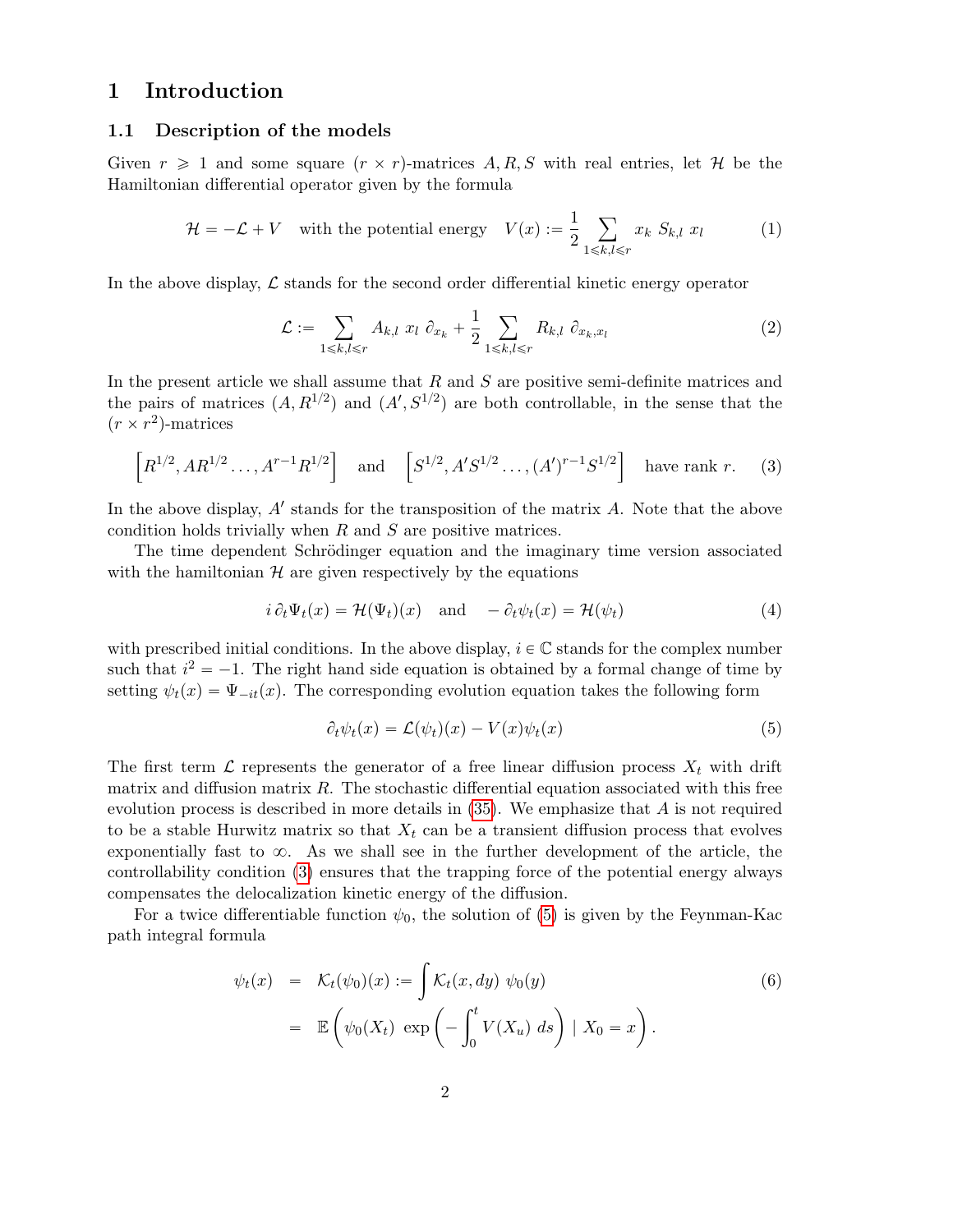The integral operator  $\mathcal{K}_t$  is sometimes called the Feynman-Kac propagator. Besides its mathematical elegance, the conditional expectations in (6) can rarely be solved analytically. Moreover, numerical solutions for general diffusions  $X_t$  and/or potential functions V that are not necessarily quadratic require extensive calculations, see for instance [23, 24, 36, 38] and the references therein.

There exists a rich literature on the micro-local analysis [54, 61, 86] and the semi-classical analysis [46, 70, 94] of self-adjoint Hamiltonian operators for general smooth potentials and Brownian particle free motions. These powerful mathematical tools provide a precise spectral asymptotic analysis by connecting the Schrödinger equation with the classical mechanics of point particles (a.k.a. Bohr correspondence principle) when the diffusion Planck constant tends to 0.

Non-asymptotic estimates for general models are rarely studied in the literature and they often rely on proving the existence of limiting unknown mathematical objects such as quasi-invariant measures, the zero-point energy and the corresponding ground state, see for instance [36, 39, 41, 42] and the more recent articles of Champagnat and Villemonais [25, 26, 27, 28, 41].

By an elementary second order Taylor expansion, any smooth potential V can be approximated by a harmonic quadratic potential of the form (1) at the vicinity of a stable equilibrium point. The quantum harmonic oscillator corresponding to the case  $A = 0$  and diagonal matrices  $(R, S)$  is one of the most important quantum-mechanical Hamiltonian systems for which an exact analytical solution is known. To the best of our knowledge, the case  $A \neq 0$  and non diagonal matrices  $(R, S)$  has not been considered in the literature on this subject. This article provides an analytical solution and a complete theoretical analysis the multivariate quantum harmonic oscillator and related particle absorption processes for general hamiltonian operators given by (1).

A brief description of the main objectives and the main results of this article is provided below:

- One of the main objective of this article is to construct an explicit closed form solution of the time dependent Schrödinger equation  $(4)$  for abstract and general Hamiltonian operators of the form (1) in the reversible situation, that is when  $R > 0$  and  $AR = RA'$ (see Theorem 3.7). In this context we provide a complete description of the entire spectrum of the Hamiltonian operator, including all the excited states in terms of the matrices  $(A, R, S)$ . In the non-reversible case, we also provide an explicit description of the zero-point energy and the ground state of the Hamiltonian in terms of the positive fixed point of a continuous algebraic Riccati matrix equation (a.k.a. CARE, see for instance (8) and Theorem 3.1).
- When the process is not necessarily reversible, our second main objective is to explicitly compute the time varying distribution flow of survival probabilities (23) including the distributions of a non-absorbed particle (13); see for instance the Gaussian preserving property (22) and the coupled equations (21). The distribution of a non-absorbed diffusion and a particle evolving in the ground state (a.k.a. h-process) are connected to each other by a Boltzmann-Gibbs transformation (a.k.a. Bayes' rule or Doob's htransform, see for instance (18) and (19), as well as Theorem 7.1 in the context of path space models). For any initial Gaussian state we show that a non-absorbed particle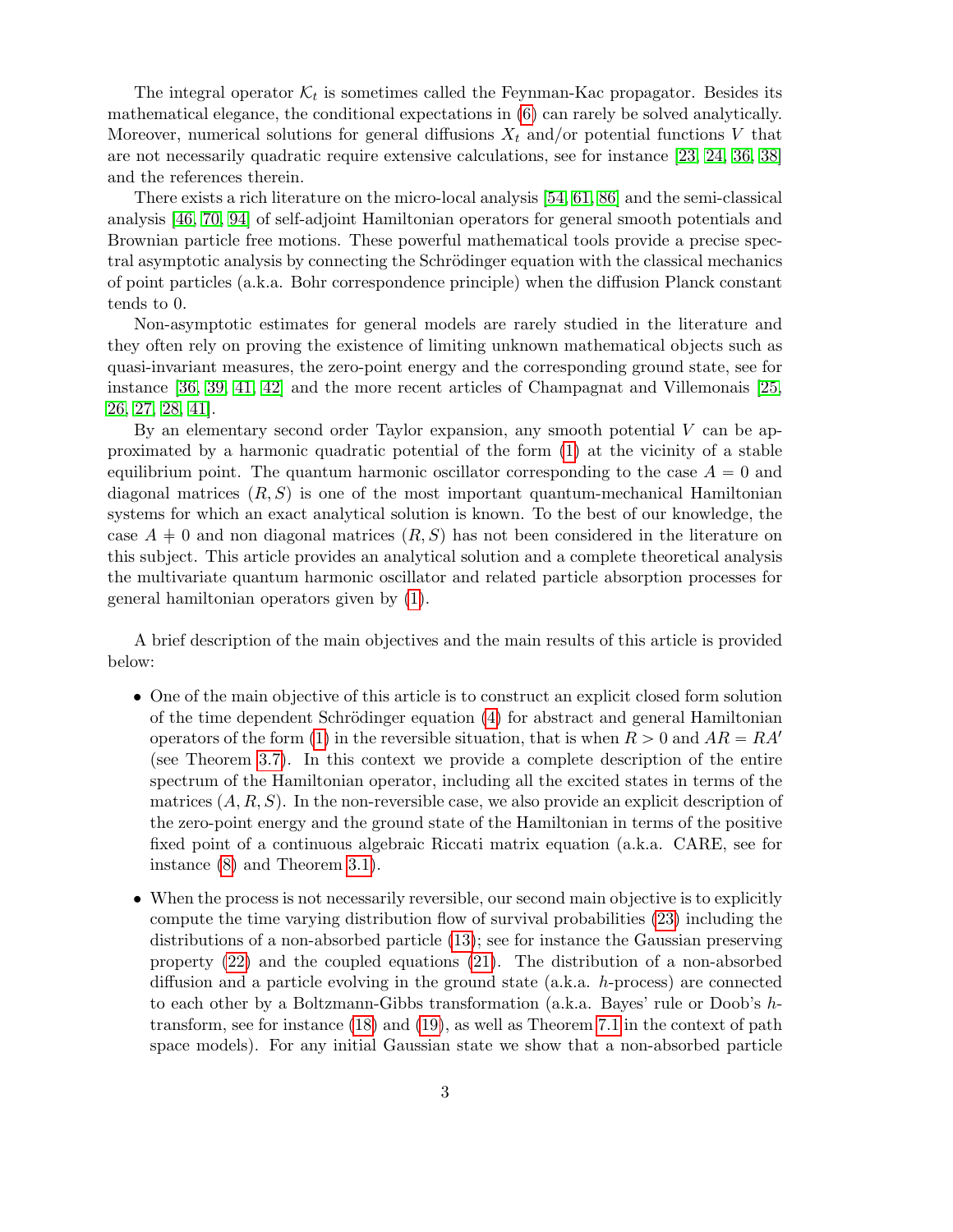remains distributed according to a Gaussian probability with a mean vector satisfying a coupled time-varying linear system depending of the solution of a time dependent Riccati differential equation (21).

• An important part of the article is concerned with the long time behavior of h-processes (16) and normalised Feynman-Kac measures (cf. section 6.2 and section 6.3), including the convergence of the conditional distribution of a non absorbed particle (13) towards the unique fixed point (a.k.a. quasi-invariant distribution) of a nonlinear semigroup in distribution space (20). In the reversible case, the density of these limiting distributions with respect to the reversible measure of the free particle coincides with the ground state of the Hamiltonian (24).

Our main contributions to the stability analysis of h-processes and normalised Feynman-Kac semigroups are twofold:

- Firstly, we provide explicit and non-asymptotic estimates of the exponential decays to equilibrium in terms of Wasserstein distances or Boltzmann-relative entropy. These results are summarised in Theorems 3.3 and 3.4. We emphasise that these theorems are valid for non-necessarily reversible models, even when the drift matrix  $\vec{A}$  is unstable, yielding what seems to be the first result of this type for this class of Feynman-Kac particle absorption models.
- $-$  In the reversible case, we analyze the stability properties of the h-process with a series of functional inequalities including de Bruijn identity (45), Fisher's information decays, log-Sobolev inequalities, and entropy contraction estimates (cf. Theorem 2.2). We also deduce Poincaré inequality and variance-type exponential decays directly from the spectral theorem 3.5 (see also Corollary 3.6).
- Last but not least, section 8 discusses several classes of McKean-Vlasov interpretations of the distribution of a non-absorbed particle. These probabilistic models and their mean field simulation are defined in terms of a nonlinear Markov process that depends on the distribution of the random states so that the flow of distributions of all random states coincides with the conditional distribution of a non-absorbed particle. For a more thorough discussion on these nonlinear sampling methodologies we refer to the books [36, 38, 39, 40] and the references therein.

Section 8.1 is dedicated to interacting jump interpretations. Their mean field interpretations coincides with conventional Quantum Monte Carlo methods currently used in numerical physics. Their path space version can be interpreted as the genealogical tree associated with the killing and the birth/duplication/selection of walkers. An alternative way of sampling the trajectories of a non absorbed particle backward is provided in section 7.2 (see for instance Theorem 7.2).

In section 8.2 we present a new class of mean field samplers based on Ensemble Kalman filters and the novel feedback particle filter methodology introduced by Mehta and Meyn and their co-authors in a series of seminal articles [87, 88, 89, 90, 91]. To the best of our knowledge, this class of advanced Monte Carlo methods have not been used to solved ground state energies nor to sample non-absorbed particle processes.

A more formal discussion on the probabilistic models and the main results presented in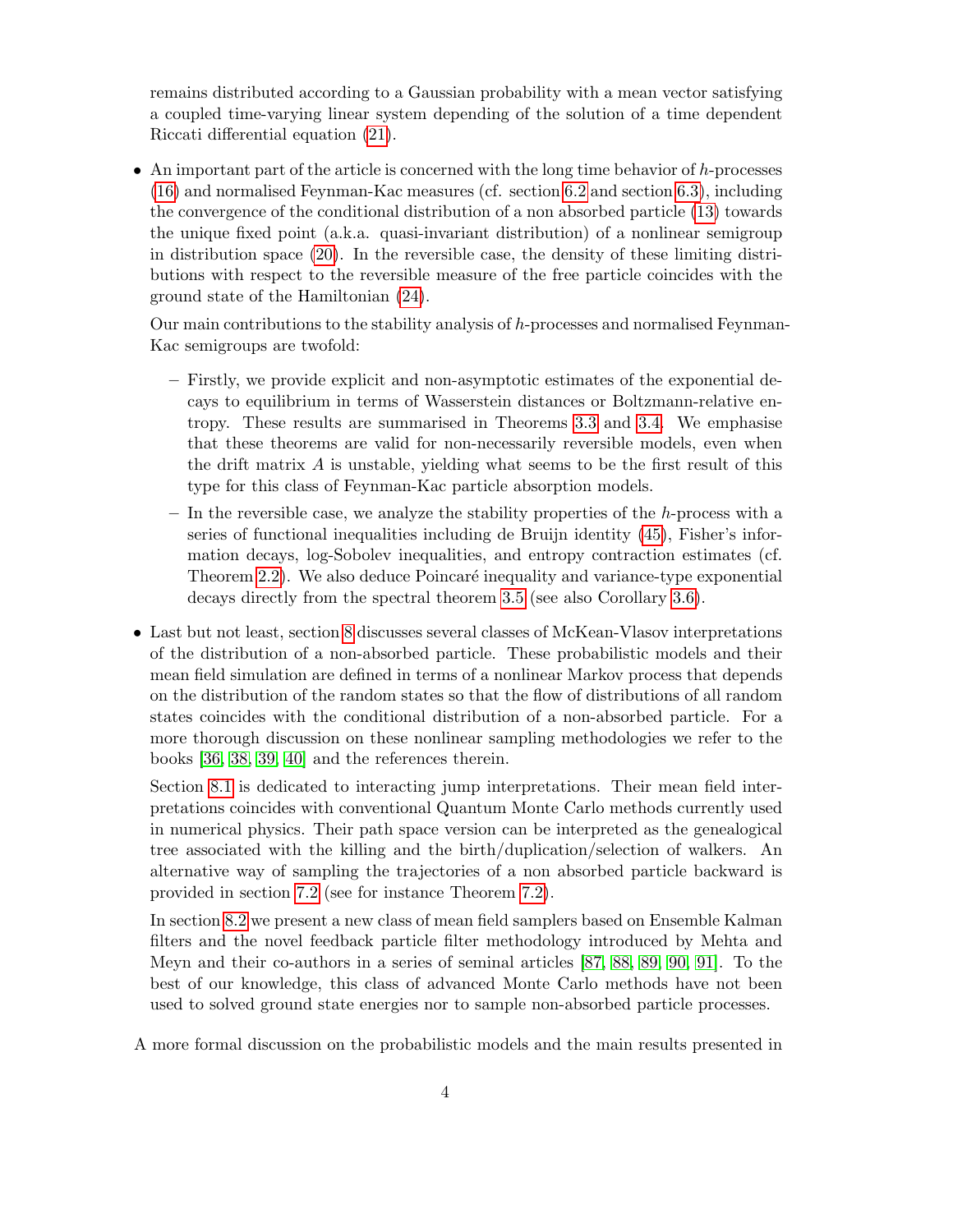this article is provided in section 1.2 and section 1.3. The detailed statements of the main theorems are presented in section 3.

To facilitate the interpretation of the theoretical and numerical physics in the measure theoretical framework used in this article, we end this introduction with some comments on the probabilistic setting. In theoretical and mathematical physics, the Feynman-Kac propagator defined by the integral operator (6) is sometimes written in terms of the exponential of the Hamiltonian operator with the exponential-type symbol

$$
\mathcal{K}_t := e^{-t\mathcal{H}} \quad \text{or in the bra-kets formalism} \quad \mathcal{K}_t(\psi_0) = |e^{-t\mathcal{H}}|\psi_0\rangle.
$$

The exponential notation is compatible with finite space models and the matrix notation of the continuous one-parameter semigroup for time homogenous models. The bra-ket notation (a.k.a. Dirac notation) is also used to represents linear projection forms acting on Hilbert spaces associated with some reversible or some stationary measure, such as the Lebesque measure for the harmonic oscillator.

The present article deals with different types of non necessarily stationary stochastic processes, including the free evolution process  $X_t$  discussed in (6), h-processes and McKean-Vlasov jump or diffusion-type processes. Apart in the reversible situation in which spectral theorems are stated on the Hilbert space associated with a reversible measure, the use of the exponential symbol or the use of the bra-kets formalism is clearly not adapted to represent different expectations with respect to different types of stochastic and non-necessarily reversible processes.

To analyze these general stochastic models, we have chosen to only use elementary and standard measure theory notation such as (6). The integral actions of a given integral operator  $K_t(x, dy)$  on the right on functions  $f(y)$  (such as (6)) and on the left on measures  $\mu(dx)$  (such as (20)) are clearly compatible with finite space models and matrix notation. The left action  $\mu \mapsto \mu K_t$  maps measures into measures, while the right action  $f \mapsto K_t(f)$ maps functions into functions

$$
(\mu K_t)(dy) := \int \mu(dx) K_t(x, dy) \quad \text{and} \quad K_t(f)(x) := \int K_t(x, dy) f(y).
$$

For finite or countable state space models the integrals are clearly replaced by finite or countable sums, the integral operator  $K_t(x, dy)$  is replaced by a square matrix, the function  $f(y)$  by a column vector, and by duality, the measure  $\mu(dx)$  is represented by a row vector. These are the only notation from measure theory used in the present article.

For any  $s, t \geq 0$  the integral operators  $\mathcal{K}_t$  introduced in (6) satisfy the semigroup property

$$
\mathcal{K}_{s+t}(x,dz) = (\mathcal{K}_s\mathcal{K}_t)(x,dy) := \int \mathcal{K}_s(x,dz) \; \mathcal{K}_t(z,dy) \Longrightarrow \psi_{s+t} = \mathcal{K}_s(\psi_t).
$$

In terms of left action bra-kets, defining  $\mu_{\varphi}(dx) := \varphi(x)dx$ , Fubini's theorem yields

$$
\langle \varphi | e^{-s\mathcal{H}} | \psi_t \rangle = \int dx \; \varphi(x) \; \mathcal{K}_s(x, dy) \; \psi_t(dy) = (\mu_{\varphi} \mathcal{K}_s)(\psi_t)
$$

$$
= \mu_{\varphi}((\mathcal{K}_s \mathcal{K}_t)(\psi_0)) = \mu_{\varphi} \mathcal{K}_{s+t}(\psi_0) = \langle \varphi | e^{-(s+t)\mathcal{H}} | \psi_0 \rangle.
$$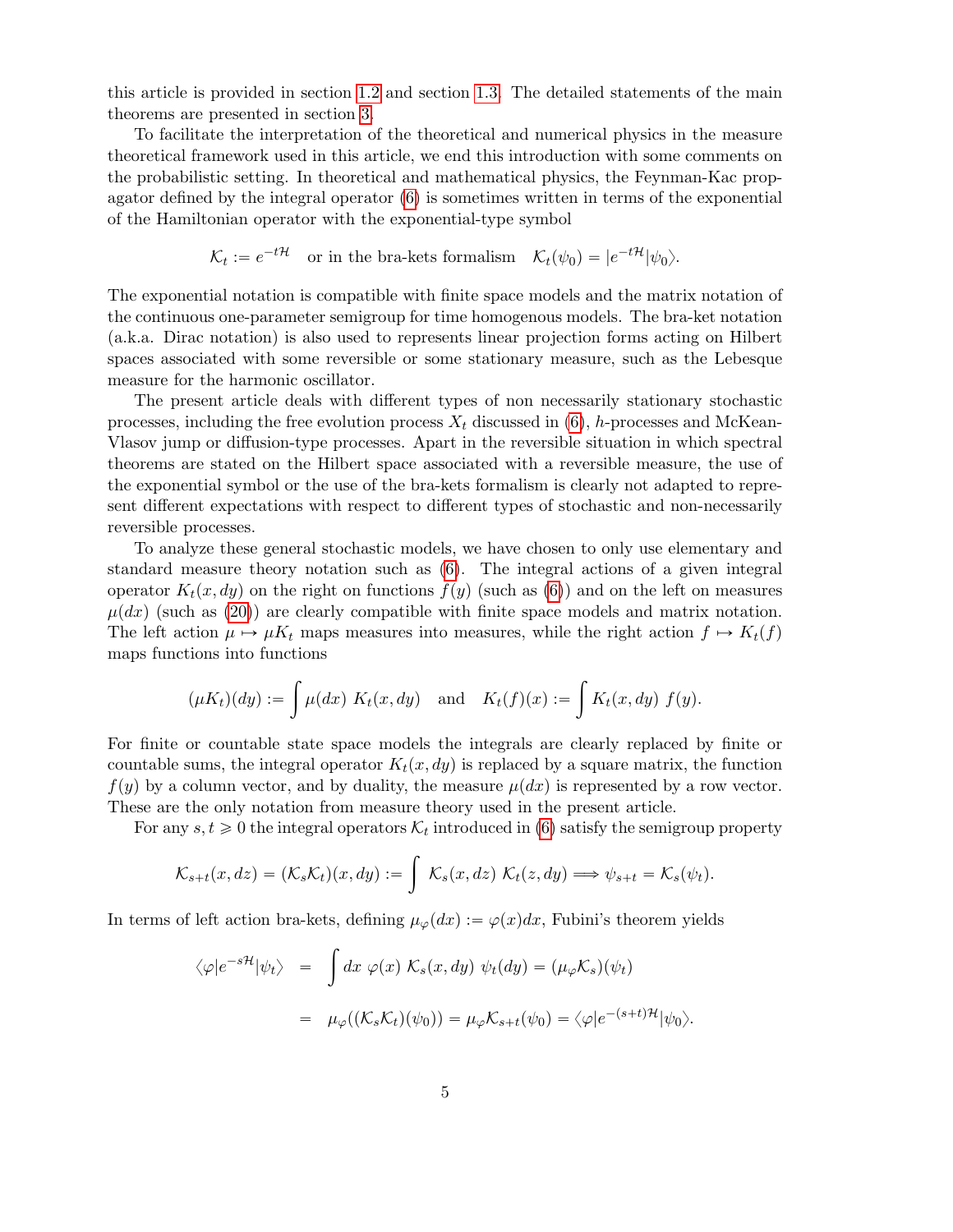### 1.2 Harmonic oscillator for linear diffusions

One of the main questions of quantum mechanics is to find the quantum numbers  $n$ , the eigenstates  $h_n$  and the energy levels  $\lambda_n$  of the Hamiltonian operator introduced in (1); that is, to find a sequence of functions  $h_n(x)$  in some Hilbert space and some energy levels  $\lambda_n \in \mathbb{R}_+ := [0, \infty]$  satisfying for any quantum numbers n the time independent Schrödinger equation

$$
\mathcal{H}(h_n)(x) = \lambda_n \ h_n(x) \iff \mathcal{K}_t(h_n)(x) = \exp(-\lambda_n t) \ h_n(x). \tag{7}
$$

The complete answer to this question is rather well known for the conventional isotropic harmonic oscillator associated with a null matrix  $A = 0$  and diagonal matrices  $(R, S)$ . The one dimensional case with  $A = 0$  corresponds to the well know harmonic oscillator treated in any textbook in quantum mechanics, see for instance [34, 52, 65, 85, 92]. In the multidimensional case, the Hamiltonian resumes to the sum of independent operators in each dimension. The resulting energy levels coincide with the tensor product of energy levels in each dimension. The isotropic harmonic oscillator corresponds to the case where  $S = \rho I$ , for some constant  $\rho > 0$ . The case  $A = 0$  and non diagonal matrices S arise in the analysis of coupled harmonic oscillators, see for instance [29, 33, 69, 71, 73] and references therein. Coupled harmonic oscillators arise in a variety of applications including quantum and nonlinear physics [48, 74], quantum cryptography and communication [47, 8], quantum teleportation [84], as well as in biophysics [79, 82] and in molecular chemistry [60, 45].

To the best of our knowledge the case  $A \neq 0$  has not been considered in quantum mechanics literature, the hypothesis of universal Brownian particle velocities in real time is always in force in all the studies published in this field. The main objective of this article is to extend conventional quantum harmonic oscillators to linear drift-type particle diffusions and general potential functions associated with some quadratic form. This class of models differs from the damped quantum harmonic oscillators with Ornstein-Uhlenbeck stable diffusions in imaginary time discussed in the series or articles [3, 7, 19, 31, 32, 35, 64].

For matrices  $(A, R, S)$  satisfying the controllability condition (3), we provide an explicit description of the zero-point energy  $\lambda_0$  and the ground state  $h_0$  of the Hamiltonian (see Theorem 3.1) in terms of the positive fixed point of a continuous time algebraic Riccati matrix equation. More precisely, we have

$$
Q_{\infty} > 0 \text{ and } A'Q_{\infty} + Q_{\infty}A - Q_{\infty}RQ_{\infty} + S = 0
$$
  

$$
\implies \lambda_0 = \frac{1}{2} \text{Tr}(RQ_{\infty}) \text{ and } h_0(x) = \exp\left(-\frac{1}{2}x'Q_{\infty}x\right).
$$
 (8)

Here, and in the rest of the article,  $Tr(.)$  stands for the trace operator. As a rule in the present article, the state vectors  $x \in \mathbb{R}^d$  are column vectors and  $x'$  stands for the transposed row vector.

Riccati equations such as the one discussed above play a central role in signal process and optimal control theory, starting with the pioneering work of Kalman in the beginning of the 1960s, see for instance  $\left[1, 2, 18, 66, 78\right]$ , and the more recent articles  $\left[15, 17\right]$  in the context of filtering theory. To the best of our knowledge, their application in the context of quantum harmonic oscillators seems to be new.

For large scale problems, the numerical solving of the algebraic Riccati matrix equation (8) using exact or inexact Kleinman-Newton type methods is generally impractical [50,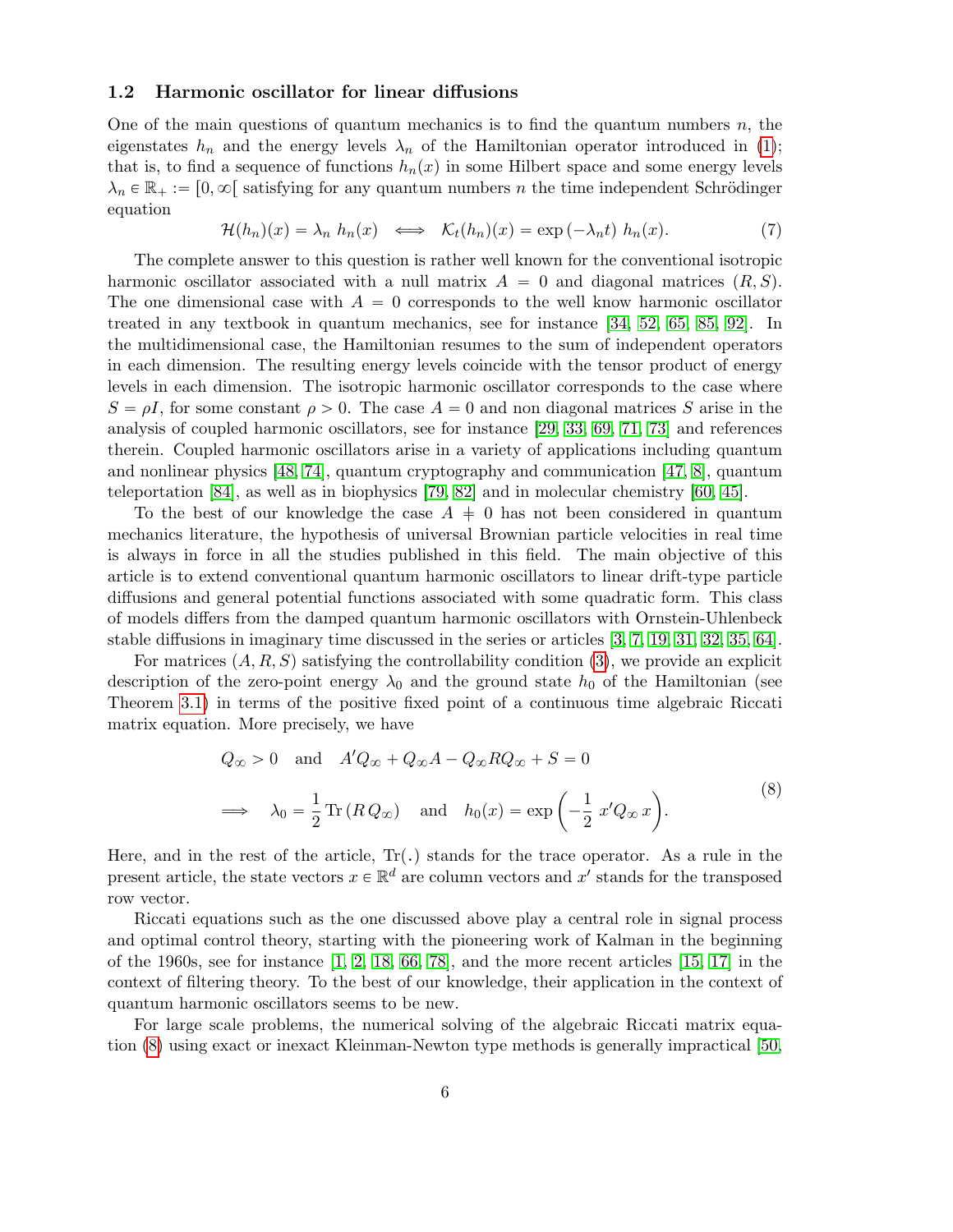66, 63]. Several improvements have been suggested to avoid the degeneracy of the residuals arising in the Lyapunov recursions associated with these sequential gradient type estimates [12, 13, 55, 62]. An alternative approach is to use Diffusion Monte Carlo methods and extended versions of Ensemble Kalman type methodologies used in signal processing and information theory.

In the reversible situation, that is when  $AR = RA'$ , we solve the Schrödinger eigenvalue problem with the imaginary time technique. In this context the entire spectrum of  $\mathcal{H}$  can be computed explicitly in terms of the matrices  $(A, R, S)$ . For instance, the ground state can be computed with the formula

$$
Q_{\infty} = R^{-1}A + R^{-1}(A^2 + RS)^{1/2}.
$$
\n(9)

In the above display  $(A^2 + RS)^{1/2}$  stands for the square root that has positive eigenvalues. A proof of the above assertion is provided in section 9.1.

In section 3.2 we shall see that the energy levels  $\lambda_n$  are indexed by multiple index quantum numbers  $n = (n_1, \ldots, n_r) \in \mathbb{N}^r$  and given by the formulae

$$
\lambda_n = \frac{1}{2} \operatorname{Tr}(A) + \sum_{1 \leq i \leq r} \left( n_i + \frac{1}{2} \right) \sqrt{|\lambda_i(A^2 + RS)|},\tag{10}
$$

where  $\lambda_i(A^2 + RS)$  stands for the non-negative eigenvalues of  $(A^2 + RS)$ . The excited eigenstates  $h_n$  with the energy level  $\lambda_n$  are defined on the Hilbert space  $\mathbb{L}_2(\mu)$  associated with a locally finite Gibbs-type measure  $\mu$  that only depends on the matrices  $(A,R)$  (see Theorem 3.7). We already mention that  $\mu$  is Gaussian if and only if the drift matrix A is Hurwitz.

After decomposing the initial state  $\psi_0 = \Psi_0$  into the  $h_n$ -basis discussed above, we apply the time evolution at each energy level  $\lambda_n$ . Reassembling all eigenstates we obtain the solution of both the time dependent Schrödinger equation and the imaginary time version discussed in (4); that is, we have that

$$
\Psi_t(x) = \sum_{n \in \mathbb{N}^r} e^{-i\lambda_n t} h_n(x) \int \Psi_0(y) h_n(y) \mu(dy) \text{ and } \psi_t(x) = \Psi_{-it}(x). \tag{11}
$$

The null quantum number  $(0, \ldots, 0) \in \mathbb{N}^r$  will correspond to the bottom of the spectrum of the Hamiltonian H and to simplify notation we shall write  $\lambda_0$  and  $h_0$  instead of  $\lambda_{(0,...,0)}$  and  $h_{(0,...,0)}$ . A detailed description of the measure  $\mu$ , the energy levels and the corresponding eigenstates discussed in (7) and (11) is provided in the end of section 2.5.

We illustrate these spectral decompositions in section 4. One dimensional models are discussed in section 4.1. In this situation, it is clear from (10) that the the trapping force of the potential energy always compensates the delocalisation kinetic energy of the diffusion even when  $A > 0$  is very large.

In section 4.2 we show how to recover directly Mehler's formula from our spectral decompositions. The multidimensional quantum harmonic oscillator discussed in section 4.3 corresponds to the null drift  $A = 0$  and diagonal matrices  $(R, S)$ .

### 1.3 Particle absorption processes

Consider a process  $X_t^c$  starting from  $X_0^c = X_0$ , evolving as the diffusion  $X_t$  and killed with rate  $V(X_t^c)$ . We denote by  $\tau^c$  the random killing time of the process. In this interpretation,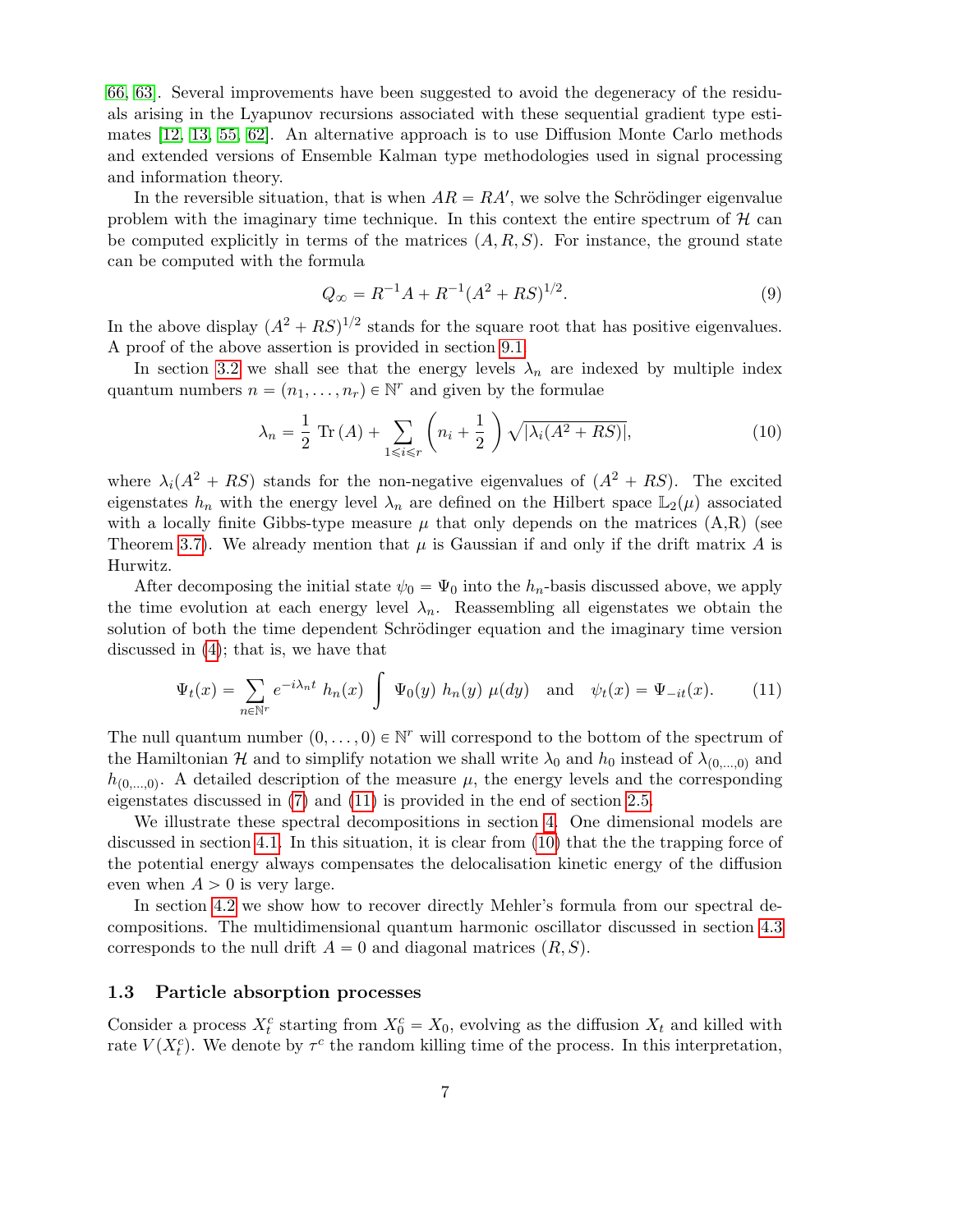the Feynman-Kac propagator discussed in (6) takes the following form

$$
\psi_t(x) = \mathcal{K}_t(\psi_0)(x) = \mathbb{E}(\psi_0(X_t^c) 1_{\tau^c \geq t} | X_0^c = x).
$$
 (12)

An important question arising in applied probability and rare event analysis is to study the long time behavior of the conditional probability of the process  $X_t^c$  with respect to the non-absorption event and starting from a random variable  $X_0^c = X_0$  with distribution  $\eta_0$ . In a more synthetic form this distribution is given by the formula

$$
\eta_t(dx) := \mathbb{P}_{\eta_0}(X_t^c \in dx \mid \tau^c > t). \tag{13}
$$

Equivalently, for any bounded measurable function  $f$  on  $\mathbb{R}^r$  we have the integral formula

$$
\eta_t(f) := \int f(x) \; \eta_t(dx) = \mathbb{E}(f(X_t^c) \mid \tau^c > t).
$$

In section 6.3 we shall see that  $\eta_t$  satisfies a nonlinear integro-differential equation given in weak form for any smooth functions by the formula

$$
\partial_t \eta_t(f) = \eta_t(\mathcal{L}(f)) - \eta_t(fV) + \eta_t(f)\eta_t(V). \tag{14}
$$

In contrast with conventional Markov processes, the flow of conditional probability measures  $\eta_t$  has a nonlinear evolution semigroup; that is, for any  $s \leq t$  we have

$$
\eta_t = \Phi_{t-s} \left( \eta_s \right), \tag{15}
$$

for some *nonlinear mapping*  $\Phi_t$  from the set of probability measures on  $\mathbb{R}^r$  into itself. For a detailed description of these nonlinear transformations we refer to section 6.2 and section 6.3.

The stability analysis of the nonlinear evolution semigroups given by the composition of mappings  $\Phi_{t+s} = \Phi_t \circ \Phi_s$  is closely related to the long time behavior of a particle evolving in the ground state  $h_0$ , sometimes called the h-process, denoted  $(X_t^h)_{t\geq 0}$  and defined by the stochastic differential equation

$$
dX_t^h = \left( AX_t^h + R \nabla \log h_0(X_t^h) \right) dt + BdW_t.
$$
 (16)

The initial distribution of the random state  $X_0^h$  is defined by a Boltzmann-Gibbs transformation of  $\eta_0$  with respect to the ground state  $h_0$ ; that is, we have that

$$
\eta_0^h = \mathbb{B}_{h_0}(\eta_0) \quad \text{with} \quad \mathbb{B}_{h_0}(\eta_0)(dx) := \frac{1}{\eta_0(h_0)} \ h_0(x) \ \eta_0(dx), \tag{17}
$$

whenever  $\eta_0(h_0)$  is a well-defined positive normalising constant. By (8), the generator  $\mathcal{L}^h$ of the diffusion process  $X_t^h$  is defined as  $\mathcal L$  by replacing A by the matrix  $(A - RQ_\infty)$ .

The distribution  $\eta_t^h$  of the random states  $X_t^h$  and the distribution  $\eta_t$  of a non-absorbed particle are connected by the Boltzmann-Gibbs transformation; that is, for any time horizon  $t \geq 0$  we have that

$$
\eta_t^h = \mathbb{B}_{h_0}(\eta_t) \quad \text{and} \quad \eta_t = \mathbb{B}_{h_0^{-1}}(\eta_t^h) \quad \text{with} \quad h_0^{-1}(x) := 1/h_0(x). \tag{18}
$$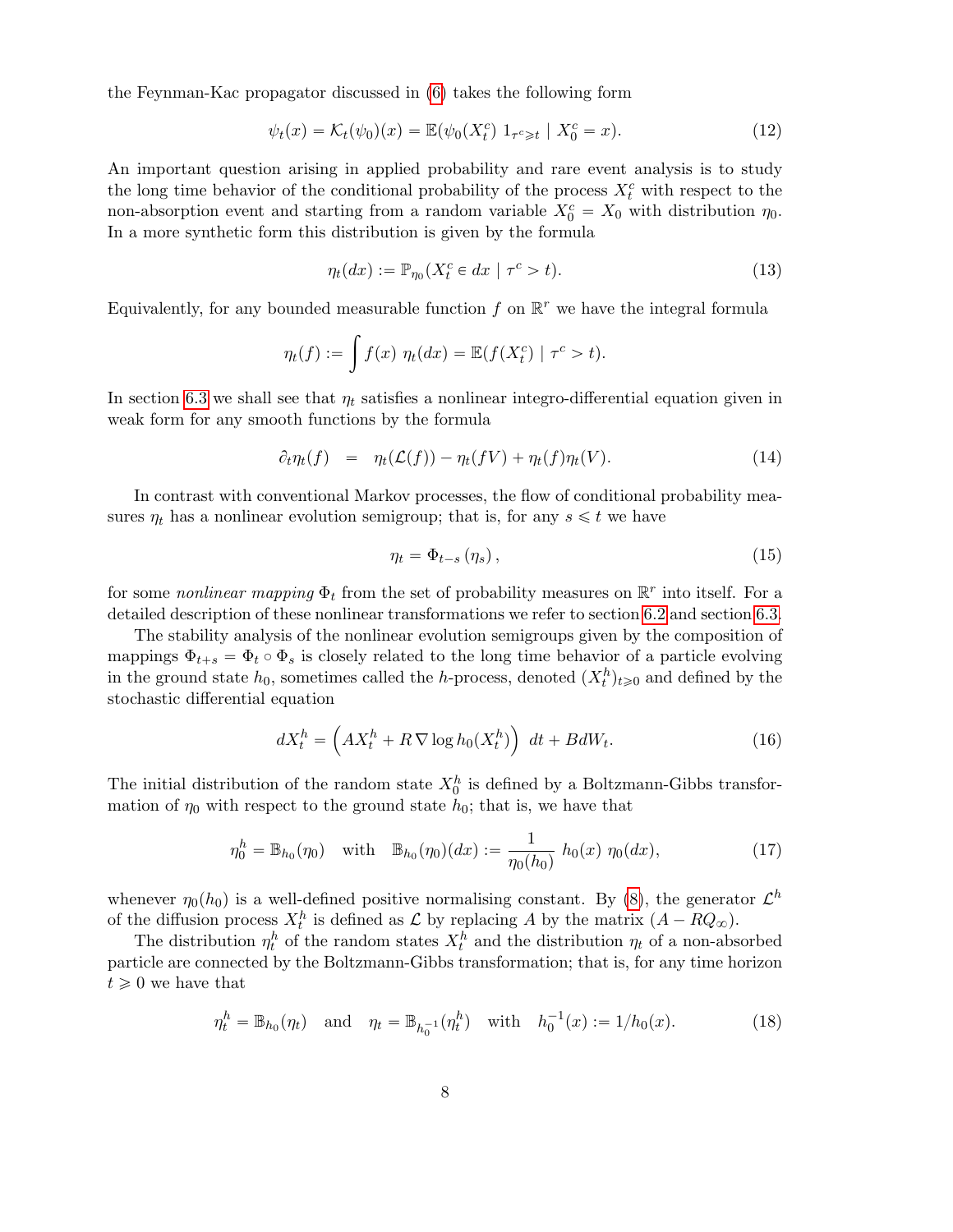In the same vein, the Markov transitions of  $X_t^h$  defined by the transition probabilities

$$
\mathcal{K}_t^h(x, dy) := \mathbb{P}(X_t^h \in dy \mid X_0^h = x)
$$

are connected to the Feynman-Kac propagator  $\mathcal{K}_t$  discussed in (6) and (12) by the formula

$$
\exp\left(\lambda_0 t\right) \mathcal{K}_t(x, dy) = h_0(x) \mathcal{K}_t^h(x, dy) h_0^{-1}(y). \tag{19}
$$

The Boltzmann-Gibbs formulae (18) and (19) remain valid for nonlinear diffusions  $X_t$  (see for instance exercise 445 in [40]). Under our controllability conditions (3), we shall prove that the flow of probability measures  $\eta_t$  and  $\eta_t^h$  converge exponentially fast as  $t \to \infty$  towards a pair of unique limiting measures,  $\eta_{\infty}$  and  $\eta_{\infty}^{h}$ . That is for any  $t \geq 0$  we have

$$
\eta_{\infty} = \Phi_t(\eta_{\infty}) \quad \text{and} \quad \eta_{\infty}^h(dy) = (\eta_{\infty}^h \mathcal{K}_t^h)(dy) := \int \eta_{\infty}^h(dx) \mathcal{K}_t^h(x, dy). \tag{20}
$$

The uniqueness property of  $\eta_{\infty}$  is discussed at the end of section 3.1. The measure  $\eta_{\infty}$  satisfies a nonlinear fixed point equation and it is sometimes called a quasi-invariant probability measure. Another important problem is to describe these limiting measures in terms of the parameters of the model and to quantify, with some precision, the convergence decays to equilibrium.

To briefly outline our answers to these questions, we denote by  $\mathcal{N}(m, P)$  an r-dimensional Gaussian probability measure with mean  $m \in \mathbb{R}^r$  and covariance matrix P.

We also let  $(\hat{X}_t, P_t) \in (\mathbb{R}^r \times \mathbb{R}^{r \times r})$  be the solution of the *coupled evolution equations* given by the system

$$
\begin{cases}\n\partial_t \hat{X}_t = (A - P_t S) \hat{X}_t \\
\partial_t P_t = \text{Ricc}(P_t) \quad \text{with} \quad \text{Ricc}(P) := AP + PA' + R - PSP\n\end{cases}
$$
\n(21)

for some initial state  $\hat{X}_0 \in \mathbb{R}^r$  and some given positive semi-definite matrix  $P_0$ . Under the our controllability conditions (3), we shall see that  $\hat{X}_t$  converges exponentially fast to 0 as  $t \to \infty$ , and the Riccati matrix  $P_t$  converges exponentially fast as  $t \to \infty$  to a single positive fixed point matrix  $P_{\infty}$  satisfying the continuous time algebraic Riccati equation  $Ricc(P_{\infty}) = 0.$ 

Our main reason for introducing the coupled process  $(\hat{X}_t, P_t)$  comes from the following pivotal Gaussian preserving property

$$
\eta_0 = \mathcal{N}(\hat{X}_0, P_0) \Longrightarrow \forall t \ge 0 \quad \eta_t = \mathcal{N}(\hat{X}_t, P_t) \longrightarrow_{t \to \infty} \eta_\infty := \mathcal{N}(0, P_\infty)
$$
 (22)

In addition, the zero-point energy level  $\lambda_0$  of the Hamiltonian H is related to the survival probability of an non absorbed particle by the following formulae

$$
-\frac{1}{t}\log \mathbb{P}_{\eta_0}(\tau^c > t) = \frac{1}{2t} \int_0^t \left(\hat{X}_s' S \hat{X}_s + \text{Tr}(SP_s)\right) ds.
$$
  

$$
\longrightarrow_{t \to \infty} \lambda_0 \stackrel{\forall s > 0}{=} -\frac{1}{s}\log \mathbb{P}_{\eta_\infty}(\tau^c > s) = \frac{1}{2} \text{Tr}(SP_\infty) = \eta_\infty(V) := \int \eta_\infty(dx) V(x).
$$
 (23)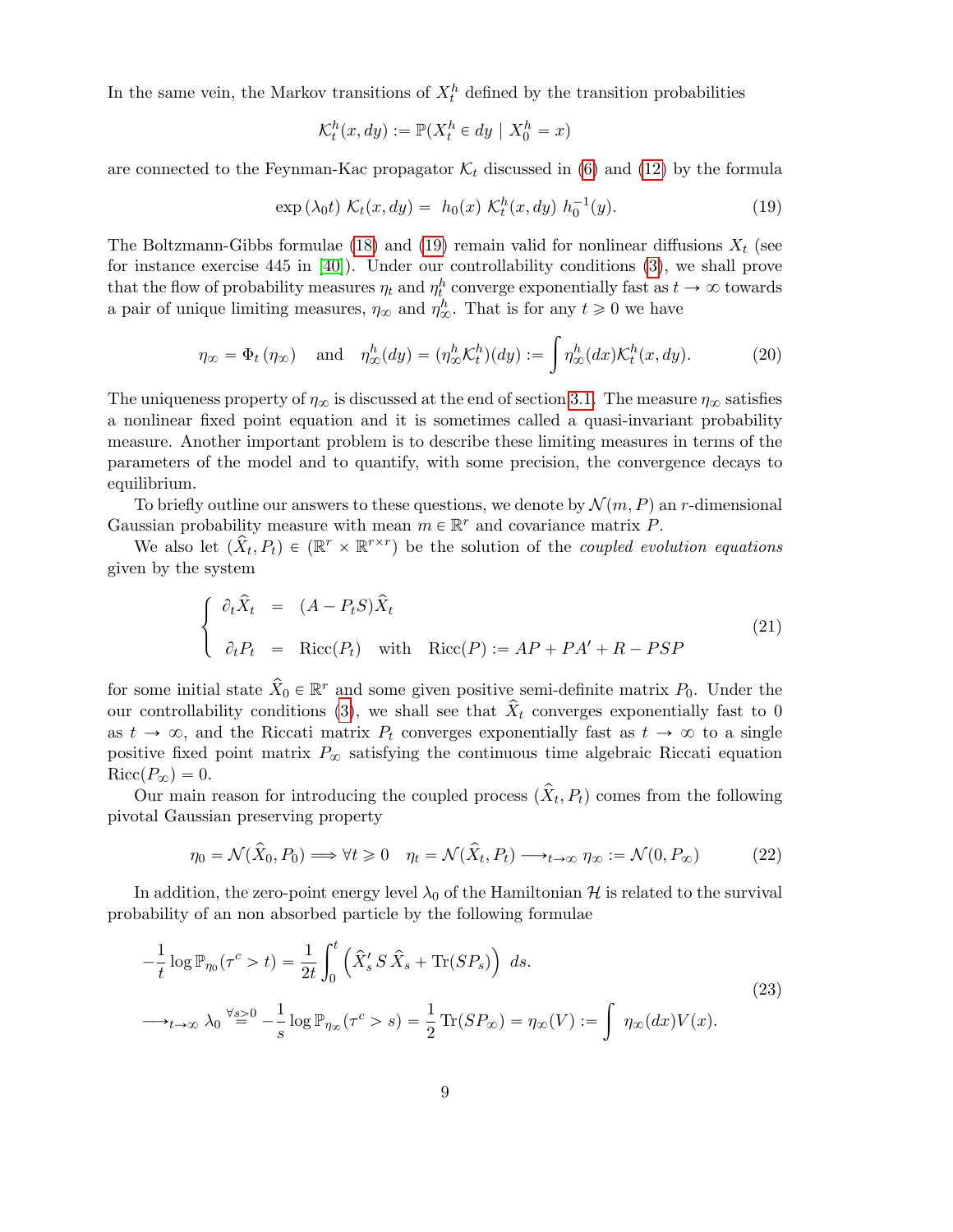The Gaussian preserving property is discussed in Theorem 3.2. Formula (23) is a consequence of the exponential formula (78) applied to the unit function. The trace formula  $\text{Tr}(R Q_{\infty}) = \text{Tr}(S P_{\infty})$  for non-necessarily reversible models is proved in (68). The convergence of the mean and covariance matrices

$$
(\hat{X}_t, P_t) \to_{t \to \infty} (0, P_{\infty})
$$

can be made precise using the Lipschitz exponential decays estimates presented in section 5.2 and section 5.3 (see for instance Theorems 5.3 and 5.5). The convergence of the distributions

$$
\eta_t^h \to_{t \to \infty} \eta_\infty^h \quad \text{and} \quad \eta_t \to_{t \to \infty} \eta_\infty
$$

can also be quantified with some precision in terms of relative entropy (cf. section 6.4.1) or in terms of Wasserstein distances (cf. section 6.4.2). See also the non-asymptotic estimates stated in theorem 3.4.

Whenever the free particle  $X_t$  is reversible with respect to some measure v the quasiinvariant distribution  $\eta_{\infty}$  discussed above is related to the ground state  $h_0$  by the Boltzmann-Gibbs formula

$$
\eta_{\infty} = \mathbb{B}_{h_0}(v) \quad \text{and} \quad \eta_{\infty}^h = \mathbb{B}_{h_0}(\eta_{\infty}) = \mathbb{B}_{h_0^2}(v). \tag{24}
$$

The proof of the above assertion is provided in section 9.1. The left hand side assertion in (24) indicates that the stationary density of a non absorbed particle with respect to  $v$ is proportional to the ground state, while the stationary distribution with respect to  $v$  of a particle evolving in the ground state is proportional to the square of the ground state. These Boltzmann-Gibbs formulae yields the Hilbert space isometry

$$
\begin{cases}\n\Upsilon_h : f \in \mathbb{L}_2(\eta_\infty^h) \mapsto \Upsilon_h(f) := \sqrt{\eta_\infty^h(h_0^{-2})} f h_0 \in \mathbb{L}_2(\nu) \\
\text{with the inverse } \Upsilon_h^{-1}(f) = \sqrt{\nu(h_0^2)} f h_0^{-1}.\n\end{cases}
$$
\n(25)

This a direct consequence of the fact that (24) implies that

$$
\langle f, g \rangle_{2,v} := \nu(fg) = \nu(h_0^2) \langle h_0^{-1} f, h_0^{-1} g \rangle_{2,\eta_{\infty}^h}
$$
 and  $\eta_{\infty}^h(h_0^{-2}) = 1/\nu(h_0^2)$ .

The Feynman-Kac propagator is connected to the semigroup of the particle evolving in the ground state  $h_0$  via the operator formulae

$$
\exp\left(\lambda_0 t\right) \mathcal{K}_t = \Upsilon_h \circ \mathcal{K}_t^h \circ \Upsilon_h^{-1} \quad \text{and} \quad -\mathcal{L} + (V - \lambda_0) = \Upsilon_h \circ \mathcal{L}^h \circ \Upsilon_h^{-1}.
$$

The Boltzmann-Gibbs mappings discussed in (18), (19) and (24) and the Hilbert space isometry (25) allow to transfer directly any known regularity property at the level of the h-process  $(\mathcal{K}_t^h, \eta_t^h, \eta_\infty^h)$  to the Feynman-Kac model  $(\mathcal{K}_t, \eta_t, \eta_\infty)$ , and vice versa.

## 2 Basic notation and preliminary results

#### 2.1 Some norms and matrix spaces

We denote by  $\mathcal{M}_{r_1,r_2}$  the set of  $(r_1 \times r_2)$ -matrices with real entries and  $r_1, r_2 \geq 1$ . When  $r = r_1 = r_2$  we write  $\mathcal{M}_r$  instead of  $\mathcal{M}_{r,r}$  the set of square  $(r \times r)$ -matrices.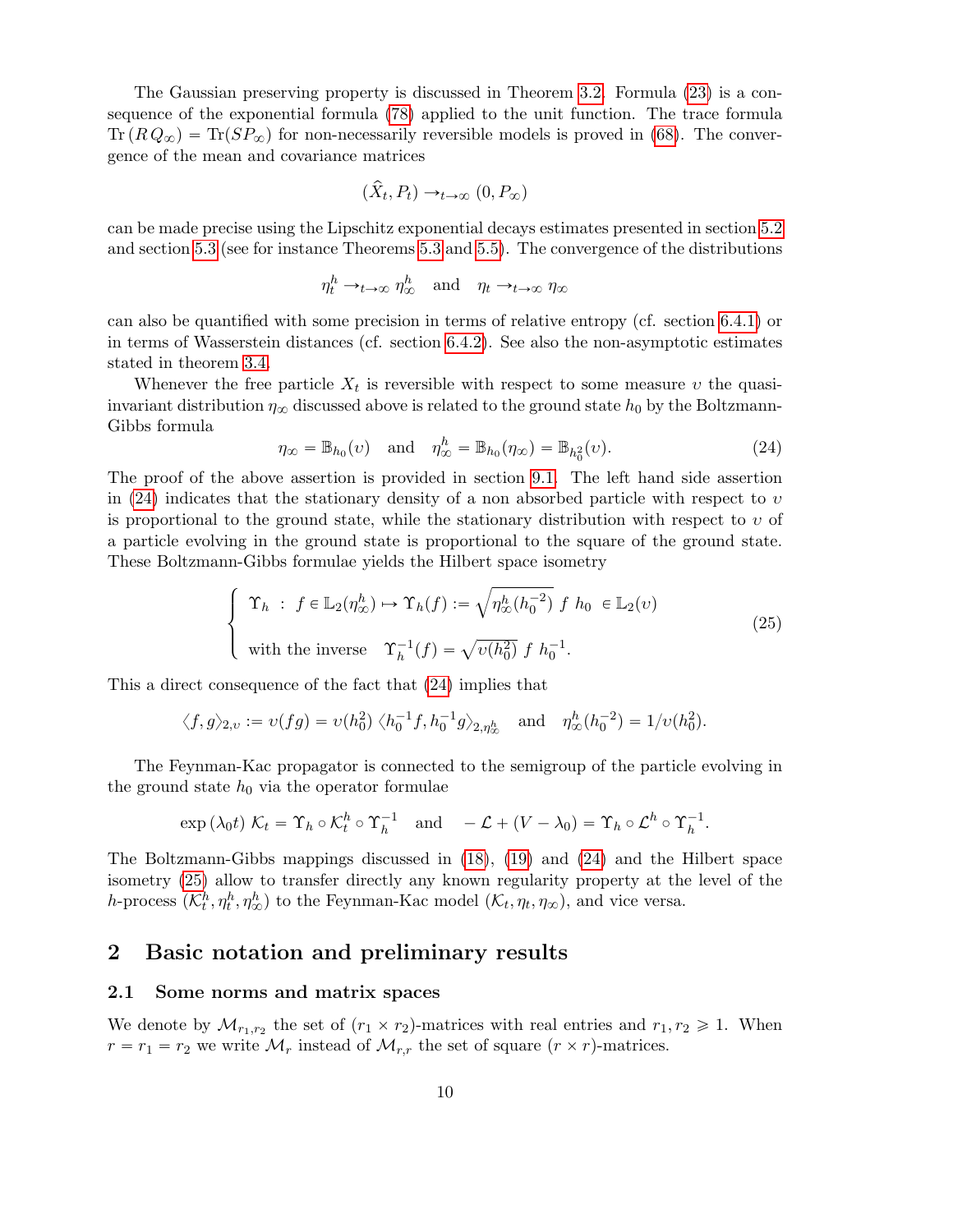A square root of a square matrix  $A \in \mathcal{M}_r$  is a (non unique) matrix  $A^{1/2}$  such that  $A^{1/2}A^{1/2} = A$ . When A has positive eigenvalues, we choose the square root  $A^{1/2}$  that has positive eigenvalues. We let  $S_r \subset \mathcal{M}_r$  denote the subset of symmetric matrices,  $S_r^0 \subset S_r$ the subset of positive semi-definite matrices, and  $S_r^+ \subset S_r^0$  the subset of positive definite matrices. We also let  $S_r^-$  the set of negative definite matrices.

Given  $B \in S_r^0 - S_r^+$  we denote by  $B^{1/2}$  a (non-unique) but symmetric square root of B (given by a Cholesky decomposition). When  $B \in \mathcal{S}_r^+$  we choose the principal (unique) symmetric square root. We write  $A'$  to denote the transposition of a matrix A, and  $A_{sym} =$  $(A + A')/2$  to denote the symmetric part of  $A \in \mathcal{M}_r$ . We denote by  $Spec(A)$  the spectrum of A defined by

 $Spec(A) := {\lambda | \lambda}$  eigenvalue of  $A$ ,

where each eigenvalue is listed the number of times it occurs as a root of the characteristic polynomial of A. We also denote by  $\mathcal{G}l_r \subset \mathcal{M}_r$  the general linear group of invertible matrices. The set  $\mathcal{M}_r$  is equipped with the spectral or the Frobenius norms (a.k.a. Hilbert-Schmidt norm) defined by

$$
||A|| = \sqrt{\lambda_{max}(AA')} \le ||A||_F := \sqrt{\text{Tr}(AA')} \le \sqrt{r} ||A||,
$$

where  $\lambda_{max}(\cdot)$  denotes the maximal eigenvalue. The minimal eigenvalue is denoted by where  $\lambda_{max}(\cdot)$  denotes the maximal eigenvalue. The minimal eigenvalue is denoted by  $\lambda_{min}(\cdot)$ . Let  $\text{Tr}(A) = \sum_{1 \leq i \leq r} A(i, i)$  denote the trace operator. We also denote by  $\mu(A)$  $\lambda_{max}(A_{sym})$  the logarithmic norm and by

$$
\varsigma(A) := \max_{\lambda \in \text{Spec}(A)} \{ \text{Re}(\lambda) \},
$$

the spectral abscissa. We recall that

$$
||A|| \ge \mu(A) = \lambda_{max}(A_{sym}) \ge \varsigma(A) := \max \{ \text{Re}(\lambda) : \lambda \in \text{Spec}(A) \}.
$$

A matrix A is said to be stable (a.k.a. Hurwitz) when  $\varsigma(A) < 0$ . We recall that

$$
\varsigma(A) < 0 \Longrightarrow \exists \alpha, \beta > 0 \; : \; \forall t \geq 0 \quad \|e^{tA}\| \leq \alpha \, e^{-\beta t}.\tag{26}
$$

The parameters  $(\alpha, \beta)$  can be made explicit in terms of the spectrum of the matrix A. For instance, applying Coppel's inequality (cf. Proposition 3 in [30]), for any  $t \ge 0$  and any for any  $0 < \gamma < 1$  we can choose

$$
\alpha = (a/\gamma)^{r-1}
$$
 and  $\beta = (1 - \gamma)\varsigma(A)$  with  $a := 2||A||/|\varsigma(A)|$ .

In the case where  $\beta = -\mu(A) > 0$ , we can choose  $\alpha = 1$ .

### 2.2 Relative entropy and metrics

The *n*-th Wasserstein distance between two probability measures  $\nu_1$  and  $\nu_2$  on  $\mathbb{R}^r$  is defined for any parameter  $n \geq 1$  by the formula )

$$
\mathbb{W}_{n}(\nu_1, \nu_2) = \inf \left\{ \mathbb{E} (\|Z_1 - Z_2\|^n)^{\frac{1}{n}} \right\}.
$$

The infimum in the above display is taken over all pairs of random variables  $(Z_1, Z_2)$  such that  $\text{Law}(Z_i) = \nu_i$ , for  $i = 1, 2$ .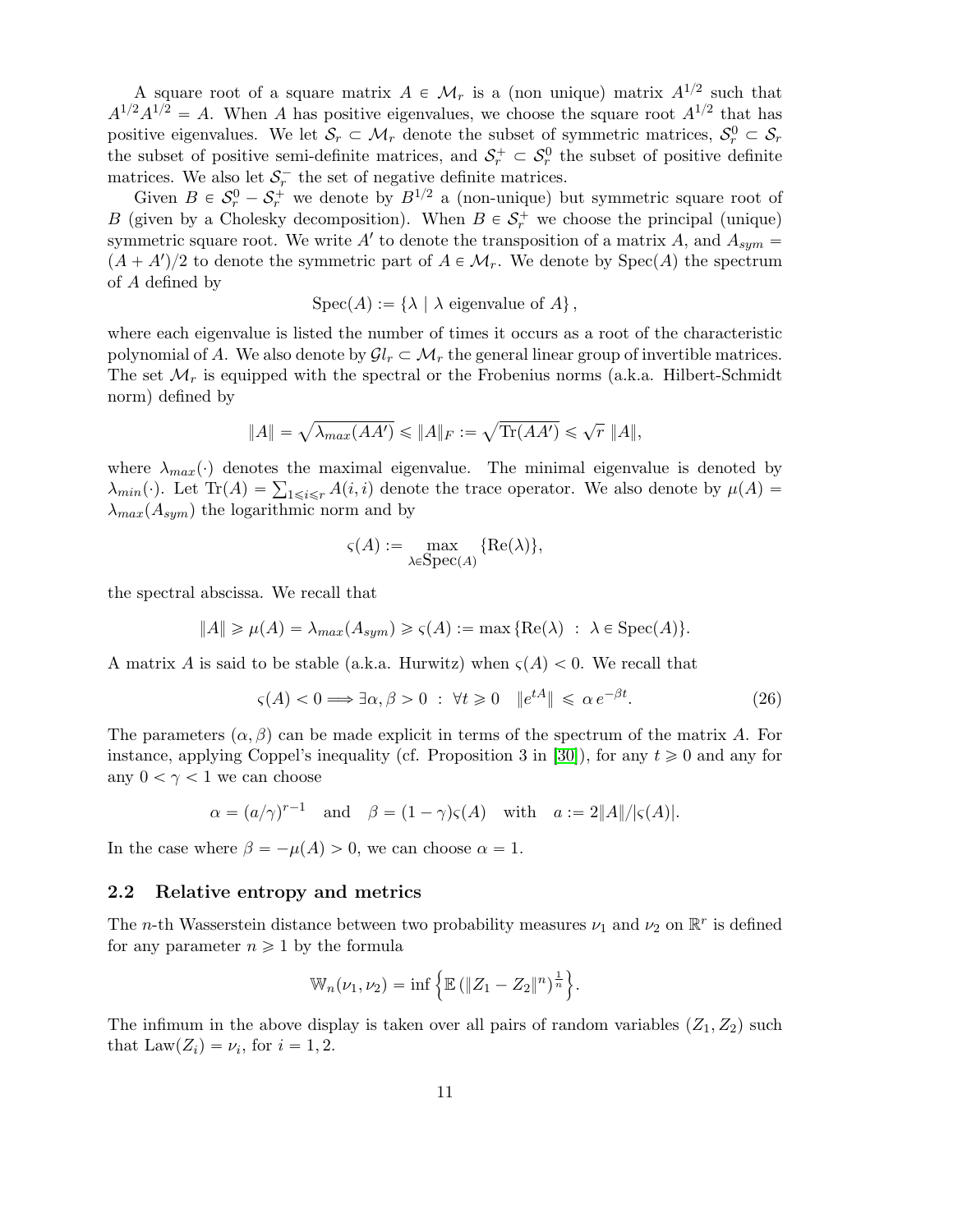We denote by Ent  $(\nu_1 | \nu_2)$  the Boltzmann-relative entropy, defined as

$$
\operatorname{Ent}(\nu_1 \mid \nu_2) := \int \log \left(\frac{d\nu_1}{d\nu_2}\right) d\nu_1,
$$

whenever  $\nu_1 \ll \nu_2$ , and  $+\infty$  otherwise. Further, the Fisher information is defined by

$$
\mathcal{J}(\nu_1 \mid \nu_2) := \int \|\nabla \log \left(\frac{d\nu_1}{d\nu_2}\right)\|^2 d\nu_1,
$$

if  $\log d\nu_1/d\nu_2 \in \mathbb{L}_2(\nu_1)$ , and  $+\infty$  otherwise. The total variation distance between the measures  $\nu_1$  and  $\nu_2$  is defined by

$$
\|\nu_1 - \nu_2\|_{\text{tv}} := \frac{1}{2} \sup \{|\nu_1(f) - \nu_2(f)| : f \text{ s.t. } \|f\|_{\infty} \leq 1\},\
$$

with the uniform norm and Lebesgue integrals defined, respectively, by

$$
||f||_{\infty} := \sup_{x \in \mathbb{R}^r} |f(x)|, \qquad \nu_i(f) := \int \nu_i(dx) \ f(x).
$$

Finally, given some locally finite measure  $\nu$  on  $\mathbb{R}^r$ , for any  $n \geq 1$  we denote by  $\mathbb{L}_n(\nu)$  the Banach space of measurable functions  $f$  on  $\mathbb{R}^r$  equipped with the norm

$$
||f||_{n,\nu} := \nu (|f|^n)^{1/n}.
$$

### 2.3 Evolution semigroups

The evolution semigroup  $(\hat{X}_t(x, P), \phi_t(P))$  of the equations (21) starting at  $(x, P)$  satisfies the coupled equations

$$
\begin{cases}\n\partial_t \hat{X}_t(x, P) = (A - \phi_t(P)S)\hat{X}_t(x, P) \text{ with } \hat{X}_0(x, P) = x \\
\partial_t \phi_t(P) = \text{Ricc}(\phi_t(P)) \text{ with } \phi_0(P) = P.\n\end{cases}
$$
\n(27)

By the Gaussian preserving property of the measure-valued nonlinear semigroup  $\Phi_t$ , defined in  $(15)$ , we have

$$
\Phi_t(\mathcal{N}(x,P)) = \mathcal{N}\left(\hat{X}_t(x,P), \phi_t(P)\right) \quad \text{and} \quad \Phi_t(\delta_x) = \mathcal{N}\left(\hat{X}_t(x,0), \phi_t(0)\right). \tag{28}
$$

We refer to Theorem 3.2, as well as section 5.2 and Proposition 6.5 for different ways of We refer to Theorem 3.2, as well as section 5.2 are<br>writing the evolution semigroup  $(\hat{X}_t(x, P), \phi_t(P))$ .

The controllability conditions (3) are well known in filtering theory, see for instance [18, 66] and the more recent articles [14, 17], and references therein. They ensure the existence of an unique pair  $(P_{\infty}^{-}, P_{\infty})$  of negative and positive fixed point matrices of the algebraic Riccati equation

$$
Ricc(P_{\infty}^-) = 0 = Ricc(P_{\infty})
$$
\n(29)

In addition, the matrices

$$
A - P_{\infty}S
$$
 and  $A' + (P_{\infty}^-)^{-1}R$  (30)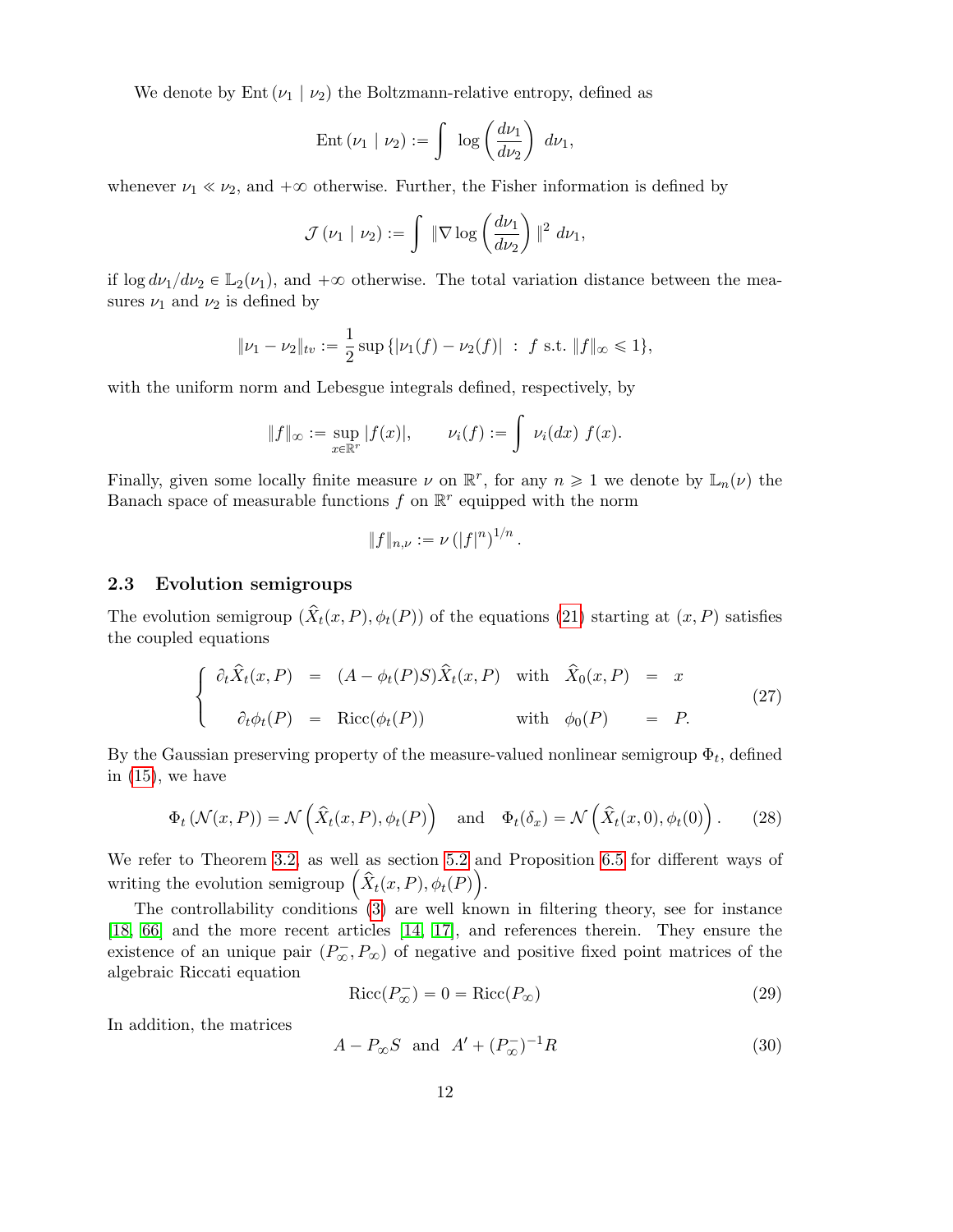are stable (a.k.a. Hurwitz).

For a more thorough discussion on the above assertions we refer to [18, Chapter 3], [66] and the more recent articles [14, 17].

As already mentioned, the pair of matrices  $((P_{\infty}^{-})^{-1}, P_{\infty}^{-1})$  satisfy the same fixed point equation as tthat of  $(P_{\infty}^-, P_{\infty})$  by replacing  $(A, R, S)$  by  $(-A', S, R)$ . In addition, the matrices  $(Q_\infty^-,Q_\infty)$  defined by

$$
Q_{\infty}^- := -P_{\infty}^{-1} < 0 < Q_{\infty} := -(P_{\infty}^-)^{-1} \tag{31}
$$

satisfy the same fixed point equation as  $((P_{\infty}^{-})^{-1}, P_{\infty}^{-1})$  by replacing A by  $(-A)$ . Thus, the matrices  $(Q_{\infty}, Q_{\infty})$  satisfy the algebraic Riccati matrix equation (8).

Let  $\mathcal{E}_{s,t}(P)$  be the exponential semigroup associated with the matrix flow  $u \mapsto (A - \mathcal{E}_{s,t}(P))$  $\phi_u(P)S$ ; that is the solution for any  $0 \le s \le t$  of the matrix evolution equations

$$
\partial_t \mathcal{E}_{s,t}(P) = (A - \phi_t(P)S) \mathcal{E}_{s,t}(P) \quad \text{and} \quad \partial_s \mathcal{E}_{s,t}(P) = -\mathcal{E}_{s,t}(P) (A - \phi_s(P)S), \tag{32}
$$

with  $\mathcal{E}_{s,s}(P) = I$  and where we often write  $\mathcal{E}_t(P)$  for  $\mathcal{E}_{0,t}(P)$ . In this notation, the solution of the right hand side equation in (21) takes the form

$$
\widehat{X}_t(x,P) = \mathcal{E}_t(P)x \quad \text{and} \quad \mathcal{E}_{s,s+t}(P_\infty) = \mathcal{E}_t(P_\infty) = \exp\left(t(A - P_\infty S)\right). \tag{33}
$$

From a mathematical viewpoint, it is tempting to integrate sequentially the differential equations (32), to obtain an explicit description of  $\mathcal{E}_{s,t}(P)$  in terms of the Peano-Baker series [75, 5], see also [21, 51, 58]. Another natural strategy is to express the semigroup as a true matrix exponential involving a Magnus series expansion of iterated integrals on the Lie algebra generated by the matrices  $(A - \phi_u(P)S)$ , with  $s \leq u \leq t$ . For more details on these exponential expansions we refer to [20, 72]. In practical terms, the use of Peano-Baker and/or exponential Magnus series in the study of the stability properties of time-varying linear dynamical systems is rather limited.

For any semi-definite positive initial matrix  $P \in \mathcal{S}_r^0$ , we have the following results (see e.g. [14, 22]),

$$
\forall t \geq \delta > 0, \quad 0 < \Pi_{-\delta} \leq \phi_t(P) \leq \Pi_{+,\delta} \quad \text{and} \quad \forall t \geq 0, \quad \|\mathcal{E}_t(P_\infty)\| \leq \alpha \, e^{-\beta t},\tag{34}
$$

for some positive matrices  $\Pi_{-\delta}$ ,  $\Pi_{+\delta}$  and some  $\alpha, \beta > 0$ , all of which depend on the model parameters  $(A, R, S)$ . The right hand side assertion comes from the fact that  $(A - P_{\infty}S)$  is a stable matrix. Here,  $\|\cdot\|$  stands for the spectral norm of matrices.

#### 2.4 Linear diffusion processes

Consider an r-dimensional process given by the linear stochastic differential equation

$$
dX_t = AX_t dt + BdW_t \tag{35}
$$

for some initial state  $X_0$  with distribution  $\eta_0$  on  $\mathbb{R}^r$ . In the above display,  $W_t$  is an  $r_1$ dimensional Brownian motion, for some  $r_1 \geq 1$ , which is independent of  $X_0$ , and B is a  $(r \times r_1)$ -matrix such that  $BB' = R$ . The random state vectors  $X_t$  and the Brownian states  $W_t$  are column vectors. The generator of the diffusion process  $X_t$  coincides with the second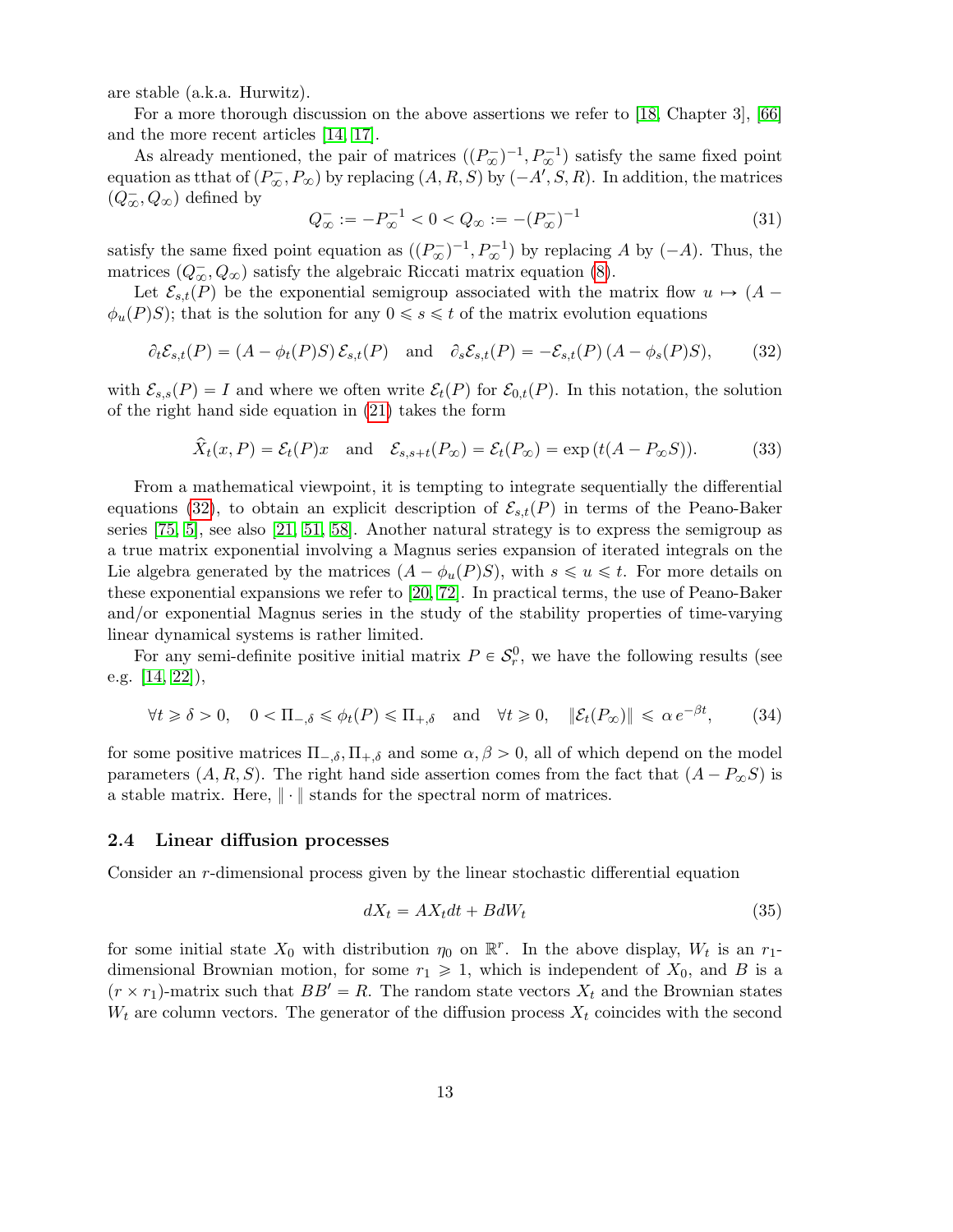order differential kinetic energy operator defined in (2). In the same vein, the h-process (16) satisfies the stochastic differential equation

$$
dX_t^h = (A - RQ_{\infty})X_t^h dt + BdW_t.
$$
\n(36)

Due to (30), the matrix  $(A - RQ_{\infty})$  is Hurwitz so that  $X_t^h$  is a stable Ornstein-Uhlenbeck process even when  $A$  is unstable. This property ensures the existence of some parameters  $\alpha_h, \beta_h > 0$  such that

$$
\|e^{(A-RQ_{\infty})t}\| \leq \alpha_h \ e^{-\beta_h t} \quad \text{and} \quad \iota_h := \int_0^{\infty} \|e^{(A-RQ_{\infty})t}\|^2 \ dt \leq \frac{\alpha_h^2}{2\beta_h}.\tag{37}
$$

For a more thorough discussion on the exponential decays of matrix exponential-type semigroups (a.k.a. fundamental matrices) we refer to section 2.1. Recall that

$$
\eta_0^h = \mathcal{N}(x, P) \Longrightarrow \forall t \geq 0 \quad \eta_t^h = \mathcal{N}(\hat{X}_t^h(x), \phi_t^h(P)),
$$

with the mean vector

$$
\hat{X}_t^h(x) = e^{(A - RQ_\infty)t}x,\tag{38}
$$

and the covariance matrices

$$
\phi_t^h(P) := e^{(A-RQ_{\infty})t} P e^{(A-RQ_{\infty})'t} + \int_0^t e^{(A-RQ_{\infty})s} R e^{(A-RQ_{\infty})'s} ds.
$$

Notice that  $\phi_t^h(P)$  is the evolution semigroup of associated with the matrix valued differential equation

$$
\partial_t P_t^h = (A - RQ_\infty)P_t^h + P_t^h (A - RQ_\infty)' + R \quad \text{with} \quad P_0^h = P.
$$

The stochastic flow  $X_t^h(x)$  of the h-process is defined as in (36) by choosing the initial condition  $X_0^h(x) = x$ . The random function  $x \mapsto X_t^h(x)$  can be seen as the Gaussian random field

$$
X_t^h(x) \sim \mathcal{N}(\hat{X}_t^h(x), \phi_t^h(0)).
$$

Without additional conditions on the matrices  $(A, R)$  the h-process defined in (36) may not be reversible, see for instance Theorem 2.1. Nevertheless, for any  $x \in \mathbb{R}^d$  and  $P \geq 0$ , we have

$$
\mathcal{N}(\hat{X}^h_t(x), \phi^h_t(P)) \longrightarrow_{t \to \infty} \eta^h_{\infty} := \mathcal{N}(0, P^h_{\infty}),
$$
\n(39)

with the limiting covariance matrix

$$
P_{\infty}^{h} := \int_{0}^{\infty} e^{(A - RQ_{\infty})s} R e^{(A - RQ_{\infty})/s} ds = (P_{\infty}^{-1} + Q_{\infty})^{-1}.
$$

The right hand side assertion is a consequence of the Gramian formula (67) (see also Theorem 3.2). Exponential decay estimates to equilibrium can be easily extracted from the exponential inequalities (37).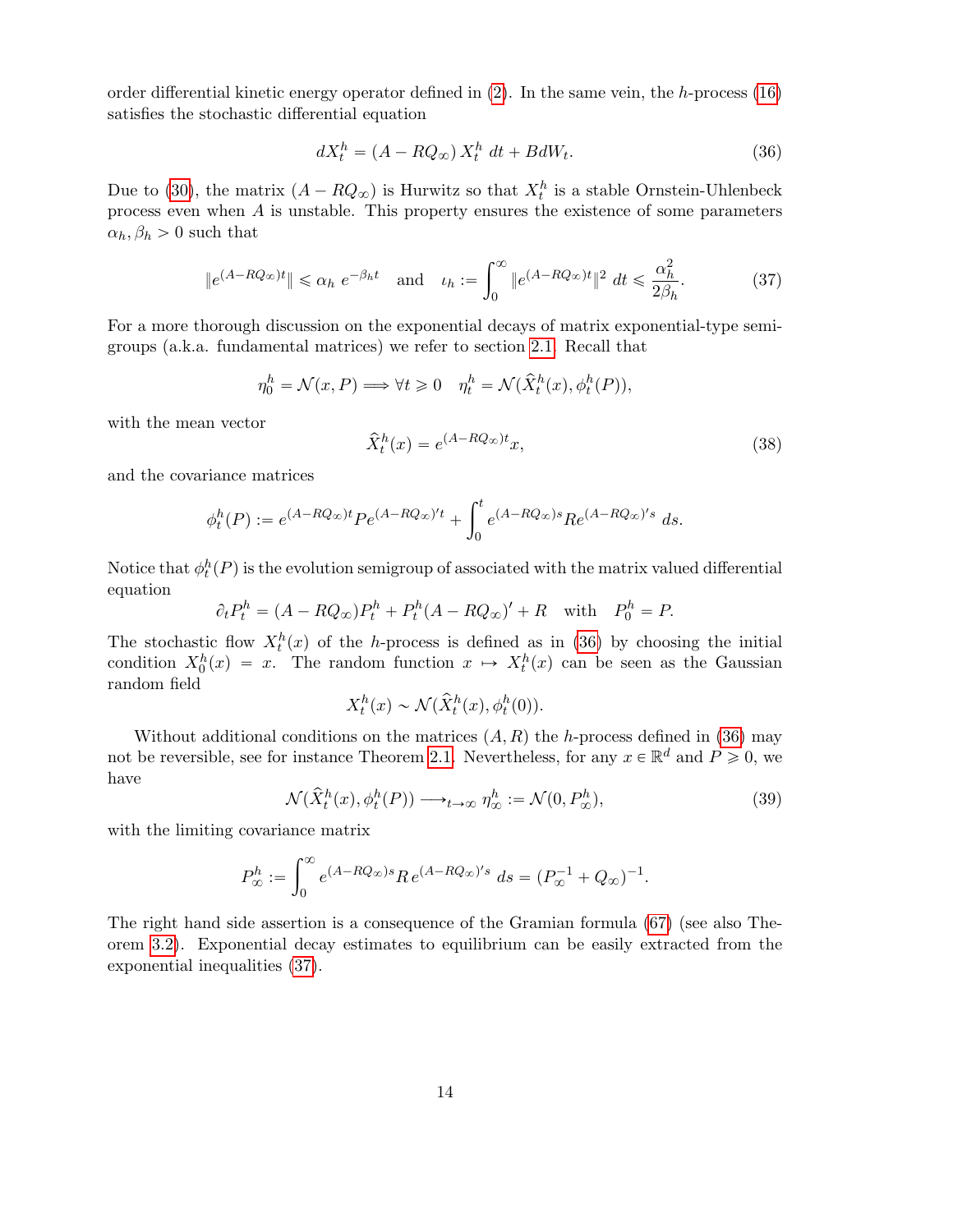### 2.5 Reversible models

Without further mention, until the end of this section we shall assume that matrices  $(A, R, S)$ satisfying the rank condition (3). In addition, we have  $R > 0$  and  $AR = RA'$ .

In this situation, the diffusion process  $X_t$  defined in (35) is reversible with respect to the locally finite measure

$$
v(dx) := \exp(U(x)) \, dx \quad \text{with} \quad U(x) := x'R^{-1}Ax. \tag{40}
$$

The stochastic differential equations (35) and (36) resume to the Langevin diffusions

$$
dX_t = \frac{1}{2} R \nabla U(X_t) dt + B dW_t \quad \text{and} \quad dX_t^h = \frac{1}{2} R \nabla \left( U + \log h_0^2 \right) \left( X_t^h \right) dt + B dW_t. \tag{41}
$$

All the limiting covariance matrices  $(P_{\infty}, P_{\infty}^h, Q_{\infty})$  can be explicitly computed in terms of the parameters  $(A, R, S)$ . The matrix  $Q_{\infty}$  was already given in (9) and we have

$$
\frac{1}{2} (P_{\infty}^{h})^{-1} = Q_{\infty} - R^{-1}A \text{ and } P_{\infty}^{-1} = Q_{\infty} - 2R^{-1}A.
$$

For a more thorough discussion on these formulae we refer to section 9.1.

In the reversible case, it is convenient to rewrite the generator of the h-process given by (41) in the divergence form

$$
\mathcal{L}^h(f) = \frac{1}{2} e^{U_h} \sum_{1 \leqslant i \leqslant r} \partial_{x_i} \left( e^{-U_h} \partial_{x_i} f \right) \quad \text{with} \quad U_h(x) := \frac{1}{2} x' (P^h_{\infty})^{-1} x.
$$

**Theorem 2.1.** For any  $t \geq 0$  we have the master equation

$$
\eta_{\infty}^{h}(dx) \mathcal{K}_{t}^{h}(x, dy) = \eta_{\infty}^{h}(dy) \mathcal{K}_{t}^{h}(y, dx)
$$
\n(42)

with the distribution  $\eta^h_{\infty}$  defined in (39). In addition, we have the density-transport formulae

$$
\eta_0^h(dx) := f_0(x) \; \eta_\infty^h(dx) \Longrightarrow \eta_t^h(dx) = f_t(x) \; \eta_\infty^h(dx) \quad \text{with} \quad f_t(x) := \mathcal{K}_t^h(f_0)(x). \tag{43}
$$

Proof. Using the divergence form of the generator we check that

$$
\eta_{\infty}^{h} \left( g \mathcal{L}^{h}(\mathcal{K}_{t}^{h}(f_{0})) \right) = -\frac{1}{2} \int \eta_{\infty}^{h}(dx) \sum_{1 \leq i \leq r} \partial_{x_{i}}(g)(x) \partial_{x_{i}} \mathcal{K}_{t}^{h}(f_{0})(x) \tag{44}
$$

for sufficiently smooth functions  $f$  and  $g$  for which we can perform integration by parts. This yields for any  $f, g \in \mathbb{L}_2(\eta_{\infty}^h)$  the formula

$$
\eta^h_{\infty}(f\,\mathcal{K}^h_t(g)) = \eta^h_{\infty}(\mathcal{K}^h_t(f)\,g),
$$

which is equivalent to  $(42)$ . The density-transport formulae  $(43)$  is a direct consequence of the reversible property (42).

The convergence to equilibrium of Langevin-type h-processes can be studied in terms of the Boltzmann-relative entropy using the rather well-known de Bruijn identity

$$
\partial_t \text{Ent}\left(\eta_t^h \mid \eta_\infty^h\right) = -\frac{1}{2} \mathcal{J}\left(\eta_t^h \mid \eta_\infty^h\right). \tag{45}
$$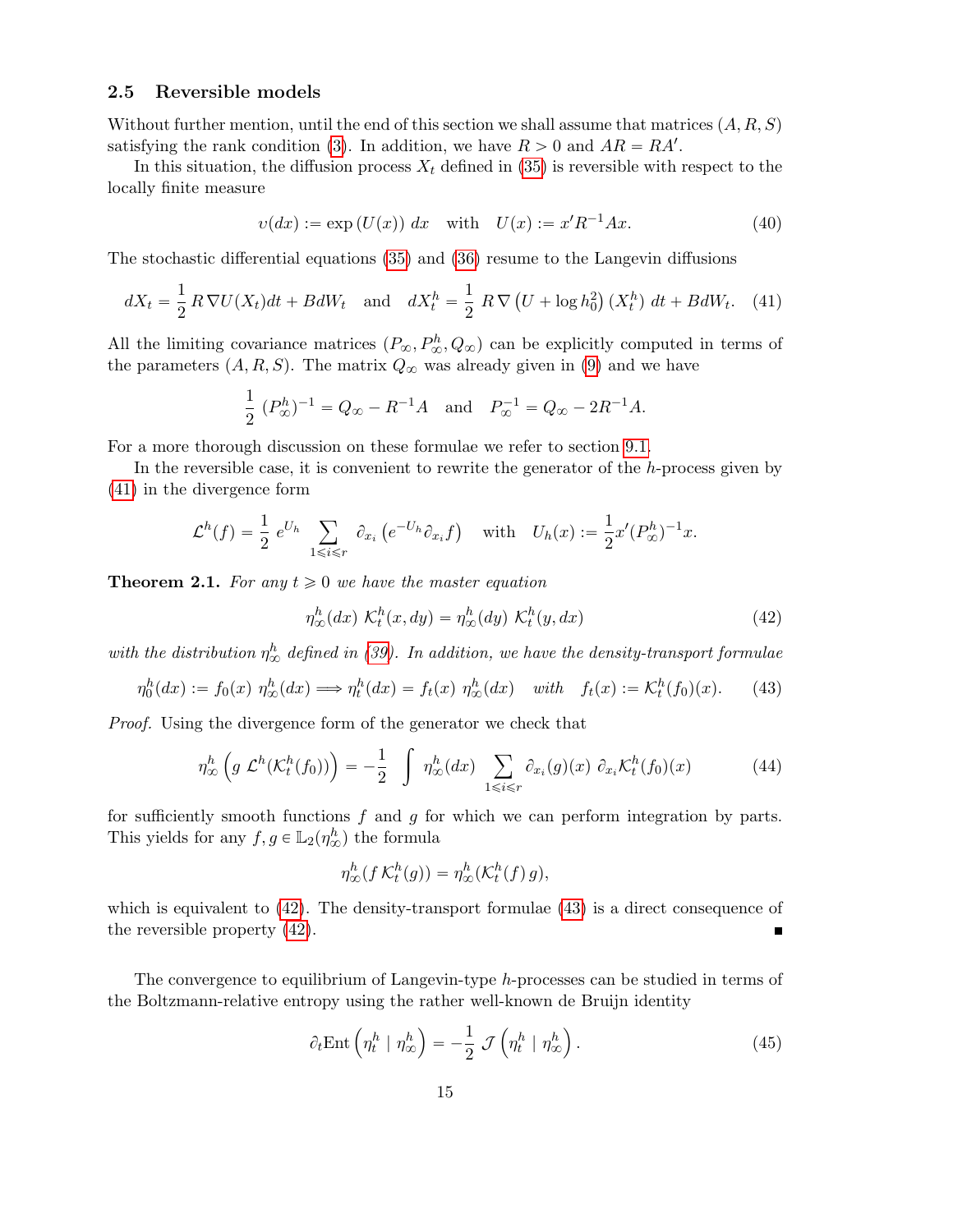From this, one can obtain the exponential decays of the Fisher information

$$
\mathcal{J}\left(\eta_t^h \mid \eta_\infty^h\right) \leqslant \|e^{(A-RQ_\infty)t}\|^2 \mathcal{J}\left(\eta_0^h \mid \eta_\infty^h\right),\tag{46}
$$

which also yields the log-Sobolev inequality

$$
\operatorname{Ent}\left(\eta_0^h \mid \eta_\infty^h\right) \leq \frac{\iota_h}{2} \mathcal{J}\left(\eta_0^h \mid \eta_\infty^h\right),\tag{47}
$$

where the parameter  $\iota_h$  introduced in (37). Applying the log-Sobolev inequality to  $\eta_t^h$ , the de Bruijn identity now yields the free energy exponential decays

$$
\partial_t \text{Ent}\left(\eta_t^h \mid \eta_\infty^h\right) = -\frac{1}{2} \mathcal{J}\left(\eta_t^h \mid \eta_\infty^h\right) \leqslant -\iota_h^{-1} \text{Ent}\left(\eta_t^h \mid \eta_\infty^h\right). \tag{48}
$$

The proofs of the assertions (45)-(48) follow standard probabilistic manipulations and are thus provided in the Appendix. We summarise the above discussion with the following theorem.

**Theorem 2.2.** For any  $t \geq 0$  we have the relative entropy exponential decays

$$
\mathcal{J}\left(\eta_t^h \mid \eta_\infty^h\right) \leq \alpha_h^2 e^{-2\beta_h t} \mathcal{J}\left(\eta_0^h \mid \eta_\infty^h\right) \quad \text{and} \quad \text{Ent}\left(\eta_t^h \mid \eta_\infty^h\right) \leq e^{-t/\iota_h} \text{ Ent}\left(\eta_0^h \mid \eta_\infty^h\right)
$$

with the parameters  $(\iota_h, \alpha_h, \beta_h)$  introduced in (37).

From the practical point of view, the functional inequalities discussed above are rarely useful when the matrix  $Q_{\infty}$  and thus the limiting measure  $\eta_{\infty}^{h}$  is not explicitly known.

# 3 Statement of some main results

### 3.1 Ground state energy

Our first main result provides an explicit description of the ground state energy of the Hamiltonian operator for general matrices  $(A, R, S)$  in terms of the negative and positive fixed points of the algebraic Riccati equation (29).

**Theorem 3.1.** For any matrices  $(A, R, S)$  satisfying the rank condition (3), the function  $h_0$  in (8) is the ground state of the Hamiltonian H introduced in (1); that is, we have

$$
\mathcal{H}(h_0) = \lambda_0 h_0 \quad \text{with} \quad \lambda_0 := \frac{1}{2} \operatorname{Tr} \left( S P_{\infty} \right) = \frac{1}{2} \operatorname{Tr} \left( R Q_{\infty} \right) > 0. \tag{49}
$$

In addition, we have the Feynman-Kac propagator formula stated in (19).

The proof of the right hand side trace formula in (49) is provided in section 5 dedicated to Riccati algebraic equations (see Lemma 5.1). The first assertion and the Feynman-Kac propagator formula stated in (19) is a direct consequence of (6) and Theorem 7.1.

**Theorem 3.2.** For any matrices  $(A, R, S)$ , the law  $\eta_t^h$  of the random states  $X_t^h$  of the hprocess defined in (36) and the distribution of the non-absorbed particle defined in (13) are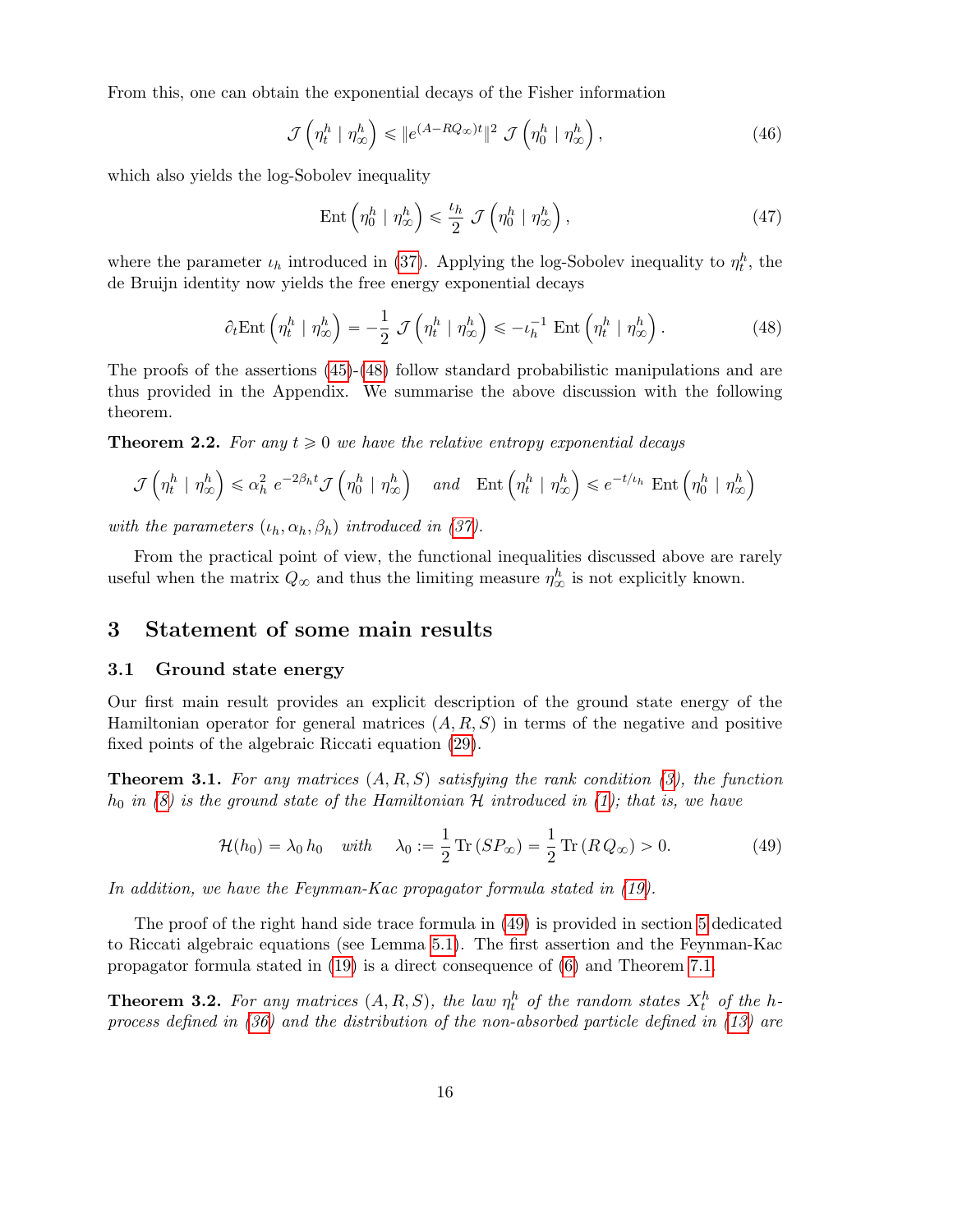connected by the Boltzmann-Gibbs transformation (18). In addition, we have the Gaussian preserving property

$$
\eta_0 = \mathcal{N}(\hat{X}_0, P_0) \quad \Longrightarrow \quad \forall t \geq 0 \qquad \eta_t^h = \mathcal{N}(\hat{X}_t^h, P_t^h) \quad \text{and} \quad \eta_t = \mathcal{N}(\hat{X}_t, P_t)
$$

with the parameters  $(\hat{X}_t, P_t)$  defined in (21), the covariance matrix

$$
P_t^h = (P_t^{-1} + Q_\infty)^{-1} \quad \text{and the mean vector} \quad \hat{X}_t^h = P_t^h P_t^{-1} \hat{X}_t. \tag{50}
$$

The proof of Theorem 3.2 is provided in the end of section 7.1. The next theorem provides a non asymptotic expansion of the Feynman-Kac propagator.

**Theorem 3.3.** For any time horizon  $t \ge \delta > 0$  and any  $f \in \mathbb{L}_1(\eta_\infty)$  we have

$$
e^{\lambda_0 t} \mathcal{K}_t(f)(x) = \frac{h_0(x)}{\eta_\infty(h_0)} \left( \eta_\infty(f) + \epsilon_t(f)(x) \right) k_t(x)
$$

where

$$
\epsilon_t(f)(x) := \Phi_t(\delta_x)(f) - \eta_\infty(f)
$$

and  $k_t$  is a function satisfying

$$
\exp\left(-c_{\delta}e^{-2\beta t}\right) \le k_t(x) \le \exp\left(c_{\delta} \left(1+\|x\|^2\right) e^{-2\beta t}\right). \tag{51}
$$

In the above display  $\beta$  stands for the parameter defined in (34), and  $c_{\delta} < \infty$  is some finite constant whose value only depends on  $\delta$ .

The proof of the above theorem is provided in section 6.4.3.

The convergence of  $\eta_t$  to the limiting measure  $\eta_\infty$  discussed in (22) can be studied in terms of both the stationary properties of the h-process and the stability properties of the Riccati matrix flow  $P_t$ . Due to the exponential semigroup formula (33), the long time behavior of the mean vector  $\hat{X}_t$  is also directly related to  $P_t$ . Thus, in section 5 we provide a brief discussion on Riccati matrix flows, including the Floquet-type theory developed in [17], as well as several Lipschitz type inequalities and exponential type decays to equilibrium for Riccati flows and their associated exponential semigroups. Applied to our context, these quantitative estimates allow one to prove a variety of non asymptotic convergence theorems.

To give a flavour of these results, consider the initial distributions

$$
\eta_0 = \mathcal{N}(x, P) \quad \text{and} \quad \mu_0 = \mathcal{N}(y, Q), \tag{52}
$$

for some  $x, y \in \mathbb{R}^r$  and some covariance matrices  $P, Q \in S_r^0$ . Our main results can be summarised with the following theorem.

**Theorem 3.4.** There exists  $\delta = \delta(P, Q) > 0$ , which depends on the distance  $P - Q$ , such that for any  $t \geq \delta$  we have

$$
\mathbb{W}_2(\Phi_t(\eta_0), \Phi_t(\mu_0)) \le c_\delta e^{-\beta t} \ (\|x - y\| + (\|x\| \vee 1) \|P - Q\|)
$$

and for sufficiently large time horizon we have

Ent 
$$
(\Phi_t(\eta_0) | \Phi_t(\mu_0)) \le c_\delta (||P - Q|| + (||x||^2 ||P - Q||^2 + ||x - y||^2)) e^{-2\beta t}
$$

for some finite constant  $c_{\delta}$  and the parameter  $\beta > 0$  introduced in (34).

In addition, when  $P = Q$  for any  $n \geq 1$  we have

$$
\mathbb{W}_n\left(\Phi_t(\eta_0), \Phi_t(\mu_0)\right) \leq c_\delta \ e^{-\beta t} \|x - y\| \quad \text{and} \quad \text{Ent}\left(\Phi_t(\eta_0) \mid \Phi_t(\mu_0)\right) \leq c_\delta \ e^{-2\beta t} \|x - y\|^2.
$$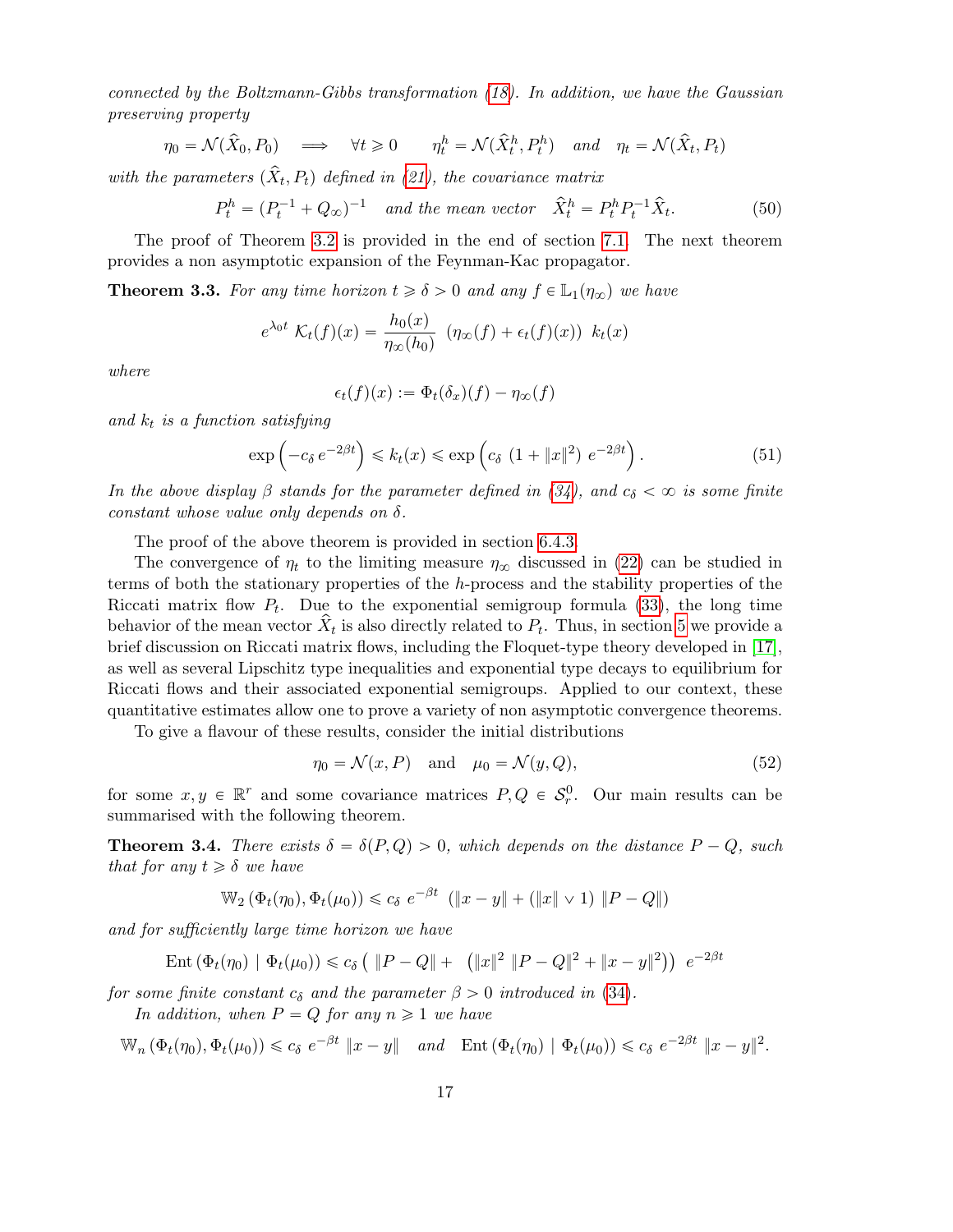The case  $P = Q$  is a direct consequence of the Gaussian preserving property (28) and the Lipschitz estimates stated in Theorem 5.5. For the general case, we refer the reader to Theorems 6.7 and 6.9, where a more precise description of the constant  $c_{\delta}$  and the time horizon in the relative entropy estimates are provided.

Total variation estimates for initial Gaussian measures can be deduced directly from the relative entropy estimates stated in theorem 3.4 using Pinsker's inequality

$$
\|\Phi_t(\eta_0) - \Phi_t(\mu_0)\|_{tv} \le \sqrt{\frac{1}{2} \operatorname{Ent} \left(\Phi_t(\eta_0) \mid \Phi_t(\mu_0)\right)}
$$

More generally (cf. Theorem 6.4), for any pair of probability measures  $\eta_0$  and  $\mu_0$  on  $\mathbb{R}^r$  and any time horizon  $t \geq \delta > 0$  we have

$$
\|\Phi_t(\eta_0) - \Phi_t(\mu_0)\|_{\text{tv}} \leq c_\delta(\eta_0, \mu_0) e^{-\beta t} m
$$

where the parameter  $\beta$  was introduced in (34), and  $c_{\delta}(\eta_0, \mu_0)$  is a finite constant that depends on the parameters  $(\delta, \eta_0, \mu_0)$ . The above result implies the uniqueness of the fixed point Gaussian distribution  $\eta_{\infty}$  introduced in (22). Choosing  $\mu_0 = \eta_{\infty}$ , it also shows that for any initial distribution  $\eta_0$  the probability measure  $\Phi_t(\eta_0)$  converges exponentially fast towards a Gaussian distribution as the time horizon  $t \to \infty$ .

Theorem 3.4 also provides several ways of estimating the difference  $\epsilon_t(f)(x)$  defined in Theorem 3.3. For instance, for any Lipschitz function  $f$  with unit Lipschitz constant or for any bounded functions  $g$  with unit uniform norm, we have the estimates

$$
|\epsilon_t(f)(x)| \leq \mathbb{W}_1(\Phi_t(\delta_x), \eta_{\infty})
$$
 and  $|\epsilon_t(g)(x)| \leq 2 \|\Phi_t(\delta_x) - \eta_{\infty}\|_{tv}$ .

### 3.2 Spectral theorems

Assume that matrices  $(A, R, S)$  satisfy (3) and we have  $R > 0$  and  $AR = RA'$ . Let  $\Lambda^h$  be the matrix defined by

$$
\Lambda^h := -(P^h_{\infty})^{-1/2} (A^2 + RS)^{1/2} (P^h_{\infty})^{1/2},
$$

where the positive matrix  $P_{\infty}^{h} > 0$  was introduced in (39). We denote by  $\mathcal{Z} := (z_1, \ldots, z_r)$ the orthogonal matrix with columns given by the orthonormal eigenvector  $z_i$  of the matrix  $\Lambda^h$  associated with an eigenvalue  $\lambda_i(\Lambda^h) := -\lambda_i^h < 0$ , for  $i \in \{1, \ldots, r\}$ .

Under the reversibility condition, the matrix  $(A^2 + RS)$  may not be symmetric but it has positive eigenvalues (see for instance (99) and (109)), so that the parameters  $\lambda_i^h$  coincide with the square roots of the eigenvalues of  $(A^2+RS)$ . We shall assume that these eigenvalues are ranked in increasing order

$$
\lambda_1^h \leqslant \ldots \leqslant \lambda_r^h.
$$

Let  $\mathbb{H}_n^r(x)$  be the collection of multivariate Chebychev-Hermite polynomials on  $\mathbb{R}^r$  indexed by the multiple indices  $n = (n_1, \ldots, n_r) \in \mathbb{N}^r$ . We use the multiple index notation  $n! = n_1! \times \ldots \times n_r!$ . Denote by (0) the multiple index with null entries  $n_i = 0$ , and recall that  $\mathbb{H}_{(0)}^r(x) = 1$ . Further, set  $\lambda_0(\Lambda^h) = -\lambda_0^h := 0$ .

We are now in position to state the main result of this section.

**Theorem 3.5.** For any time horizon  $t \ge 0$ , we have the  $\mathbb{L}_2(\eta_\infty^h)$ -spectral decomposition

$$
\mathcal{K}_t^h(x, dy) = \sum_{n \in \mathbb{N}^r} e^{-\lambda_n^h t} \varphi_n^h(x) \varphi_n^h(y) \eta_\infty^h(dy)
$$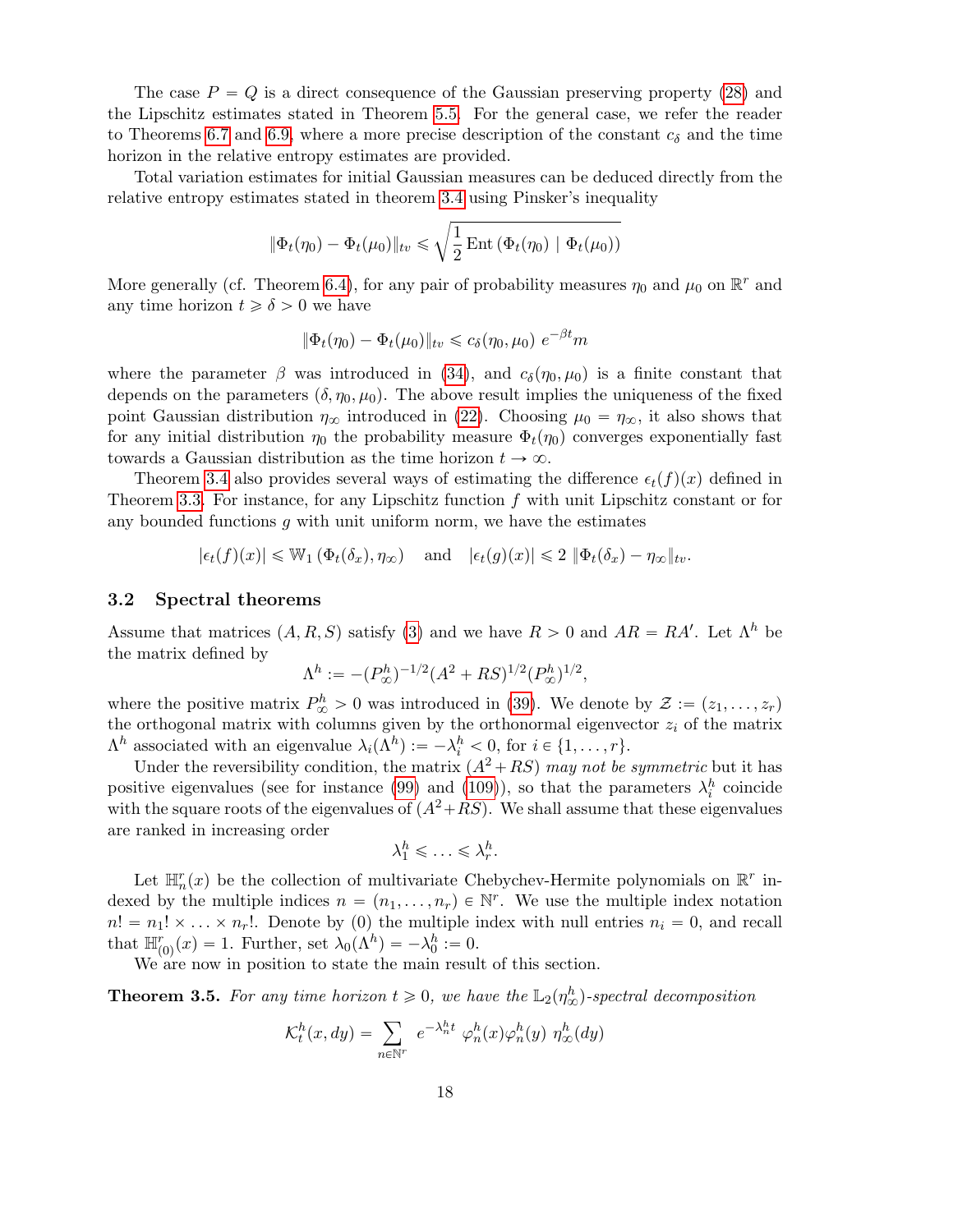with the  $\mathbb{L}_2(\eta^h_\infty)$  orthonormal basis eigenfunctions  $\varphi^h_n$  and corresponding eigenvalues  $\lambda^h_n$  given respectively by

$$
\varphi_n^h(x) := \frac{1}{\sqrt{n!}} \ \mathbb{H}_n^r \left( \mathcal{Z}'(P_\infty^h)^{-1/2} x \right), \qquad \lambda_n^h := \sum_{1 \le i \le r} n_i \ \lambda_i^h. \tag{53}
$$

The proof of the above theorem is provided in section 9.3.

Thus, for any  $n \in \mathbb{N}^r$  and any  $t \geq 0$  and  $x \in \mathbb{R}^r$  we have the formulae

$$
\mathcal{K}_t^h\left(\varphi_n^h\right) = e^{-\lambda_n^h t} \varphi_n^h \quad \text{and} \quad \mathcal{L}^h\left(\varphi_n^h\right) = -\lambda_n^h \varphi_n^h. \tag{54}
$$

Exponential decays to equilibrium can be extracted directly from the spectral decomposition. For instance we have the following estimates.

**Corollary 3.6.** For any time horizon  $t \geq 0$  we have the exponential decays to equilibrium

$$
\|\mathcal{K}_t^h(f) - \eta_\infty^h(f)\|_{2,\eta_\infty^h} \le e^{-\lambda_1^h t} \|f - \eta_\infty^h(f)\|_{2,\eta_\infty^h}.
$$
\n(55)

 $Equivalently, we have the Poincaré inequality$ 

$$
\lambda_1^h \|f - \eta_{\infty}^h(f)\|_{2, \eta_{\infty}^h}^2 \le E_h(f, f) := -\eta_{\infty}^h(f \mathcal{L}^h(f)).
$$
\n(56)

The proof of the above corollary is also provided in section 9.3.

The isometry (25) shows that the  $\mathbb{L}_2(v)$  orthonormal basis and those of  $\mathbb{L}_2(\eta_\infty^h)$  are linked to each other by the formulae

$$
\varphi_n = \Upsilon_h \left( \varphi_n^h \right)
$$
 and  $\varphi_n^h = \Upsilon_h^{-1} \left( \varphi_n \right)$ ,  $n \in \mathbb{N}_r$ .

The master equation (42) is equivalent to the reversible property

$$
v(dx) K_t(x, dy) = v(dy) K_t(y, dx)
$$
\n(57)

Rewritten in terms of Feynman-Kac propagators Theorem 3.5 takes the following form.

**Theorem 3.7.** For any  $t \geq 0$  we have the  $\mathbb{L}_2(v)$  spectral decomposition

$$
\mathcal{K}_t(x, dy) = \sum_{n \in \mathbb{N}^r} e^{-\lambda_n t} \varphi_n(x) \varphi_n(y) \upsilon(dy), \qquad (58)
$$

with the  $\mathbb{L}_2(v)$  orthonormal basis given for any  $n \in \mathbb{N}^r$  by the eigenstates

$$
\varphi_n(x) = \left(\frac{1}{(2\pi)^r} \det \left(P_{\infty}^{-1} + Q_{\infty}\right)\right)^{1/4} h_0(x) \varphi_n^h(x),
$$

and corresponding eigenvalues  $\lambda_n := \lambda_0 + \lambda_n^h$ .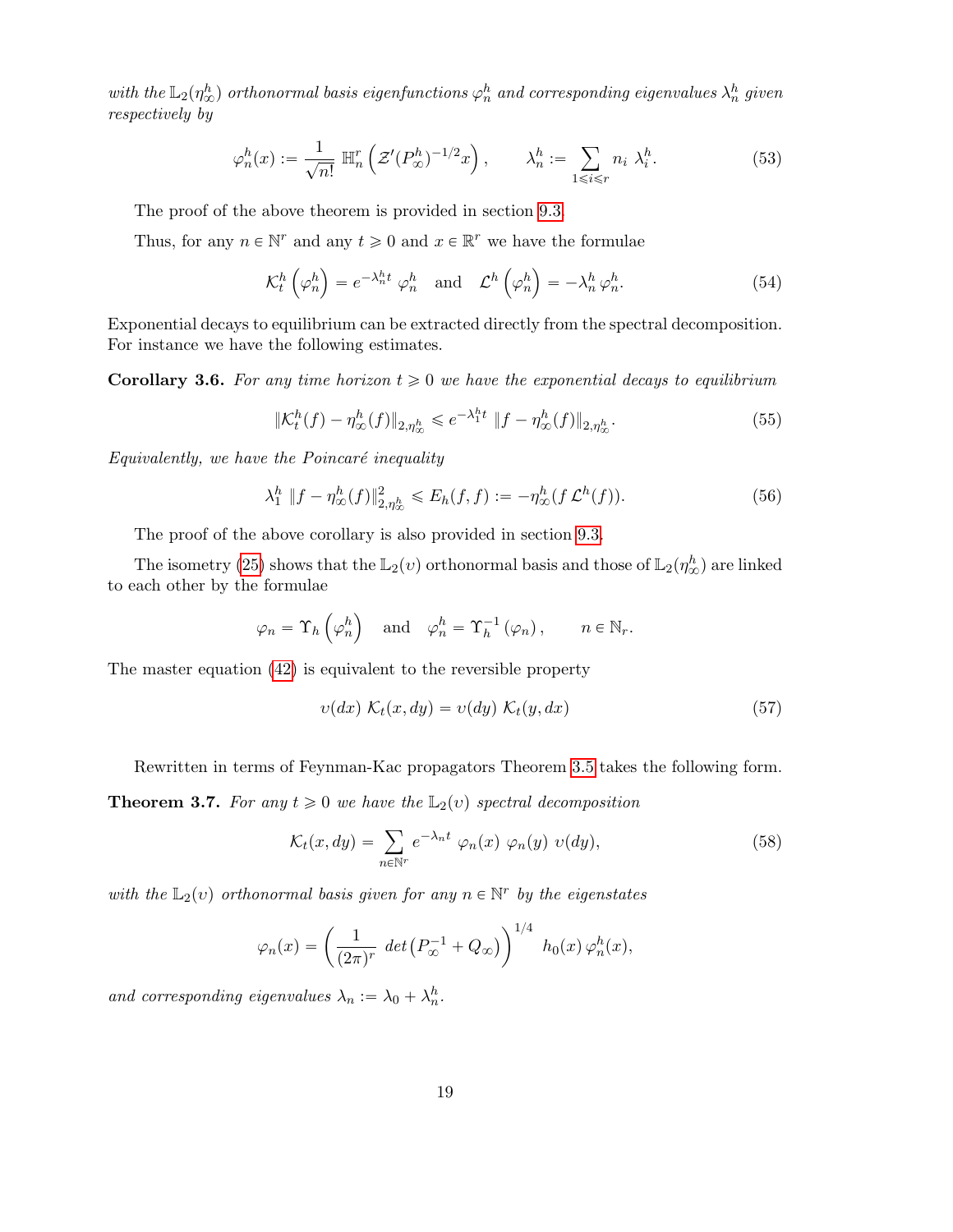Using the above spectral decomposition we check the formulae

$$
\mathcal{K}_t(\varphi_n) = e^{-\lambda_n t} \varphi_n \quad \text{and} \quad \mathcal{L}(\varphi_n) - V\varphi_n = -\lambda_n \varphi_n
$$

Choosing  $\mu(dx) = v(dx)/v(h_0^2)$  and  $h_n(x) = \sqrt{v(h_0^2)}\varphi_n(x)$  we obtain the formulae (7) and (11) stated in the introduction. The Feynman-Kac propagator version of Corollary 3.6 is described below.

**Corollary 3.8.** For any time horizon  $t \geq 0$  and any  $f \in L_2(v)$  we have the estimates

$$
\left\| e^{\lambda_0 t} \mathcal{K}_t(f) - \frac{h_0}{\eta_\infty(h_0)} \eta_\infty(f) \right\|_{2,\upsilon} \leqslant e^{-\lambda_1^h t} \left( \upsilon(f^2) - \frac{\upsilon(h_0)^2}{\upsilon(h_0^2)} \eta_\infty(f)^2 \right)^{1/2}.
$$
 (59)

The proof of the above theorem and corollary are given in section 9.3. If, in addition we have  $R > 0$  and the matrix A is Hurwitz, then we have  $v(1) < \infty$ . In this situation, applying (59) to the unit function  $f = 1$  yields

$$
\left\| e^{\lambda_0 t} \mathcal{K}_t(1) - \frac{h_0}{\eta_\infty(h_0)} \right\|_{2,\upsilon} \leqslant e^{-\lambda_1^h t} \left( \upsilon(1) - \frac{\upsilon(h_0)^2}{\upsilon(h_0^2)} \right)^{1/2}.
$$
 (60)

The above results are clearly unsatisfactory when  $A$  is not Hurwitz. In this situation, it is preferable to use the non-asymptotic expansions presented in Theorem 3.3.

## 4 Some illustrations

### 4.1 One dimensional models

When  $r = 1$  the reversible condition is trivially met and we have

$$
P_{\infty} = \frac{A + \sqrt{A^2 + RS}}{S}
$$
,  $Q_{\infty} = \frac{A + \sqrt{A^2 + RS}}{R}$  and  $P_{\infty}^h = \frac{R}{2} \frac{1}{\sqrt{A^2 + RS}}$ .

In this situation, the ground state  $h_0$  discussed in (8) and (49) is given by ¸

$$
h_0(x) := \exp\left(-\frac{A + \sqrt{A^2 + RS}}{2R} x^2\right) \quad \text{and} \quad \lambda_0 = \frac{1}{2} \left(A + \sqrt{A^2 + RS}\right).
$$

In addition, the eigenfunctions defined in (53) are given, for any  $n \geq 1$ , by ¨ d  $\sum_{i=1}^{n}$ 

$$
\varphi_n^h(x) := \frac{1}{\sqrt{n!}} \ \mathbb{H}_n^1\left(\sqrt{\frac{2\sqrt{A^2 + RS}}{R}} \ x\right) \quad \text{and} \quad \lambda_n^h = n\sqrt{A^2 + RS}
$$

For instance, we have

$$
\varphi_1^h(x) = \sqrt{\frac{2\sqrt{A^2 + RS}}{R}} x
$$
 and  $\varphi_2^h(x) := \frac{1}{\sqrt{2}} \left( \frac{2(A^2 + RS)^{1/2}}{R} x^2 - 1 \right).$ 

As expected the first excited state  $\varphi_1$  of the Hamiltonian is null at the origin, while

$$
\varphi_2(x) = 0 \Longleftrightarrow x = \pm \sqrt{\frac{R}{2\sqrt{A^2 + RS}}}.
$$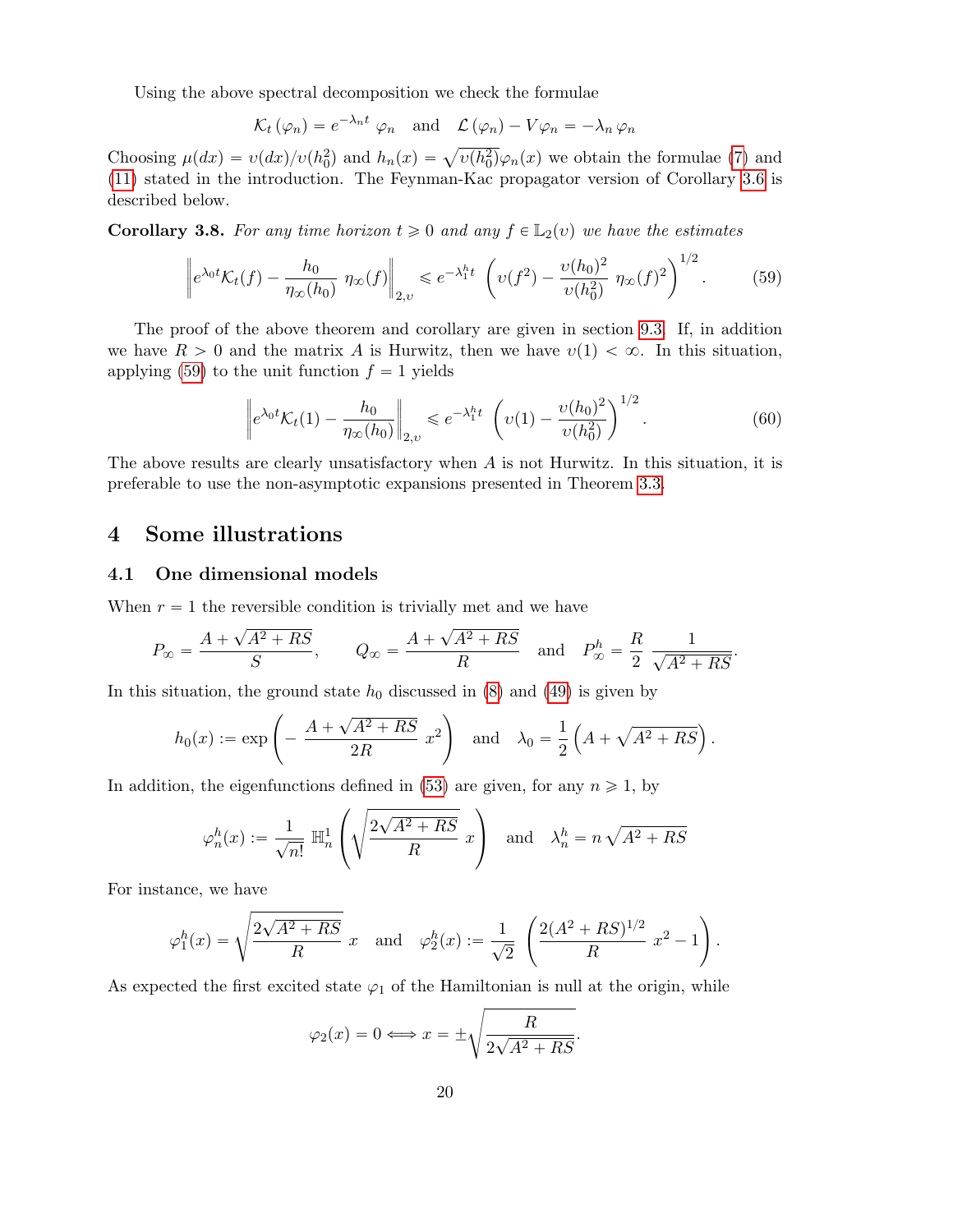# 4.2 Mehler's formula

We now assume that,  $r = 1$ ,  $A = 0$  and  $R = S^{-1}$ . In this situation, we have

$$
Q_{\infty} = S
$$
,  $2P_{\infty}^h = P_{\infty} = S^{-1}$  and  $\Lambda^h = -I$ .

Thus, we may choose  $\mathcal{Z} = I$ . In this context, we readily check that

$$
v(dx) = dx
$$
,  $\lambda = \frac{r}{2}$  and  $\lambda_n^V = \sum_{1 \le i \le r} \left( n_i + \frac{1}{2} \right) = |n| + \frac{r}{2}$ .

The eigenstates are defined by the formulae

$$
\varphi_n(x) = \left(\frac{1}{\pi^r} \det(S)\right)^{1/4} h_0(x)\varphi_n^h(x)
$$

with the re-scaled Hermite polynomials

$$
\varphi_n^h(x) := \frac{1}{\sqrt{n!}} \ \mathbb{H}_n^r\left(\sqrt{2} \ S^{1/2}x\right),\,
$$

and the ground state

$$
h_0(x) = \exp\left(-\frac{1}{2}x'Sx\right).
$$

We also have that

$$
\hat{X}_t^h(x) = e^{-t} x
$$
 and  $P_t^h = \frac{1}{2} (1 - e^{-2t}) S^{-1} \implies \det(P_t^h) = \frac{(1 - e^{-2t})^r}{2^r} \frac{1}{\det(S)}$ .

The spectral decomposition reduces to the formula

$$
\mathcal{K}_t^h(x, dy) = \frac{1}{\pi^{r/2}} \frac{\sqrt{\det(S)}}{(1 - e^{-2t})^{r/2}} \exp\left(-\frac{1}{(1 - e^{-2t})} \left(y - e^{-t} x\right)' S\left(y - e^{-t} x\right)\right) dy
$$
  
= 
$$
\sum_{n \in \mathbb{N}^r} e^{-|n|t} \varphi_n^h(x) \varphi_n^h(y) \eta_\infty^h(dy)
$$

with the collection of functions

$$
\varphi_n^h(x) := \frac{1}{\sqrt{n!}} \ \mathbb{H}_n^r\left(\sqrt{2} \ S^{1/2}x\right) \quad \text{and} \quad \eta_\infty^h = \mathcal{N}(0, P_\infty^h) = \mathcal{N}\left(0, \frac{1}{2} \ S^{-1}\right).
$$

Thus, we have

$$
\frac{1}{(1 - e^{-2t})^{r/2}} \exp\left(-\frac{1}{(1 - e^{-2t})} \left(y - e^{-t} x\right)' S\left(y - e^{-t} x\right)\right) \exp\left(y'Sy\right)
$$

$$
= \sum_{n \in \mathbb{N}^r} e^{-|n|t} \frac{1}{\sqrt{n!}} \mathbb{H}_n^r \left(\sqrt{2} S^{1/2} x\right) \frac{1}{\sqrt{n!}} \mathbb{H}_n^r \left(\sqrt{2} S^{1/2} y\right).
$$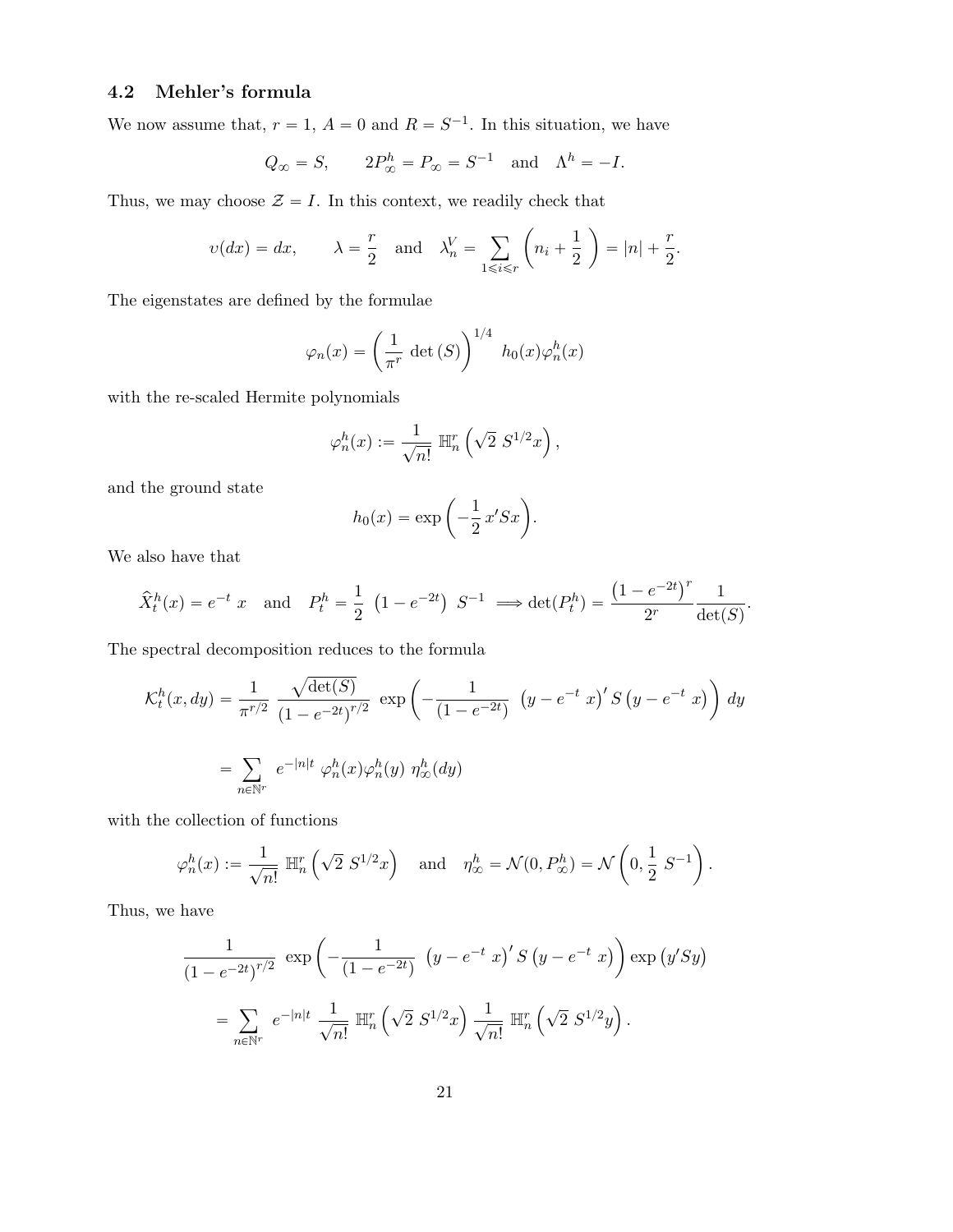Replacing  $(S^{1/2}x, S^{1/2}y)$  by  $(x, y)$  and  $e^{-t}$  by  $\rho$ , we recover Mehler's formula

$$
\frac{1}{(1-\rho^2)^{r/2}} \exp\left(-\frac{\rho^2}{1-\rho^2} \left(\|x\|^2 + \|y\|^2\right) + \frac{2\rho}{1-\rho^2} x'y\right)
$$

$$
= \sum_{n \in \mathbb{N}^r} \rho^{|n|} \frac{1}{\sqrt{n!}} \mathbb{H}_n^r \left(\sqrt{2} x\right) \frac{1}{\sqrt{n!}} \mathbb{H}_n^r \left(\sqrt{2} y\right).
$$

The Feynman-Kac propagator takes the form

$$
\mathcal{K}_t(x, dy) = \exp\left(-\frac{rt}{2}\right) \exp\left(-\frac{1}{2}x'Sx\right) K_t^h(x, dy) \exp\left(\frac{1}{2}y'Sy\right).
$$

On the other hand, we have

$$
-\frac{1}{2}x'Sx + \frac{1}{2}y'Sy - \frac{1}{1 - e^{-2t}} (y - e^{-t} x)'S (y - e^{-t} x)
$$
  
=  $-y'Sy \left(\frac{1}{1 - e^{-2t}} - \frac{1}{2}\right) - x'Sx \left(\frac{1}{2} + \frac{e^{-2t}}{1 - e^{-2t}}\right) + 2x'Sy \frac{e^{-t}}{1 - e^{-2t}}$   
=  $-\frac{1}{2} (x'Sx + y'Sy) \frac{1 + e^{-2t}}{1 - e^{-2t}} + x'Sy \frac{2e^{-t}}{1 - e^{-2t}}.$ 

Thus, we recover the Mehler's formulation of the Feynman-Kac propagator

$$
\mathcal{K}_t(x, dy) = \frac{\sqrt{\det(S)}}{(2\pi)^{r/2}} \left(\frac{1}{\sinh(t)}\right)^{r/2} \exp\left(-\frac{\coth(t)}{2} \left(x'Sx + y'Sy\right) + \frac{x'Sy}{\sinh(t)}\right) dy.
$$

### 4.3 Quantum harmonic oscillator

For diagonal matrices R and S we can choose  $\mathcal{Z} = Id$ . When  $A = 0$ , the measure v coincides with the Lebesgue measure  $v(dx) = dx$ . The r-dimensional quantum harmonic oscillator is associated with diagonal matrices  $R$  and  $S$  with diagonal entries

$$
S_{i,i} = \kappa_i = m\omega_i^2 \text{ and } R_{i,i} = \frac{\hbar^2}{m}
$$
  

$$
\implies \sqrt{\lambda_i(RS)} = \sqrt{(RS)_{i,i}} = \hbar\omega_i \text{ and } ((SR^{-1})_{i,i})^{1/2} = \frac{m\omega_i}{\hbar},
$$

for  $1 \leq i \leq r$ , where m stands for the mass of a particle,  $\hbar$  is Planck's constant, and  $\omega_i = \sqrt{\kappa_i/m}$  stands for the angular frequencies for some non-negative parameters  $\kappa_i$ . In this situation, have

$$
\lambda_n^V = \sum_{1 \le i \le r} \lambda_{n_i}^V \quad \text{and} \quad h_n(x) = \prod_{1 \le i \le r} h_{n_i}(x_i)
$$

with the energy

$$
\lambda_{n_i}^V := \left(n_i + \frac{1}{2}\right) \hbar \omega_i.
$$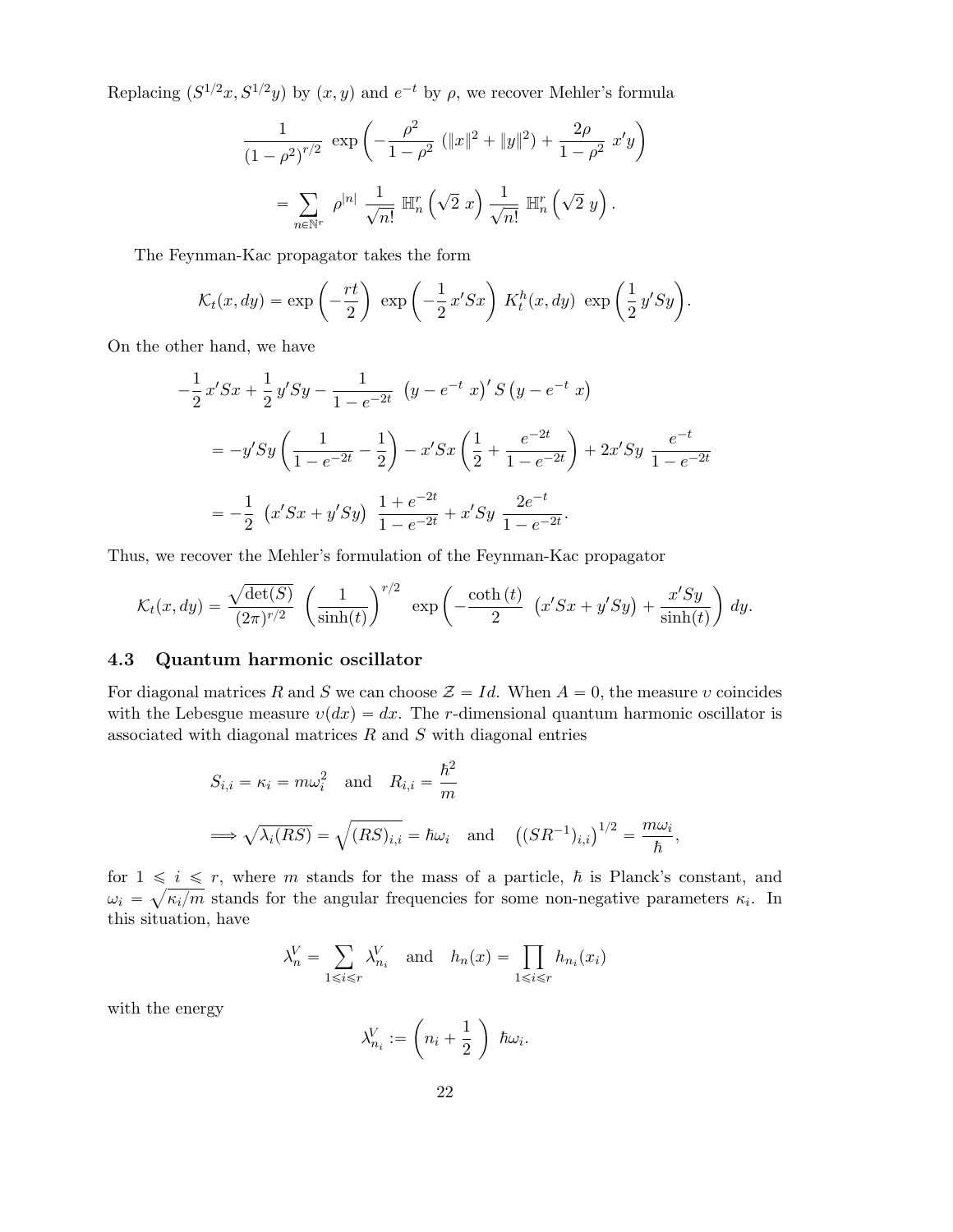In addition, the eigenfunctions are given by

$$
\varphi_{n_i}(x_i) := \frac{1}{\sqrt{n_i!}} \left(\frac{m\omega_i}{\pi\hbar}\right)^{1/4} \exp\left(-\frac{1}{2}\frac{m\omega_i}{\hbar}x_i^2\right) \mathbb{H}_{n_i}\left(\sqrt{\frac{2m\omega_i}{\hbar}}x_i\right).
$$

The isotropic harmonic oscillator corresponds to the case  $\kappa_i = \kappa \Longrightarrow \omega_i = \omega$ . In this case, the energy is given by

$$
\lambda_n^V := \left(|n| + \frac{r}{2}\right) \hbar \omega.
$$

### 4.4 Time varying models

Theorem 3.2 can be extended to time-varying models associated with time dependent matrices  $(A_t, B_t, S_t)$  and  $R_t := B_t B_t'$ . In this situation, the Hamiltonian H in (4) is a time varying operator

$$
\mathcal{H} = -\mathcal{L}_t + V_t \quad \text{with} \quad V_t(x) := \frac{1}{2} x' S_t x,
$$

with the second order differential kinetic energy operator

$$
\mathcal{L}_t(f)(x) := (A_t x)' \nabla f(x) + \frac{1}{2} \operatorname{Tr} \left( R_t \nabla^2 f(x) \right). \tag{61}
$$

In the above display,  $\nabla f$  stands for the gradient column vector with entries  $\partial_{x_i} f$ , and  $\nabla^2 f$  stands for the Hessian matrix with entries  $\partial_{x_i,x_j} f$ . In the context of multidimensional harmonic oscillators discussed in section 4.3 we can choose  $A = 0$  and diagonal matrices  $(R_t, S_t)$  with diagonal entries

$$
(S_t)_{i,i} = \kappa_i = m(t)\omega_i(t)^2 \quad \text{and} \quad (R_t)_{i,i} = \frac{\hbar^2}{m(t)},
$$

with mass  $m(t)$  and angular frequency  $\omega_i(t)$ . Replacing  $h_0$  by the time varying function

$$
h_t(x) = \exp\left(-\frac{1}{2}x'Q_t x\right) \quad \text{with} \quad -\partial_t Q_t := A'_t Q_t + Q_t A_t - Q_t R_t Q_t + S_t,
$$

it follows that

$$
h_t^{-1}(\partial_t + \mathcal{L}_t)(h_t)(x) - V_t(x) = -\lambda_t := -\text{Tr}(R_t Q_t).
$$

Let  $\mathcal{C}([0, t], \mathbb{R}^r)$  be the Banach space of all paths from  $[0, t]$  to  $\mathbb{R}^r$  equipped with the uniform norm. For any time horizon  $t \geq 0$ , any measurable function  $F_t$  on  $\mathcal{C}([0, t], \mathbb{R}^r)$  we find the exponential change of probability formula

$$
\mathbb{E}\left(F((X_s)_{s\in[0,t]})\exp\left(-\int_0^t V_s(X_s) ds\right)\right)
$$
  
=  $\exp\left(-\int_0^t \lambda_s ds\right) \eta_0(h_0) \mathbb{E}\left(F\left((X_s^h)_{s\in[0,t]}\right) h_t^{-1}(X_t^h)\right)$ 

with the time varying  $h$ -process

$$
dX_t^h = (A_t - R_t Q_t) X_t^h dt + B_t dW_t.
$$
\n
$$
(62)
$$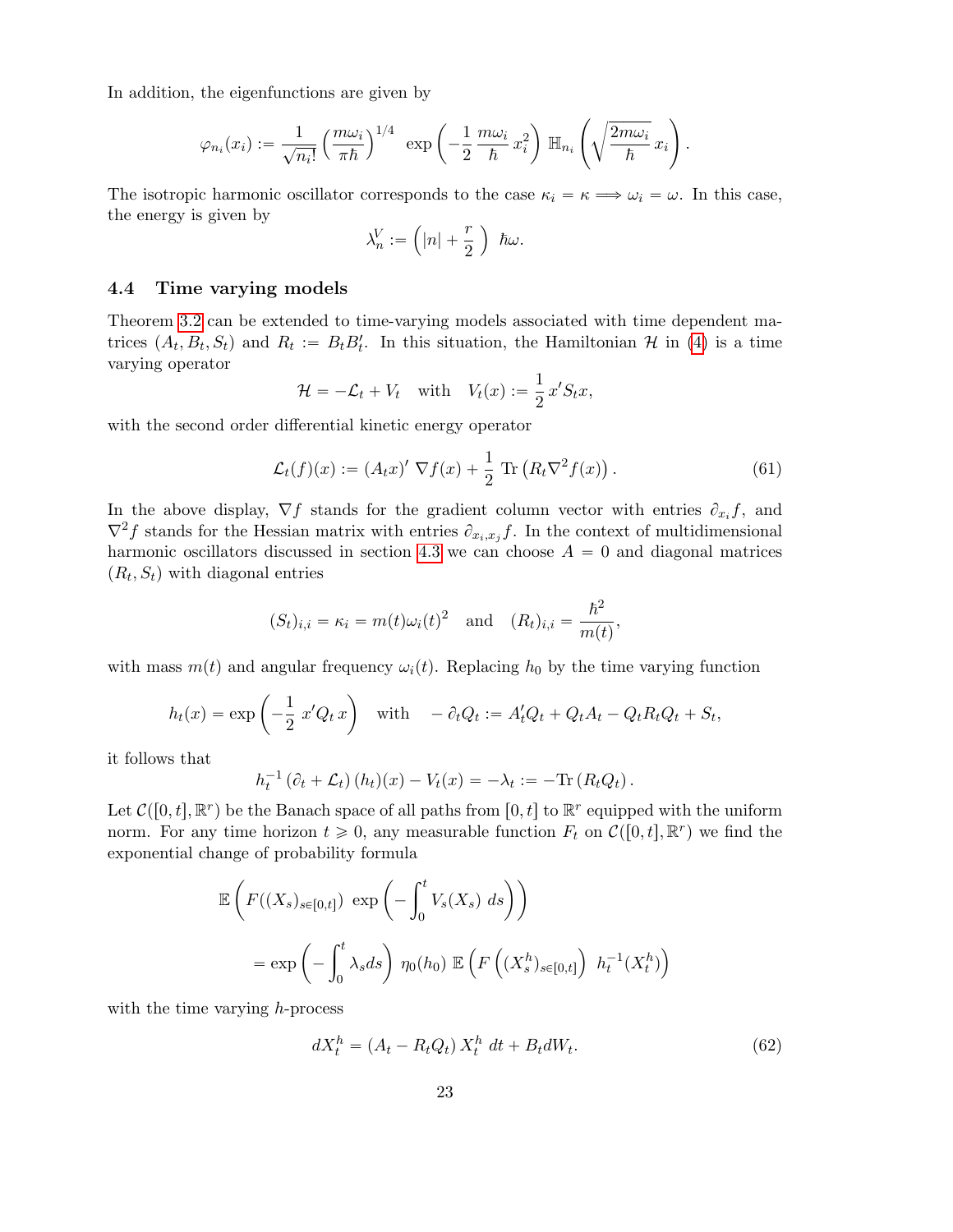In this context, the free evolution diffusion  $X_t$ , the h-process  $X_t^h$  as well as  $\hat{X}_t$  and the Riccati matrix flow  $P_t$  are defined as in (35) (36) and (21) by replacing the matrices  $Q_{\infty}$  by  $Q_t$ , and  $(A, B)$  and  $(R, S)$  by  $(A_t, B_t)$  and  $(R_t, S_t)$ , respectively. For a detailed discussion on time inhomogeneous Riccati equations and related exponential semigroups we refer the reader to [15] and references therein. We also mention that [15] discusses time-varying controllability conditions that ensures that the stability of the time inhomogeneous version of the evolution equations (21).

## 5 Riccati matrix differential equations

### 5.1 Gramians fixed point formulae

This section is mainly taken from [17]. The difference between the positive and negative fixed points  $(P_{\infty}^{-}, P_{\infty})$  of the Riccati equation (29) is given by the formula

$$
P_{\infty} - P_{\infty}^- = \Delta_{\infty}^{-1} \tag{63}
$$

with the Gramian matrices defined via

$$
\Delta_t := \int_0^t e^{s(A - P_{\infty}S)'} S e^{s(A - P_{\infty}S)} ds \longrightarrow_{t \to \infty} \Delta_{\infty} := \int_0^{\infty} e^{s(A - P_{\infty}S)'} S e^{s(A - P_{\infty}S)} ds \in \mathcal{S}_r^+.
$$
\n(64)

Consider now the linear matrix functional

$$
\mathbb{F}_t : P \in \mathcal{S}_r^0 \mapsto \mathbb{F}_t(P) := \left[ (\Delta_t^{-1} - \Delta_\infty^{-1}) + (P - P_\infty^-) \right] \Delta_t \in \mathcal{G}l_r \tag{65}
$$

Rearranging and using (64) implies that

$$
\mathbb{F}_t(P) = I + (P - P_{\infty}) \Delta_t \quad \text{and} \quad \mathbb{F}_t(P_{\infty}) = I.
$$
 (66)

Recall that  $Q_{\infty}$  is defined as  $P_{\infty}$  by replacing  $(A, R, S)$  by  $(A', S, R)$ . In the same vein,  $\Delta_t^h$ is defined as  $\Delta_t$  by replacing  $(A, R, S)$  and  $P_{\infty}$  by  $(A', S, R)$  and  $Q_{\infty}$ . Thus, by symmetry arguments and (31), we also have

$$
(\Delta_{\infty}^h)^{-1} = P_{\infty}^{-1} - (P_{\infty}^-)^{-1} = Q_{\infty} - Q_{\infty}^- \quad \text{and} \quad \left(\phi_t^h(0), P_{\infty}^h\right) = \left(\Delta_t^h, \Delta_{\infty}^h\right),\tag{67}
$$

with the Gramian matrices

$$
\Delta_t^h:=\int_0^t e^{(A-RQ_\infty)s}~R~e^{(A-RQ_\infty)'s}~ds\longrightarrow_{t\to\infty} \Delta_\infty^h:=\int_0^\infty e^{(A-RQ_\infty)s}~R~e^{(A-RQ_\infty)'s}~ds\in\mathcal{S}_r^+.
$$

The following lemma proves the second equality on the right hand side of (49).

**Lemma 5.1.** For any  $(A, R, S)$  satisfying the rank condition (3), we have

$$
\operatorname{Tr}(SP_{\infty}) = 2 \operatorname{Tr}(A) - \operatorname{Tr}(SP_{\infty}^{-}) = \operatorname{Tr}(Q_{\infty}R). \tag{68}
$$

*Proof.* The Gramian  $\Delta_{\infty}$  satisfies the Sylvester equations given by

$$
(A - P_{\infty}S)' \Delta_{\infty} + \Delta_{\infty}(A - P_{\infty}S) + S = 0 = \Delta_{\infty}^{-1}(A - P_{\infty}S)' + (A - P_{\infty}S)\Delta_{\infty}^{-1} + \Delta_{\infty}^{-1}S \Delta_{\infty}^{-1}.
$$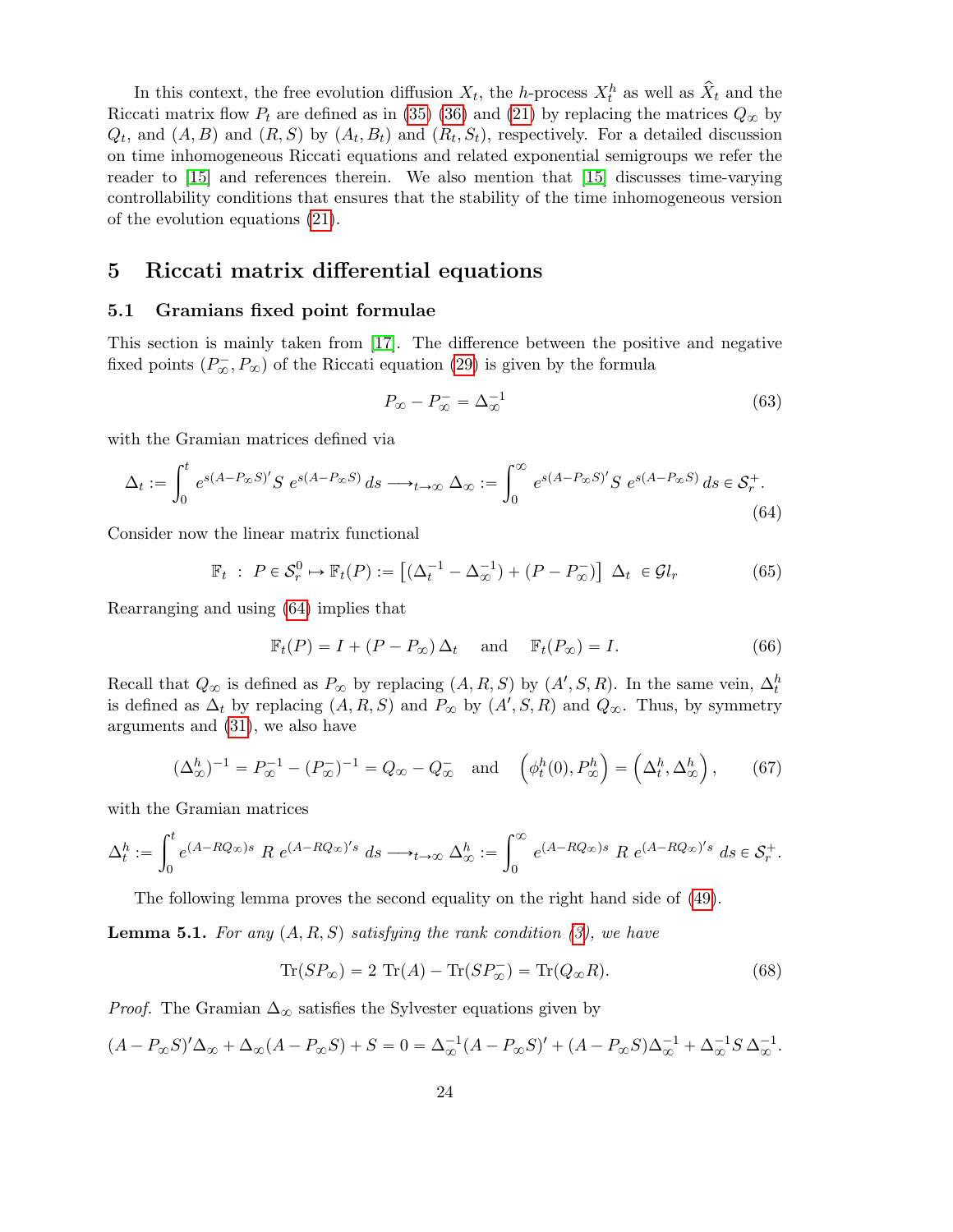It then follows that  $\text{Tr}\left(\Delta_{\infty}\left(\Delta\right)\right)$ 

$$
\begin{aligned} \operatorname{Tr}\left(\Delta_{\infty}\left(\Delta_{\infty}^{-1}(A-P_{\infty}S)' + (A-P_{\infty}S)\Delta_{\infty}^{-1} + \Delta_{\infty}^{-1}S\,\Delta_{\infty}^{-1}\right)\right) &= 0\\ \implies 2\operatorname{Tr}(SP_{\infty}) = 2\operatorname{Tr}(A) + \operatorname{Tr}(S\,\Delta_{\infty}^{-1}) = 2\operatorname{Tr}(A) + \operatorname{Tr}(SP_{\infty}) - \operatorname{Tr}(SP_{\infty}^{-}), \end{aligned}
$$

where we have used (63) to obtain the final equality. From this we obtain

$$
\operatorname{Tr}(SP_{\infty}^{-}) = 2\operatorname{Tr}(A) - \operatorname{Tr}(SP_{\infty}).\tag{69}
$$

In the same vein, we have

$$
\operatorname{Tr}\left(P_{\infty}^{-1}\operatorname{Ricc}(P_{\infty})\right) = 0 \implies \operatorname{Tr}(SP_{\infty}) = 2\operatorname{Tr}(A) + \operatorname{Tr}(P_{\infty}^{-1}R)
$$
  

$$
\operatorname{Tr}\left((P_{\infty}^{-})^{-1}\operatorname{Ricc}(P_{\infty}^{-})\right) = 0 \implies \operatorname{Tr}(SP_{\infty}^{-}) = 2\operatorname{Tr}(A) + \operatorname{Tr}((P_{\infty}^{-})^{-1}R).
$$

Combining the last assertion with (69) we conclude that

$$
\operatorname{Tr}(P_{\infty}S) = -\operatorname{Tr}((P_{\infty}^{-})^{-1}R) = \operatorname{Tr}(Q_{\infty}R),
$$

as required.

### 5.2 A Floquet-type representation

For any  $P \in \mathcal{S}_r^0$  and  $\delta > 0$  set

$$
\chi(P) := \|P_{\infty}^{-}\|^{-1} \left[ \|P_{\infty} - P_{\infty}^{-}\| + \|P - P_{\infty}\|\right] \text{ and } \chi_{\delta} := \left[ \lambda_{min} \left( \Delta_{\delta} \right) \lambda_{min} \left( -P_{\infty}^{-} \right) \right]^{-1}.
$$

The next theorem provides an explicit description of  $\mathcal{E}_t(P)$  in terms of the matrices  $(A, S, P_\infty)$ .

**Theorem 5.2** (Floquet-type representation [17]). For any time horizon  $t \ge 0$  and any  $P \in \mathcal{S}_r^0$  we have Riccati exponential semigroup formula

$$
\mathcal{E}_t(P) = e^{t(A - P_{\infty}S)} \mathbb{F}_t(P)^{-1} = \mathcal{E}_t(P_{\infty}) \mathbb{F}_t(P)^{-1},\tag{70}
$$

where  $\mathbb{F}_t(P)$  was defined in (65). For any  $t \ge \delta > 0$  we have the uniform estimates

$$
\|\mathbb{F}_t(P)^{-1}\| \leq \chi_{\delta} \quad \text{and} \quad \|\mathcal{E}_t(P)\| \leq \chi_{\delta} \|\mathcal{E}_t(P_{\infty})\|.
$$
 (71)

In addition, for any  $t \geq 0$  we have the exponential estimates (34) as well as the bounds

$$
\|\mathbb{F}_t(P)^{-1}\| \leq \chi(P) \quad \text{and} \quad \|\mathcal{E}_t(P)\| \leq \chi(P) \|\mathcal{E}_t(P_\infty)\|.
$$
 (72)

Using the decomposition

$$
Ricc(Q_1) - Ricc(Q_2) = (A - Q_1S)(Q_1 - Q_2) + (Q_1 - Q_2)(A - Q_2S)'
$$
\n(73)

for  $Q_1, Q_2 \in \mathcal{S}_r^0$ , applying (70) we have the closed form Lipschitz type matrix formula

$$
\phi_t(Q_1) - \phi_t(Q_2) = \mathcal{E}_t(P_\infty) \ \mathbb{F}_t(Q_1)^{-1}(Q_1 - Q_2) \ \left(\mathcal{E}_t(P_\infty) \ \mathbb{F}_t(Q_2)^{-1}\right)'.
$$
 (74)

Applying (74) with  $Q_2 = P_{\infty}$  and using (66), we recover the Bernstein-Prach-Tekinalp formula [76, 77] given by

$$
\phi_t(P) = P_{\infty} + \mathcal{E}_t(P_{\infty}) \mathbb{F}_t(P)^{-1}(P - P_{\infty}) \mathcal{E}_t(P_{\infty})'. \tag{75}
$$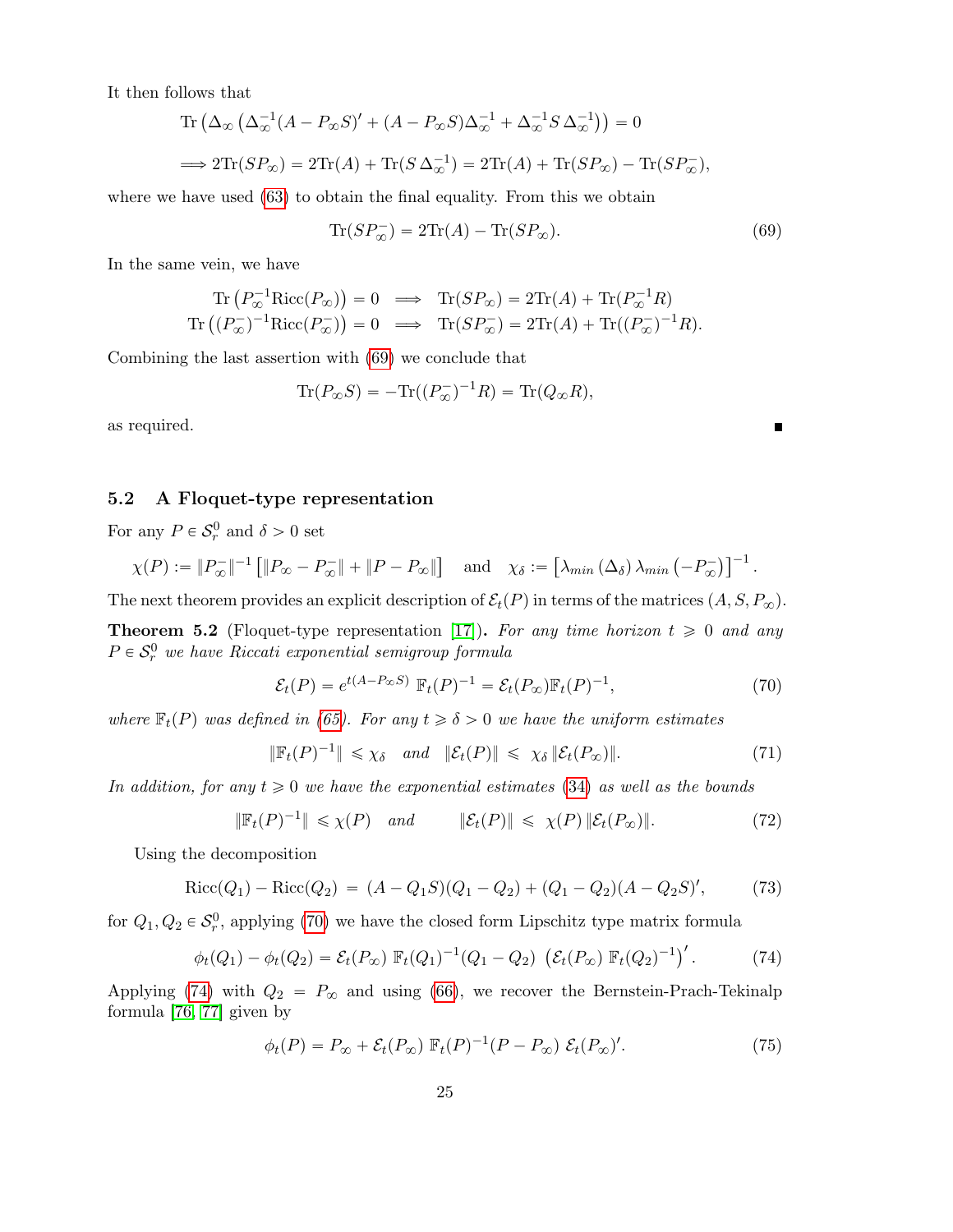### 5.3 Lipschitz inequalities

Combining Theorem 5.2, (34) and (74) we easily obtain the following result.

**Theorem 5.3.** For any time horizon  $t \ge \delta > 0$  and any  $Q_1, Q_2 \in S_r^0$  we have the Lipschitz estimate

$$
\|\phi_t(Q_1) - \phi_t(Q_2)\| \le (\alpha \chi_\delta)^2 e^{-2\beta t} \|Q_1 - Q_2\|
$$

with the parameters  $(\alpha, \beta, \chi_{\delta})$  defined in (34) and Theorem 5.2. In addition, for any  $t \geq 0$ we have the local Lipschitz estimate

$$
\|\phi_t(Q_1) - \phi_t(Q_2)\| \le \alpha^2 \chi(P_1) \chi(P_2) e^{-2\beta t} \|Q_1 - Q_2\|,
$$

with the parameters  $\chi(Q_i)$  defined in Theorem 5.2.

Noting that

$$
\mathcal{E}_t(Q_1) - \mathcal{E}_t(Q_2) = \mathcal{E}_t(P_{\infty}) \mathbb{F}_t(Q_1)^{-1} [\mathbb{F}_t(Q_2) - \mathbb{F}_t(Q_1)] \mathbb{F}_t(Q_2)^{-1}
$$
  
=  $\mathcal{E}_t(P_{\infty}) \mathbb{F}_t(Q_1)^{-1} (Q_2 - Q_1) \Delta_t \mathbb{F}_t(Q_2)^{-1},$ 

where  $\Delta_t$  was defined in (64), we also obtain the following corollary.

**Corollary 5.4.** For any time horizon  $t \ge \delta > 0$  and any  $Q_1, Q_2 \in S_r^0$  we have the Lipschitz estimate

$$
\|\mathcal{E}_t(Q_1) - \mathcal{E}_t(Q_2)\| \le \alpha \chi_\delta^2 \|\Delta_\infty\| e^{-\beta t} \|Q_1 - Q_2\|
$$

with the parameters  $(\alpha, \beta, \chi_{\delta})$  defined in (34) and Theorem 5.2. In addition, for any  $t \geq 0$ we have local Lipschitz estimate

$$
\|\mathcal{E}_t(Q_1) - \mathcal{E}_t(Q_2)\| \le \alpha \|\Delta_{\infty}\| \chi(Q_1)\chi(Q_2) e^{-\beta t} \|Q_1 - Q_2\|
$$

with the parameter  $\chi(Q_i)$  defined in Theorem 5.2.

The first coordinate of the evolution semigroup (27) can be written as

$$
\widehat{X}_t(x, P_0) = \mathcal{E}_t(P_0)x
$$

Using the decomposition

$$
\hat{X}_t(x_1, Q_1) - \hat{X}_t(x_2, Q_2) = (\mathcal{E}_t(Q_1) - \mathcal{E}_t(Q_2))x_1 + \mathcal{E}_t(Q_2)(x_1 - x_2),
$$

we readily check the following theorem.

**Theorem 5.5.** For any time horizon  $t \ge \delta > 0$  and any  $Q_1, Q_2 \in S_r^0$  we have the estimate

$$
\|\hat{X}_t(x_1, Q_1) - \hat{X}_t(x_2, Q_2)\| \le \alpha \chi_\delta e^{-\beta t} \ (\chi_\delta \|\Delta_\infty\| \|x_1\| \|Q_1 - Q_2\| + \|x_1 - x_2\|)
$$

with the parameters  $(\alpha, \beta, \chi_{\delta})$  defined in (34) and Theorem 5.2. In addition, for any  $t \geq 0$ we have the estimate

$$
\|\hat{X}_t(x_1, Q_1) - \hat{X}_t(x_2, Q_2)\| \leq \alpha \chi(Q_2) e^{-\beta t} \left( \chi(Q_1) \|\Delta_{\infty}\| \|x_1\| \|Q_1 - Q_2\| + \|x_1 - x_2\| \right)
$$

with the parameter  $\chi(Q_i)$  defined in Theorem 5.2.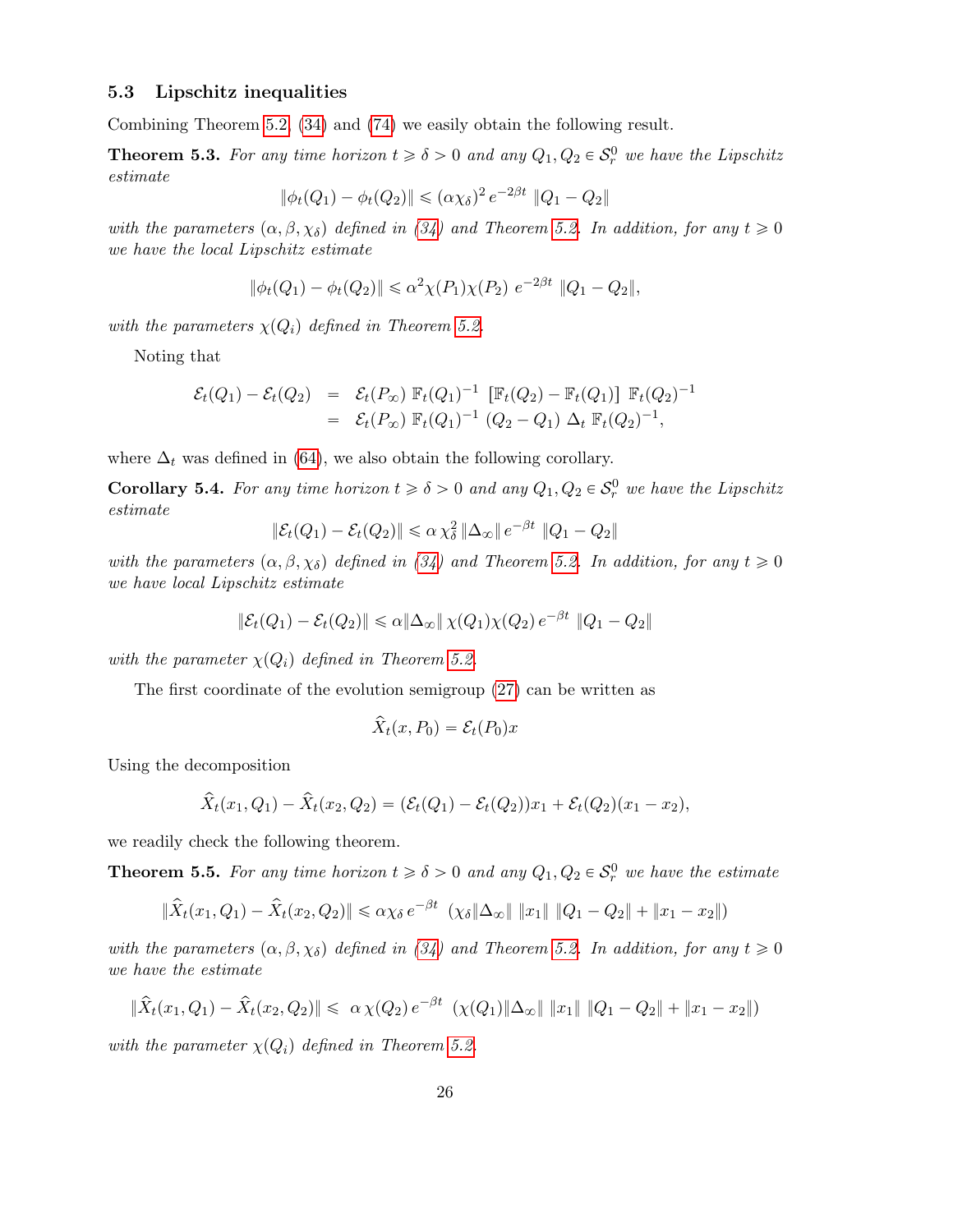# 6 Feynman-Kac propagators

### 6.1 Unnormalised semigroups

Whenever the initial state  $X_0$  is distributed according to some probability measure  $\eta_0$  on  $\mathbb{R}^d$ , by Fubini's theorem and (6) we have

$$
\eta_0(\psi_t) := \int \eta_0(dx)\psi_t(x) = \int \eta_0(dx) \int \mathcal{K}_t(x, dy)\psi_0(y)
$$
  
= 
$$
\int \left(\int \eta_0(dx)\mathcal{K}_t(x, dy)\right)\psi_0(y) = (\eta_0\mathcal{K}_t) (\psi_0).
$$

This yields the formula

$$
\eta_0(\psi_t) = \gamma_t(\psi_0)
$$
 with the measure  $\gamma_t := \eta_0 \mathcal{K}_t$ .

Equivalently, the measure  $\gamma_t$  is defined by the unnormalised Feynman-Kac path integral

$$
\gamma_t(\psi_0) = \mathbb{E}\left(\psi_0(X_t) \exp\left(-\int_0^t V(X_u) \ ds\right)\right) \quad \text{and} \quad \gamma_t(1) = \mathbb{E}\left(\exp\left(-\int_0^t V(X_u) \ ds\right)\right).
$$

In the above display, 1 stands for the unit function. Observe that the evolution semigroup of  $\gamma_t$  is linear and given by the formulae

$$
\gamma_{t+s} = \eta_0 \mathcal{K}_{s+t} = \eta_0 \left( \mathcal{K}_s \mathcal{K}_t \right) = \left( \eta_0 \mathcal{K}_s \right) \mathcal{K}_t = \gamma_s \mathcal{K}_t. \tag{76}
$$

Finally observe that

$$
\partial_t \gamma_t(\psi_0) = \mathbb{E}\left(\mathcal{L}(\psi_0)(X_t) \exp\left(-\int_0^t V(X_u) \, ds\right)\right) - \mathbb{E}\left(\psi_0(X_t) \ V(X_t) \exp\left(-\int_0^t V(X_u) \, ds\right)\right)
$$

This yields the evolution equation

$$
\partial_t \gamma_t(\psi_0) = \gamma_t(\mathcal{L}(\psi_0)) - \gamma_t(\psi_0 V) = -\gamma_t(\mathcal{H}(\psi_0)),\tag{77}
$$

where  $H$  was defined in (1).

### 6.2 Normalised semigroups

We shall denote by  $\eta_t$  the normalised probability measures

$$
\eta_t(f) := \gamma_t(f)/\gamma_t(1) \Longrightarrow \gamma_t(f) = \eta_t(f) \, \exp\left(-\int_0^t \eta_s(V) \, ds\right). \tag{78}
$$

We check this claim using the formula

$$
-\partial_t \log \gamma_t(1) = \frac{1}{\gamma_t(1)} \mathbb{E}\left(V(X_t) \exp\left(-\int_0^t V(X_u) \, ds\right)\right) = \eta_t(V).
$$

In bra-ket notation, the semigroup property (76) and the probability measure  $\eta_t$  can be written in the form

$$
\eta_0 = \mu_{\varphi} \Longrightarrow \langle \varphi | e^{-(s+t)\mathcal{H}} | \psi \rangle = \langle \varphi | e^{-s\mathcal{H}} e^{-t\mathcal{H}} | \psi \rangle \quad \text{and} \quad \eta_t(\psi_0) = \frac{\langle \varphi | e^{-t\mathcal{H}} | \psi_0 \rangle}{\langle \varphi | e^{-t\mathcal{H}} | 1 \rangle}.
$$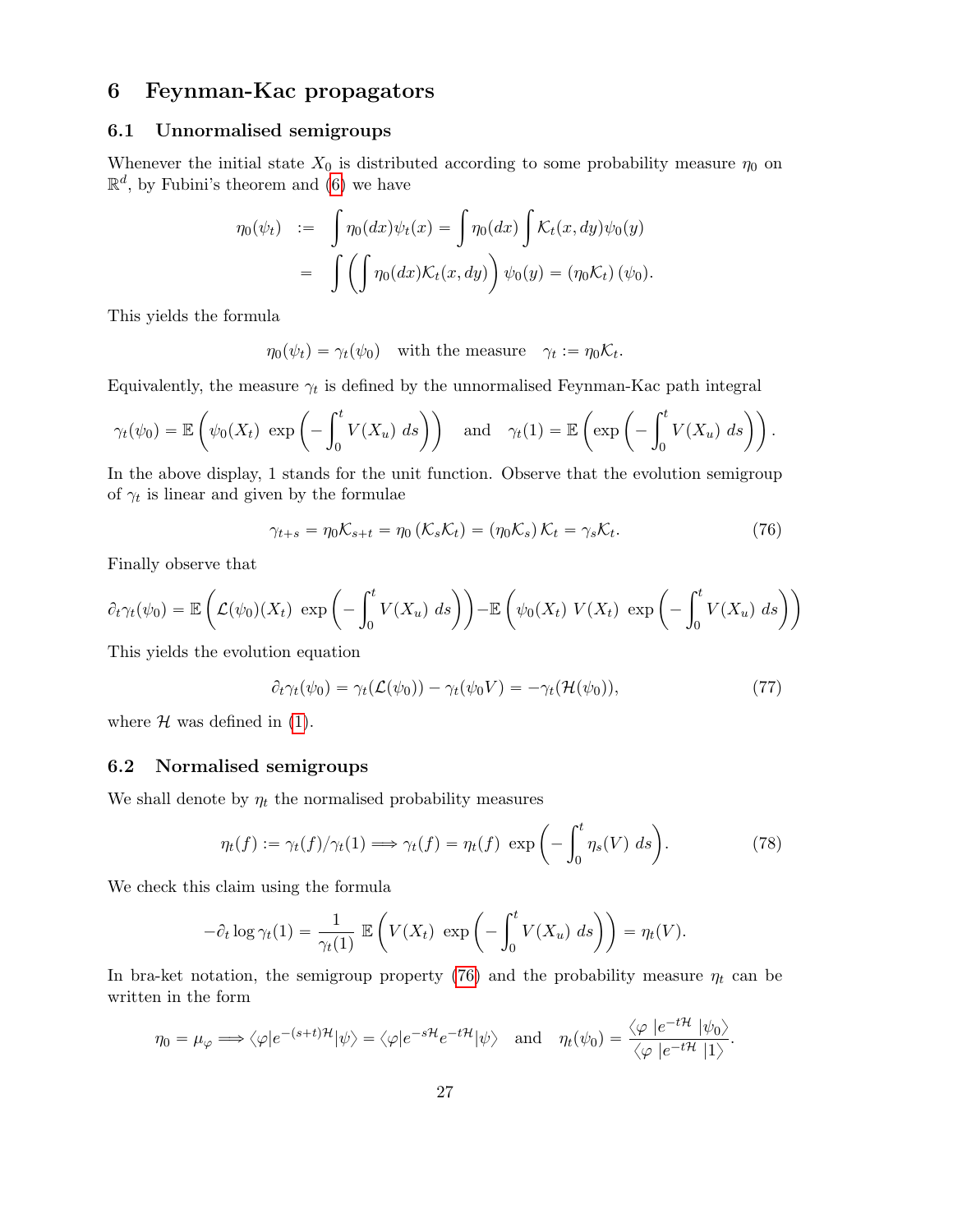Observe that for any  $s \leq t$  we have the correspondence principle

$$
\eta_t(f) = \frac{\gamma_t(f)}{\gamma_t(1)} = \frac{\gamma_s \mathcal{K}_{t-s}(f)}{\gamma_s \mathcal{K}_{t-s}(1)} = \frac{\eta_s \mathcal{K}_{t-s}(f)}{\eta_s \mathcal{K}_{t-s}(1)} =: \Phi_{t-s}(\eta_s)(f). \tag{79}
$$

The semigroup  $\Phi_{t-s}(\eta_s) = \eta_t$  of the normalised measures described above is a nonlinear mapping from the set of probability measures on  $\mathbb{R}^r$  into itself.

### 6.3 Normalised Feynman-Kac propagators

There two different ways to normalise the integral Feynman-Kac operators  $\mathcal{K}_t$ . The first one is based on (78), which implies that

$$
\eta_t(f) = \gamma_t(f) \exp\left(\int_0^t \eta_s(V) \, ds\right). \tag{80}
$$

This yields the formula

$$
\eta_t(f) = \mathbb{E}\left(f(X_t) \exp\left(-\int_0^t V_{\eta_s}(X_s) \ ds\right)\right) \quad \text{with} \quad V_{\eta_s}(x) = V(x) - \eta_s(V).
$$

This shows that the normalised measures  $\eta_t$  are defined as  $\gamma_t$  by replacing V by the time varying centered potential function  $V_{\eta_t}$ . It is therefore natural to consider the normalised propagator defined below.

**Definition 6.1.** For any initial distribution  $\eta_0$  and for any  $t \ge 0$  we denote by  $\mathcal{K}_t^{\eta_0}$  the integral operator

$$
\mathcal{K}_t^{\eta_0}(f)(x) := \mathbb{E}\left(f(X_t) \exp\left(-\int_0^t V_{\eta_s}(X_s) \ ds\right) \mid X_0 = x\right).
$$

Using (79), it is straightforward to see that

$$
\mathcal{K}_t^{\eta_0}(f)(x) = \exp\left(\int_0^t \Phi_s(\eta_0)(V) \, ds\right) \times \mathcal{K}_t(f)(x) = \frac{\mathcal{K}_t(f)(x)}{\eta_0 \mathcal{K}_t(1)}.\tag{81}
$$

From this we deduce that

$$
\eta_0 \mathcal{K}_t^{\eta_0}(f) = \frac{1}{\gamma_t(1)} \eta_0 \mathcal{K}_t(f) = \frac{\gamma_t(f)}{\gamma_t(1)} \Longrightarrow \eta_0 \mathcal{K}_t^{\eta_0} = \eta_t.
$$

**Proposition 6.2.** For any  $s, t \geq 0$  we have the evolution semigroup properties

$$
\mathcal{K}_{s+t}^{\eta_0} = \mathcal{K}_s^{\eta_0} \mathcal{K}_t^{\eta_s}, \qquad \eta_{s+t} = \eta_s \mathcal{K}_t^{\eta_s} \quad and \quad \mathcal{K}_t^{\eta_\infty}(f) = e^{\lambda_0 t} \mathcal{K}_t(f)
$$

Proof. To prove the two semigroup properties, note that

$$
\mathcal{K}_t^{\eta_0}(f)(x) = \exp\left(\int_0^s \eta_s(V) ds\right) \exp\left(\int_s^t \Phi_{u-s}(\eta_s)(V) du\right) \mathcal{K}_{t+s}(f)(x)
$$
  

$$
= \exp\left(\int_0^{t-s} \Phi_u(\eta_s)(V) du\right) \mathcal{K}_s^{\eta_0}(\mathcal{K}_t(f))(x) = \mathcal{K}_s^{\eta_0}\left(\mathcal{K}_{t-s}^{\Phi_s(\eta_0)}(f)\right)(x).
$$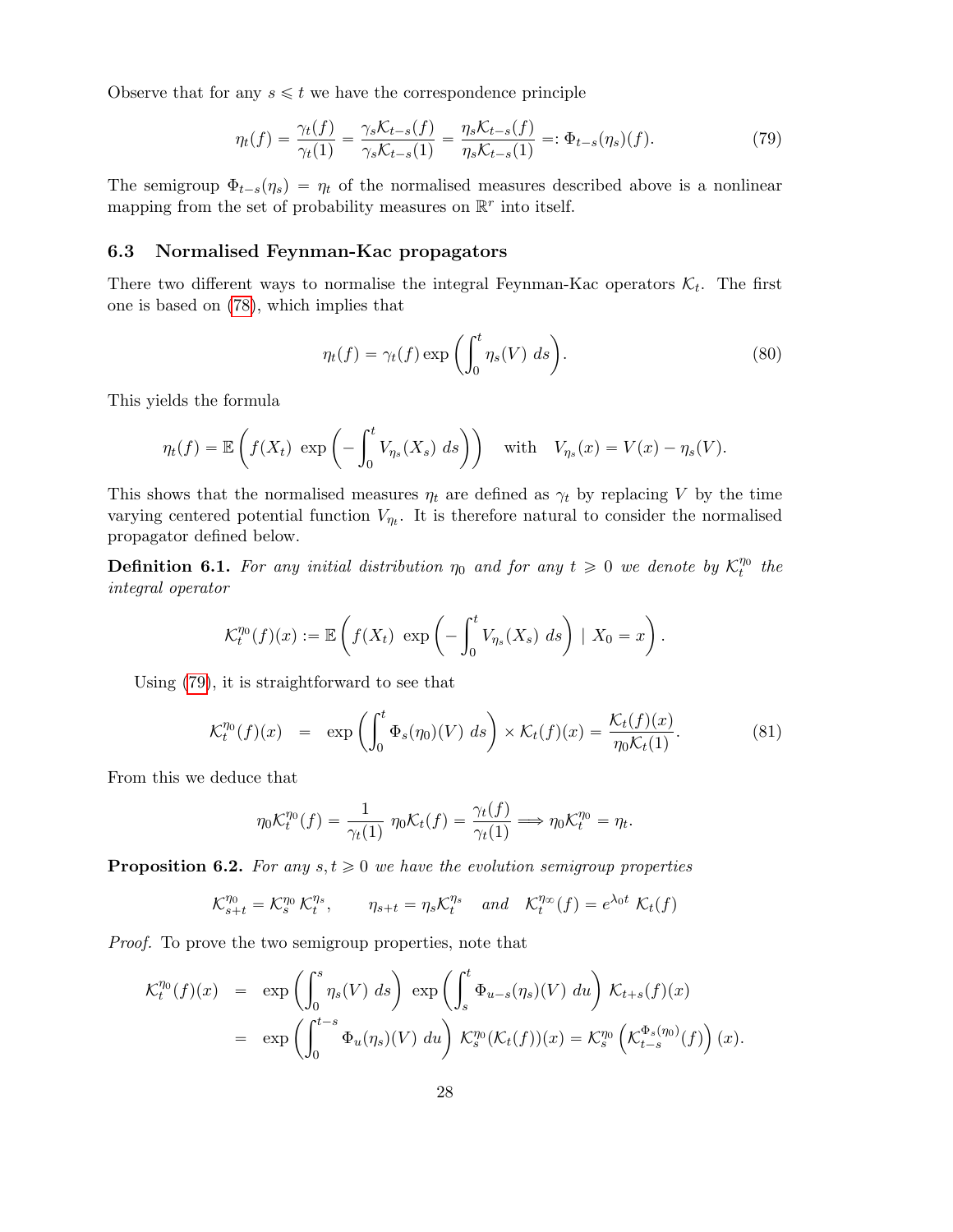The second then follows from  $\eta_0 \mathcal{K}_t^{\eta_0} = \eta_t$ .

To check the right hand side, note that

$$
\eta_{\infty}(\mathcal{K}_t(1)) = \exp\left(-\int_0^t \Phi_s(\eta_{\infty})(V) \ ds\right) = e^{-\eta_{\infty}(V)t} = e^{-\lambda_0 t}.
$$

The result then follows from (81).

Arguing as in (77) with V replaced by  $V_{\eta_t}$ , we also find the evolution equation

$$
\overline{\psi}_t := \mathcal{K}_t^{\eta_0}(\psi_0) \Longrightarrow -\partial_t \overline{\psi}_t = \mathcal{H}_{\eta_t}(\overline{\psi}_t) \quad \text{and} \quad -\partial_t \eta_t(f) = \eta_t \left( \mathcal{H}_{\eta_t}(f) \right), \tag{82}
$$

with the normalised time varying Hamiltonian

$$
\mathcal{H}_{\eta_t} = -\mathcal{L} + (V - \eta_t(V)) \Longleftrightarrow (14).
$$

A second strategy to normalise the Feynman-Kac propagator is to divide by its total mass.

**Definition 6.3.** We associate with  $K_t$  the normalised the Markov integral operator  $\overline{K}_t$  defined by the ratio formula

$$
\overline{\mathcal{K}}_t(f)(x) := \mathcal{K}_t(f)(x) / \mathcal{K}_t(1)(x) = \int f(y) \Phi_t(\delta_x)(dy).
$$

By (76) and (78) the normalising constant is given by

$$
\mathcal{K}_t(1)(x) = \delta_x \mathcal{K}_t(1) = \exp\left(-\int_0^t \Phi_s(\delta_x)(V) \ ds\right).
$$

Using Theorem 3.4 (see also the estimates presented in section 5.3) it follows that

$$
\delta_x = \mathcal{N}(x,0)
$$

$$
\Longrightarrow \overline{\mathcal{K}}_t(x,dy) = \Phi_t(\delta_x)(dy) = \mathcal{N}\left(\hat{X}_t(x,0), \phi_t(0)\right)(dy) \longrightarrow_{t \to \infty} \eta_{\infty} = \mathcal{N}(0,P_{\infty}).
$$

This yields the formula

$$
2\Phi_t(\delta_x)(V) = \hat{X}_t(x,0)'S\hat{X}_t(x,0) + \text{Tr}(S\phi_t(0)) = x'\mathcal{E}_t(0)'S\mathcal{E}_t(0)x + \text{Tr}(S\phi_t(0)),
$$

from which we conclude that

$$
\mathcal{K}_t(1)(x) = \exp\left(-\frac{1}{2}x'\Delta_t(0)x - \frac{1}{2}\int_0^t \text{Tr}(S\phi_s(0))ds\right),
$$

with

$$
\Delta_t(0) := \int_0^t \mathcal{E}_s(0)' S \, \mathcal{E}_s(0) \, ds \longrightarrow_{t \to \infty} \Delta_{\infty}(0) := \int_0^{\infty} \mathcal{E}_s(0)' S \, \mathcal{E}_s(0) \, ds.
$$

In contrast with linear semigroups we have the nonlinear transport formula

$$
\Phi_t(\eta_0) = \mathbb{B}_{\mathcal{K}_t(1)}(\eta_0)\overline{\mathcal{K}}_t + \eta_0 \overline{\mathcal{K}}_t,
$$

and thus, the following theorem.

 $\blacksquare$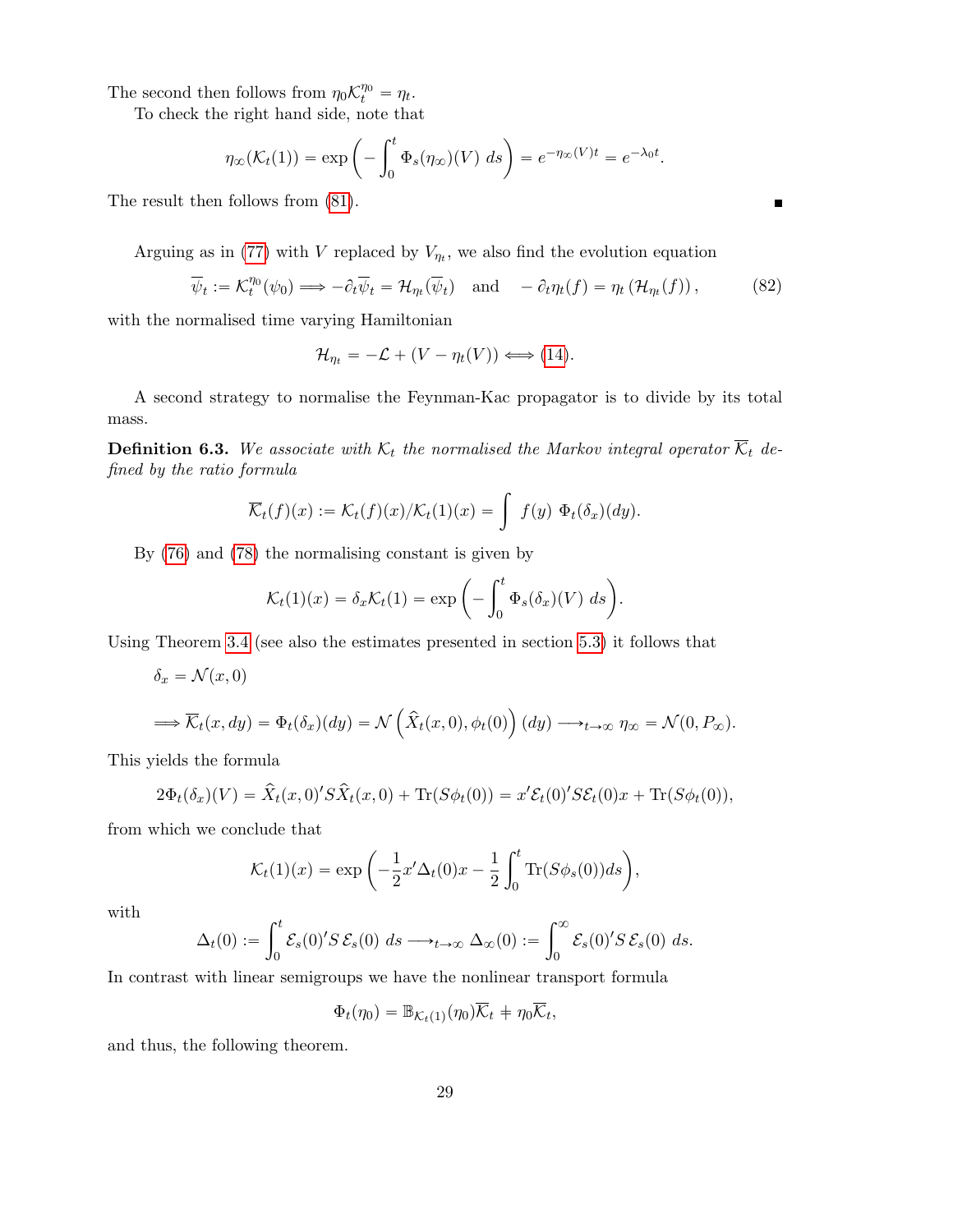**Theorem 6.4.** For any probability measure  $\eta$  on  $\mathbb{R}^r$  and for any  $t \geq 0$  we have the Boltzmann-Gibbs formula

$$
\Phi_t(\eta) = \mathbb{B}_{\varpi_t}(\eta) \overline{\mathcal{K}}_t
$$

with the energy function

$$
\log \varpi_t(x) = -\frac{1}{2} x' \Delta_t(0) x \longrightarrow_{t \to \infty} \log \varpi_{\infty}(x) = -\frac{1}{2} x' \Delta_{\infty}(0) x.
$$

In addition, for any  $\delta > 0$  there exists some constant  $c_{\delta}$  such that for any pair of probability measures,  $\eta$  and  $\mu$ , on  $\mathbb{R}^r$  and for  $t \geq \delta > 0$ , we have

$$
\|\Phi_t(\eta) - \Phi_t(\mu)\|_{\text{tv}} \leq \frac{c_\delta}{\eta(\varpi_\infty) \wedge \mu(\varpi_\infty)} e^{-\beta t},\tag{83}
$$

where the parameter  $\beta$  was introduced in (34).

Proof. The first assertion comes from the fact that

$$
\mathcal{K}_t(1)(x) = \varpi_t(x) \exp\left(-\frac{1}{2} \int_0^t \text{Tr}(S\phi_s(0))ds\right) \Longrightarrow \mathbb{B}_{\mathcal{K}_t(1)} = \mathbb{B}_{\varpi_t}.
$$

To prove (83), observe that

$$
\Phi_t(\eta)(f) - \Phi_t(\mu)(f) = \int \mathbb{B}_{\varpi_t}(\eta)(dx) \mathbb{B}_{\varpi_t}(\mu)(dy) \left( \overline{\mathcal{K}}_t(f)(x) - \overline{\mathcal{K}}_t(f)(y) \right).
$$

From Definition 6.3 and Theorem 3.4, for any function f such that  $||f|| \leq 1$ , we have

$$
|\overline{\mathcal{K}}_t(f)(x) - \overline{\mathcal{K}}_t(f)(y)| \leq \|\Phi_t(\delta_x) - \Phi_t(\delta_y)\|_{\text{tv}} \leq c_\delta \ e^{-\beta t} \|x - y\|.
$$

This implies that

$$
\|\Phi_t(\eta)-\Phi_t(\mu)\|_{tv}\leqslant 2c_{\delta} e^{-\beta t}\left(\int \mathbb{B}_{\varpi_t}(\eta)(dx)\|x\|\vee \int \mathbb{B}_{\varpi_t}(\mu)(dx)\|x\|\right).
$$

On the other hand, we have

$$
\eta(\varpi_t) \geqslant \eta(\varpi_{\infty}) > 0
$$
 with  $\log \varpi_{\infty}(x) = -\frac{1}{2}x' \Delta_{\infty}(0) x$ ,

as well as the uniform estimate  
\n
$$
\int \eta(dx)\varpi_t(x) \|x\| \leq \int \eta(dx)\varpi_\delta(x) \|x\| \leq \sup_{x \in \mathbb{R}^r} |\varpi_\delta(x) \|x\| =: c'_\delta < \infty, \quad t \geq \delta > 0.
$$

Thus

$$
\int \mathbb{B}_{\varpi_t}(\eta)(dx)\|x\| = \frac{1}{\eta(\varpi_t)}\int \eta(dx)\varpi_t(x)\|x\| \leq \frac{c'_\delta}{\eta(\varpi_\infty)},
$$

 $\blacksquare$ 

which completes the proof of the theorem.

Observe that

$$
\eta = \mathcal{N}(x, P) \Longrightarrow \begin{cases} \mathbb{B}_{\varpi_t}(\eta) & = \mathcal{N}\left(\left(P^{-1} + \Delta_t(0)\right)^{-1} P^{-1} x, \left(P^{-1} + \Delta_t(0)\right)^{-1}\right) \\ \eta \overline{\mathcal{K}}_t & = \mathcal{N}\left(\mathcal{E}_t(0) x, \phi_t(0) + \mathcal{E}_t(0) P \mathcal{E}_t(0)'\right). \end{cases}
$$

Combining these two formula we readily check the following proposition.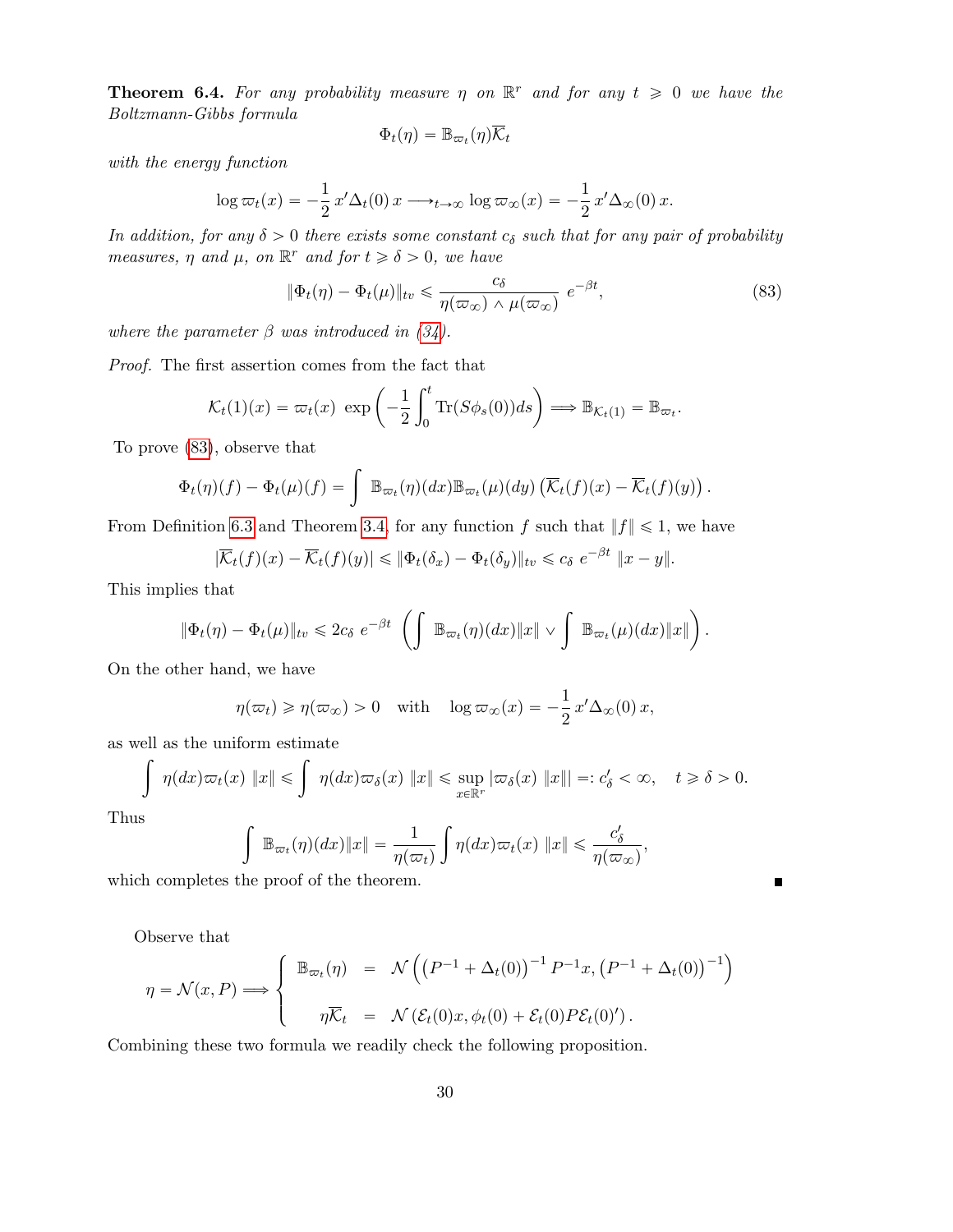**Proposition 6.5.** For any  $t \geq 0$ , we have the Gaussian preserving property

$$
\eta_0 = \mathcal{N}(x, P) \Longrightarrow \eta_t = \mathcal{N}\left(\hat{X}_t(x, P), \phi_t(P)\right)
$$

with the mean vector and covariance matrices given by \$

$$
\begin{cases}\n\hat{X}_t(x, P) = \mathcal{E}_t(0) (P^{-1} + \Delta_t(0))^{-1} P^{-1}x \\
\phi_t(P) = \phi_t(0) + \mathcal{E}_t(0) (P^{-1} + \Delta_t(0))^{-1} \mathcal{E}_t(0)'\n\end{cases}
$$

#### 6.4 Some stability properties

### 6.4.1 Relative entropy

For any initial conditions of the form given in (52), the Boltzmann-Kullback Leibler relative entropy of  $\Phi_t(\eta_0)$  with respect to  $\Phi_t(\mu_0)$  has a closed form (see for instance the article [93] and formula (A.23) in [83]) given by the formula

Ent 
$$
(\Phi_t(\eta_0) | \Phi_t(\mu_0))
$$
  
\n
$$
= \frac{1}{2} \left( \text{Tr} \left( \phi_t(P) \phi_t(Q)^{-1} - I \right) + \log \det \left( \phi_t(Q) \phi_t(P)^{-1} \right) + \left( \hat{X}_t(x, P) - \hat{X}_t(y, Q) \right)' \phi_t(Q)^{-1} \left( \hat{X}_t(x, P) - \hat{X}_t(y, Q) \right) \right). \tag{84}
$$

When  $P = 0 = Q$  the above formula reduces to

$$
\operatorname{Ent}(\Phi_t(\delta_x) \mid \Phi_t(\delta_y)) = \frac{1}{2}(x-y)'\mathcal{E}_t(0)'\phi_t(0)^{-1}\mathcal{E}_t(0)(x-y).
$$

To estimate determinants of matrices close to the identity we use the following lemma. **Lemma 6.6** ([43]). For any  $(r \times r)$ -matrix A we have

$$
||A||_F < \frac{1}{2} \Longrightarrow |\log \det (I - A)| \leq \frac{3}{2} ||A||_F.
$$

For any  $n \geq 1$  and  $\delta > 0$  we set

$$
t_{n,\delta} := \delta \vee \frac{1}{2\beta} \log (2n\alpha_{\delta})
$$
 with  $\alpha_{\delta} := (\alpha \chi_{\delta})^2 \left( r \lambda_{\max}(\Pi_{-,\delta}^{-1}) \operatorname{Tr}(\Pi_{-,\delta}^{-1}) \right)^{1/2}$ .

with the positive matrix  $\Pi_{-\delta}$  and the parameters  $(\alpha, \beta, \chi_{\delta})$  defined in (34) and Theorem 5.2. Theorem 6.7. For any initial conditions

$$
\eta_0 = \mathcal{N}(x, P)
$$
 and  $\mu_0 = \mathcal{N}(y, Q)$  s.t.  $||P - Q|| \le n$ ,

and for any  $t \geq t_{\delta,n}$  with  $n \geq 1$  and  $\delta > 0$ , we have the exponential decay estimate Ent  $(\Phi_t(\eta_0) | \Phi_t(\mu_0))$ 

$$
\leq \left(\frac{5}{4} \alpha_{\delta} \|P-Q\| + \lambda_{\max}(\Pi_{-,\delta}^{-1}) (\alpha \chi_{\delta})^2 ((\chi_{\delta} \|\Delta_{\infty}\|)^2 \|x\|^2 \|P-Q\|^2 + \|x-y\|^2)\right) e^{-2\beta t}.
$$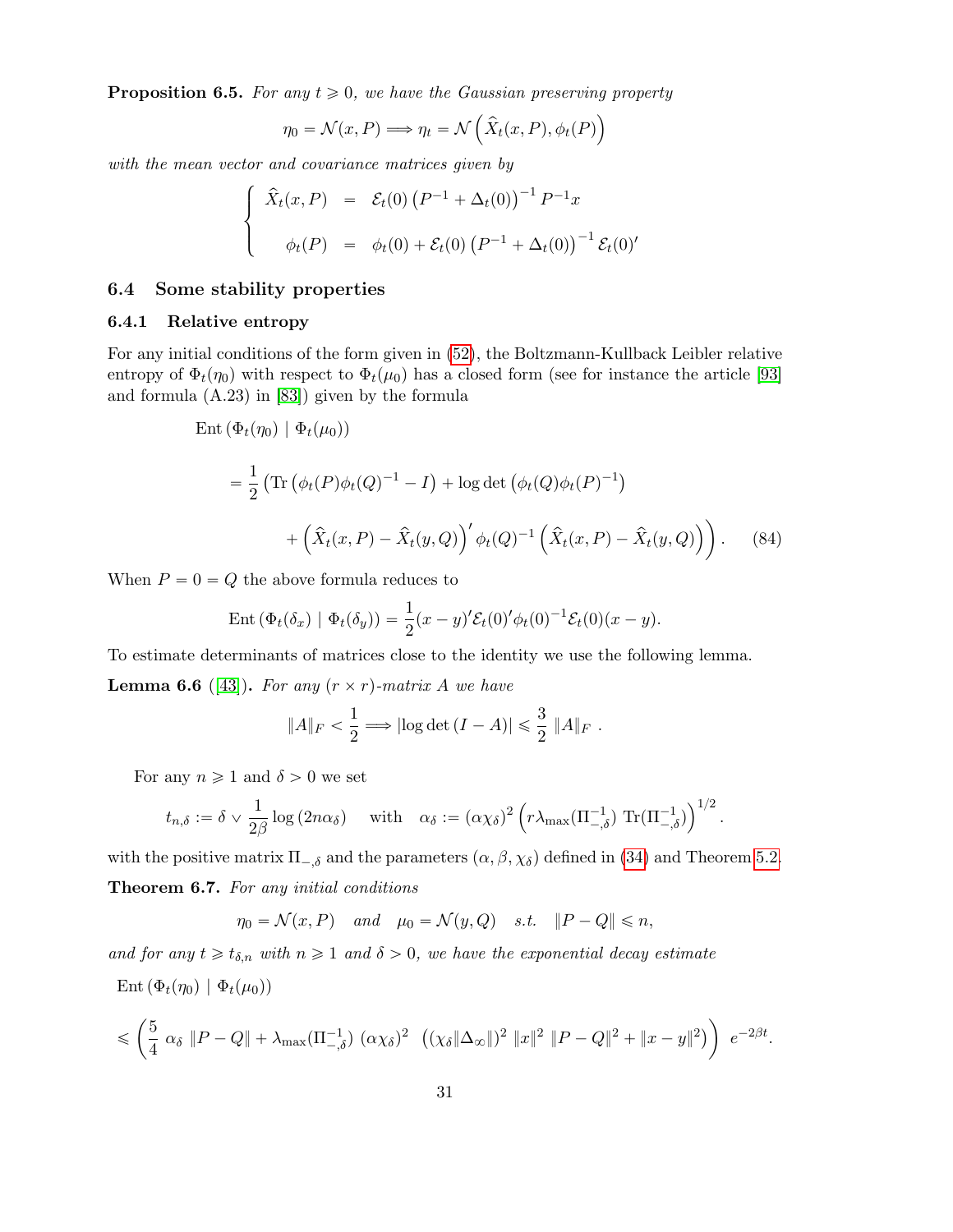Proof. We start by controlling the log det term on the right hand side of (84) using Lemma 6.6. First note that, by (34), for any  $t \ge \delta > 0$  we have

$$
0 < \Pi_{+,\delta}^{-1} \leq \phi_t(Q)^{-1} \leq \Pi_{-,\delta}^{-1} \Longrightarrow \text{Tr}(\phi_t(Q)^{-2}) \leq r \lambda_{\max}(\Pi_{-,\delta}^{-1}) \text{ Tr}(\Pi_{-,\delta}^{-1}).
$$

Combining this with the Lipschitz estimates stated in Theorem 5.3 we check that

$$
||I - \phi_t(Q)^{-1} \phi_t(P)||_F \leq \left( r \lambda_{\max}(\Pi_{-,\delta}^{-1}) \operatorname{Tr}(\Pi_{-,\delta}^{-1}) \right)^{1/2} (\alpha \chi_{\delta})^2 e^{-2\beta t} ||P - Q||.
$$

For any  $t \geq t_{n,\delta}$  we have

$$
t \ge \delta
$$
 and  $e^{-2\beta t} \le \frac{1}{2n\alpha_{\delta}}$  with  $\alpha_{\delta} := (\alpha \chi_{\delta})^2 \left( r \lambda_{\max} (\Pi_{-\delta}^{-1}) \operatorname{Tr}(\Pi_{-\delta}^{-1}) \right)^{1/2}$   
\n $\implies ||I - \phi_t(Q)^{-1} \phi_t(P)||_F \le \frac{1}{2n} ||P - Q||.$ 

Applying Lemma 6.6 to  $A = \phi_t(Q)^{-1}(\phi_t(Q) - \phi_t(P))$ , for any  $t \geq t_{n,\delta}$  and  $||P - Q|| \leq n$  we have the estimate

$$
\begin{array}{rcl} \left| \log \det \left( \phi_t(P) \phi_t(Q)^{-1} \right) \right| & \leqslant & \frac{3}{2} \, \left\| \phi_t(P) - \phi_t(Q) \right\|_F \, \left\| \phi_t(Q)^{-1} \right\|_F \\ & \leqslant & \frac{3}{2} \, \left( r \lambda_{\max}(\Pi_{-,\delta}^{-1}) \, \operatorname{Tr}(\Pi_{-,\delta}^{-1}) \right)^{1/2} \, \left( \alpha \chi_{\delta} \right)^2 e^{-2\beta t} \, \left\| P - Q \right\|. \end{array}
$$

Similarly, for any  $t \geq \delta$  we have

$$
\begin{array}{rcl} \left| \text{tr} \left( I - \phi_t(Q)^{-1} \phi_t(P) \right) \right| & \leqslant & \left\| \phi_t(Q)^{-1} \right\|_F & \left\| \phi_t(P) - \phi_t(Q) \right\|_F \\ & \leqslant & \left( r \lambda_{\max}(\Pi_{-, \delta}^{-1}) \operatorname{Tr}(\Pi_{-, \delta}^{-1}) \right)^{1/2} & \left\| \phi_t(P) - \phi_t(Q) \right\| \\ & \leqslant & \left( r \lambda_{\max}(\Pi_{-, \delta}^{-1}) \operatorname{Tr}(\Pi_{-, \delta}^{-1}) \right)^{1/2} (\alpha \chi_{\delta})^2 \, e^{-2\beta t} & \left\| P - Q \right\|. \end{array}
$$

Finally, we notice that

$$
\left| \left( \hat{X}_t(x,P) - \hat{X}_t(y,Q) \right)' \phi_t(Q)^{-1} \left( \hat{X}_t(x,P) - \hat{X}_t(y,Q) \right) \right| \leq \lambda_{\max}(\Pi_{-,\delta}^{-1}) ||(\hat{X}_t(x,P) - \hat{X}_t(y,Q)||^2.
$$

Applying Theorem 5.5 for any  $t \geq \delta$  we check that

$$
\left| \left( \hat{X}_t(x, P) - \hat{X}_t(y, Q) \right)' \phi_t(Q)^{-1} \left( \hat{X}_t(x, P) - \hat{X}_t(y, Q) \right) \right|
$$
  
\$\leq \lambda\_{\max}(\Pi\_{-, \delta}^{-1}) \ (\alpha \chi\_{\delta})^2 e^{-2\beta t} \ (\chi\_{\delta} \|\Delta\_{\infty}\| \|x\| \|P - Q\| + \|x - y\|)^2,

which concludes the proof.

Applying the above theorem to  $P = 0$  and  $(y, Q) = (0, P_{\infty})$  we check the following corollary

 $\blacksquare$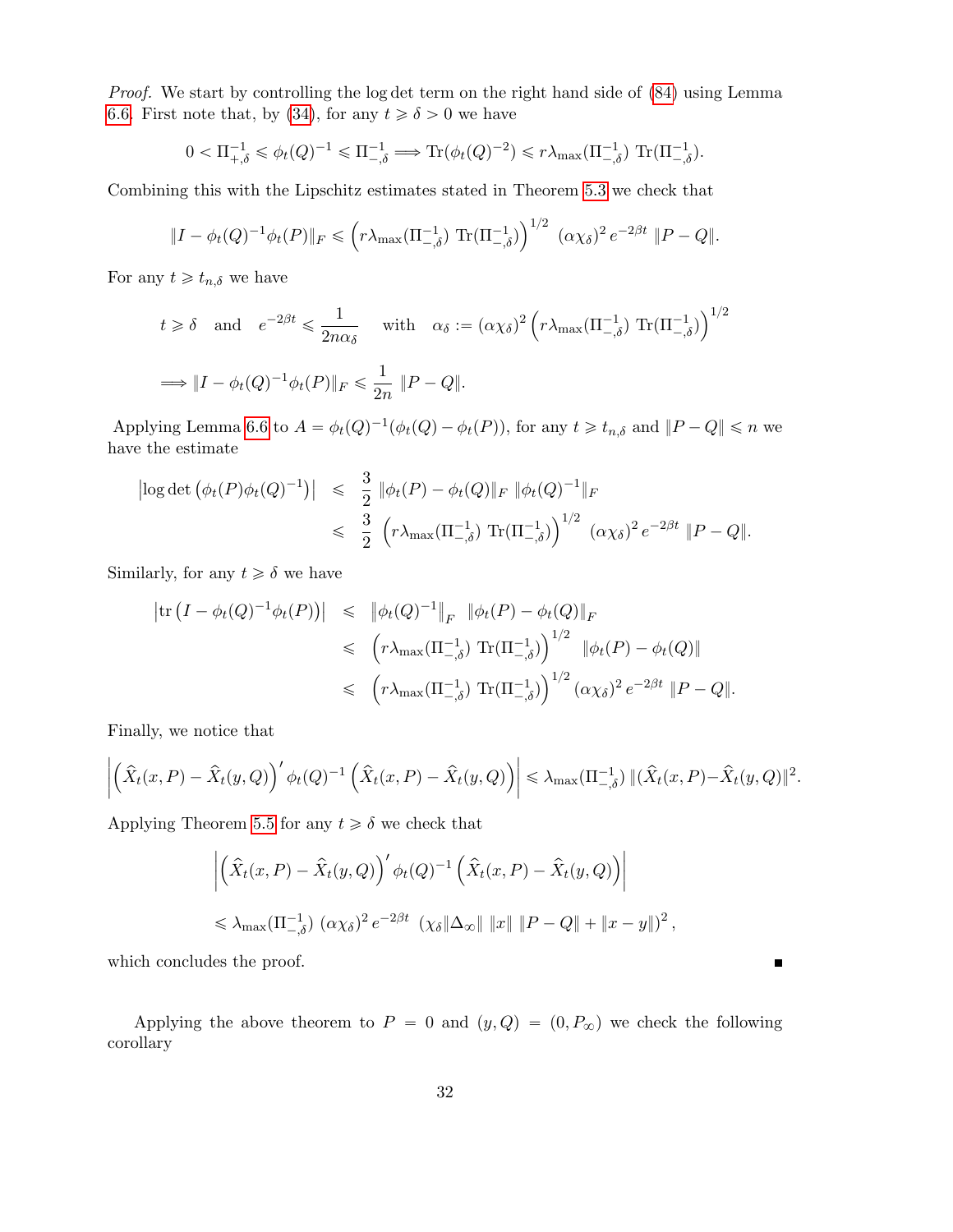**Corollary 6.8.** For any  $t \geq t_{\delta,n}$  with  $n = ||P_{\infty}||$  and  $\delta > 0$ , we have the exponential decay estimate

$$
\operatorname{Ent}\left(\Phi_t(\delta_x) \mid \eta_\infty\right) \leqslant \left(\frac{5}{4} \alpha_\delta \left\|P_\infty\right\| + \lambda_{\max}(\Pi_{-,\delta}^{-1}) \left(\alpha \chi_\delta\right)^2 \left(1 + \left(\chi_\delta \|\Delta_\infty\| \left\|P_\infty\right\|\right)^2\right) \left\|x\right\|^2\right) e^{-2\beta t}.
$$

In addition, for any  $t \ge \delta > 0$  and any  $x, y \in \mathbb{R}^r$  we have

Ent 
$$
(\Phi_t(\delta_x) | \Phi_t(\delta_y)) \leq \frac{1}{2} \lambda_{\max}(\Pi_{-\delta}^{-1}) (\alpha \chi_{\delta})^2 e^{-2\beta t} ||x - y||^2
$$
.

### 6.4.2 Wasserstein distances

For any initial conditions of the form (52) we have

$$
\mathbb{W}_2(\Phi_t(\mu_0), \Phi_t(\eta_0))^2 \leq \|\hat{X}_t(x, P) - \hat{X}_t(y, Q)\|^2 + \|\phi_t(P)^{1/2} - \phi_t(Q)^{1/2}\|^2_F
$$

For any  $P, Q \in \mathcal{S}_r^+$  we also have the Ando-Hemmen inequality

$$
||P^{1/2} - Q^{1/2}|| \le \left[\lambda_{min}^{1/2}(P) + \lambda_{min}^{1/2}(Q)\right]^{-1} ||P - Q|| \qquad (85)
$$

for any unitary invariant matrix norm }.} (including the spectral and the Frobenius norms). See for instance Theorem 6.2 on page 135 in  $[56]$ , as well as Proposition 3.2 in [4]. For a more thorough discussion on the geometric properties of positive semidefinite matrices and square roots we refer to [57].

Using (34) and theorem 5.3 for any  $t \ge \delta > 0$  we check that

$$
\|\phi_t(P)^{1/2} - \phi_t(Q)^{1/2}\|_F \le \sqrt{r} \left[2\lambda_{min}^{1/2}(\Pi_{-,\delta})\right]^{-1} (\alpha \chi_{\delta})^2 e^{-2\beta t} \|P - Q\|
$$

Using theorem 5.5 we obtain the following theorem

**Theorem 6.9.** For any  $t \ge \delta > 0$  and any initial conditions

 $\eta_0 = \mathcal{N}(x, P)$  and  $\mu_0 = \mathcal{N}(y, Q)$ 

we have the exponential decay estimate

$$
\mathbb{W}_{2}(\Phi_{t}(\mu_{0}), \Phi_{t}(\eta_{0}))
$$
\n
$$
\leq \alpha \chi_{\delta} e^{-\beta t} \left( \|x - y\| + \chi_{\delta} \left( \|\Delta_{\infty}\| \|x\| + \alpha \sqrt{r} \left[ 2\lambda_{\min}^{1/2} (\Pi_{-,\delta}) \right]^{-1} e^{-\beta t} \right) \|P - Q\| \right)
$$

### 6.4.3 Proof of Theorem 3.3

Observe that

$$
\mathcal{K}_t(h_0)(x) = e^{-\lambda_0 t} h_0(x) \Longrightarrow e^{\lambda_0 t} \mathcal{K}_t(1)(x) = \frac{h_0(x)}{\overline{\mathcal{K}}_t(h_0)(x)} = \frac{h_0(x)}{\eta_\infty(h_0)} k_t(x)
$$

with

$$
k_t(x) := \eta_\infty(h_0)/\overline{\mathcal{K}}_t(h_0)(x) = \eta_\infty(h_0)/\Phi_t(\delta_x)(h_0)
$$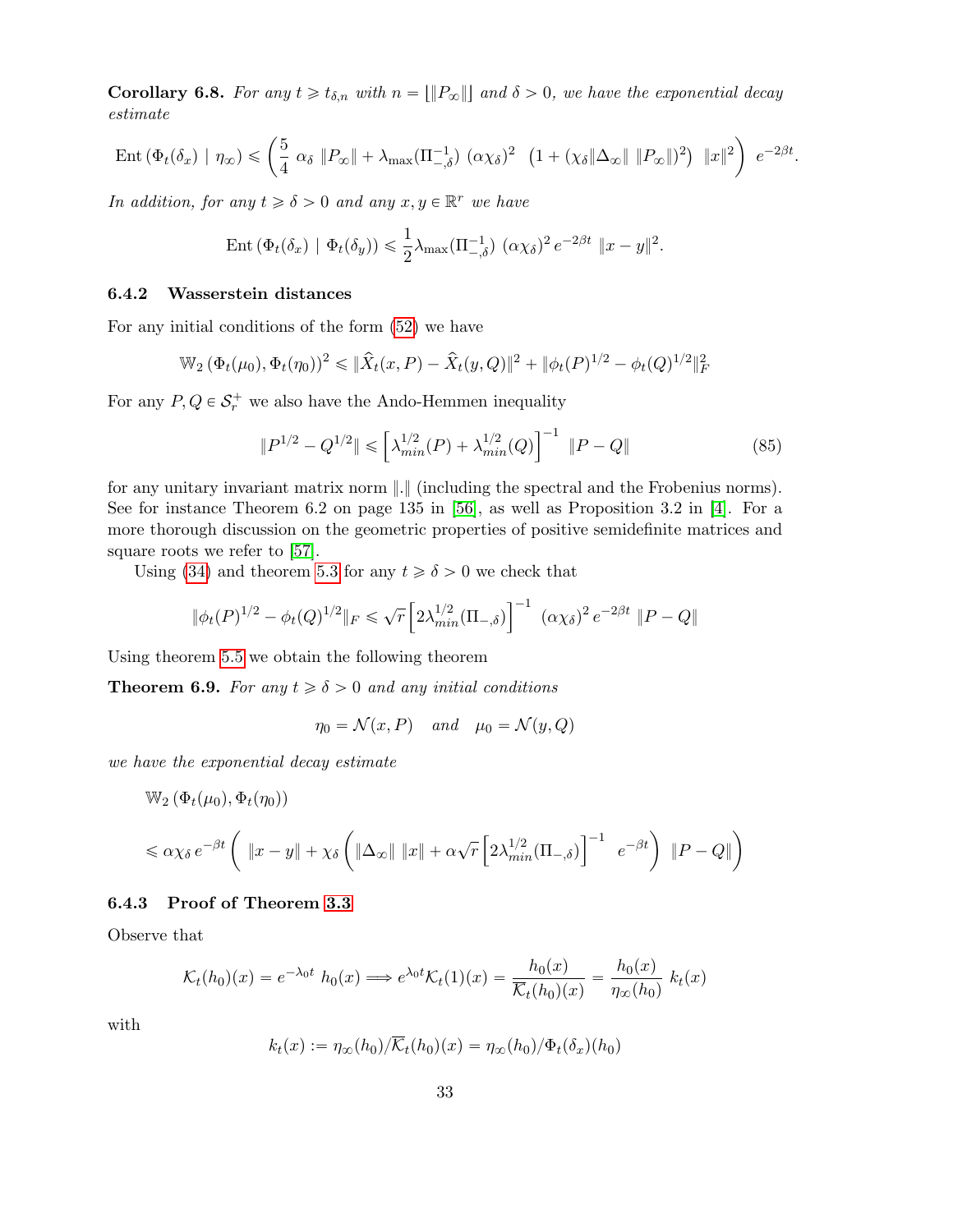Observe that

$$
k_t(x) = \left(\frac{\det(I + \phi_t(0)Q_{\infty})}{\det(I + P_{\infty}Q_{\infty})}\right)^{1/2} \exp\left(\frac{1}{2}\hat{X}_t(x,0)'(I + Q_{\infty}\phi_t(0))^{-1}\hat{X}_t(x,0)\right)
$$

This shows that

$$
k_t(x) \longrightarrow_{|x| \to +\infty} +\infty
$$
 and  $k_t(x) \longrightarrow_{t \to \infty} 1$ 

This shows that one cannot expect uniform upper bound with respect to the state variable. The estimates (51) are now a direct consequences of the Lipschitz estimates presented in section 5.3, which we now detail.

Applying (75) to  $P = 0$  we check the formula

$$
(I + \phi_t(0)Q_\infty)(I + P_\infty Q_\infty)^{-1} = I - \mathcal{E}_t(P_\infty) \mathbb{F}_t(0)^{-1} P_\infty \mathcal{E}_t(P_\infty)' (Q_\infty^{-1} + P_\infty)^{-1}
$$

On the other hand, by (71) for any  $t \ge \delta > 0$  we have

$$
\|\mathcal{E}_t(P_\infty)\ \mathbb{F}_t(0)^{-1} P_\infty\ \mathcal{E}_t(P_\infty)' (Q_\infty^{-1} + P_\infty)^{-1} \| \leq \chi_\delta^3 \ \|\mathcal{E}_t(P_\infty)\|^2 \ \|P_\infty (Q_\infty^{-1} + P_\infty)^{-1} \|
$$

Using (34) this implies that

$$
\|\mathcal{E}_t(P_\infty)\ \mathbb{F}_t(0)^{-1} P_\infty\ \mathcal{E}_t(P_\infty)' (Q_\infty^{-1} + P_\infty)^{-1} \|_F \leq \sqrt{r} \ \chi_\delta^3\ \alpha^2 \, e^{-2\beta t} \ \| P_\infty Q_\infty (I + P_\infty Q_\infty)^{-1} \ \|_F^2
$$

Applying lemma 6.6 for any

$$
t > t_{\delta} := \frac{1}{2\beta} \log \left( 2\sqrt{r} \ \chi_{\delta}^3 \ \alpha^2 \ \| P_{\infty} Q_{\infty} (I + P_{\infty} Q_{\infty})^{-1} \ \| \right)
$$

we have

$$
\left|\log\left(\frac{\det(I+\phi_t(0)Q_\infty)}{\det\left(I+P_\infty Q_\infty\right)}\right)^{1/2}\right|\leqslant \frac{3}{4}\,\sqrt{r}\;\chi_\delta^3\;\alpha^2\,e^{-2\beta t}\,\left\|P_\infty Q_\infty (I+P_\infty Q_\infty)^{-1}\;\right\|
$$

On the other hand, we have

$$
\hat{X}_t(x,0)'(I+Q_{\infty}\phi_t(0))^{-1}\hat{X}_t(x,0) \leq \|\phi_t(0)^{-1}\| \left\|(\phi_t(0)^{-1}+Q_{\infty})^{-1}\right\| \|\hat{X}_t(x,0)\|^2
$$

By (34) for any  $t \ge \delta > 0$  we have

$$
\phi_t(0)^{-1} \le \Pi_{-\delta}^{-1}
$$
 and  $(\phi_t(0) + Q_{\infty})^{-1} \le (\Pi_{-\delta} + Q_{\infty})^{-1}$ 

combining the above with the estimates (34) and (71) we check that

$$
\hat{X}_t(x,0)'(I+Q_{\infty}\phi_t(0))^{-1}\hat{X}_t(x,0) \leq \|\Pi_{-,\delta}^{-1}\| \|\Pi_{-,\delta} + Q_{\infty})^{-1}\| (\alpha \chi_{\delta})^2 e^{-2\beta t} \|x\|^2
$$

To finish the proof of the theorem, note that for any time horizon  $t \geq 0$  and any  $f \in \mathbb{L}_1(\eta_\infty)$  we have the decomposition

$$
e^{\lambda_0 t} \mathcal{K}_t(f)(x) = \frac{h_0(x)}{\eta_\infty(h_0)} \left( \eta_\infty(f) + \widetilde{K}_t(f)(x) \right) k_t(x)
$$

with the integral operator

$$
\widetilde{K}_t(f)(x) = \overline{K}_t(f)(x) - \eta_{\infty}(f) = \Phi_t(\delta_x)(f) - \eta_{\infty}(f)
$$

This ends the proof of theorem 3.3.

 $\blacksquare$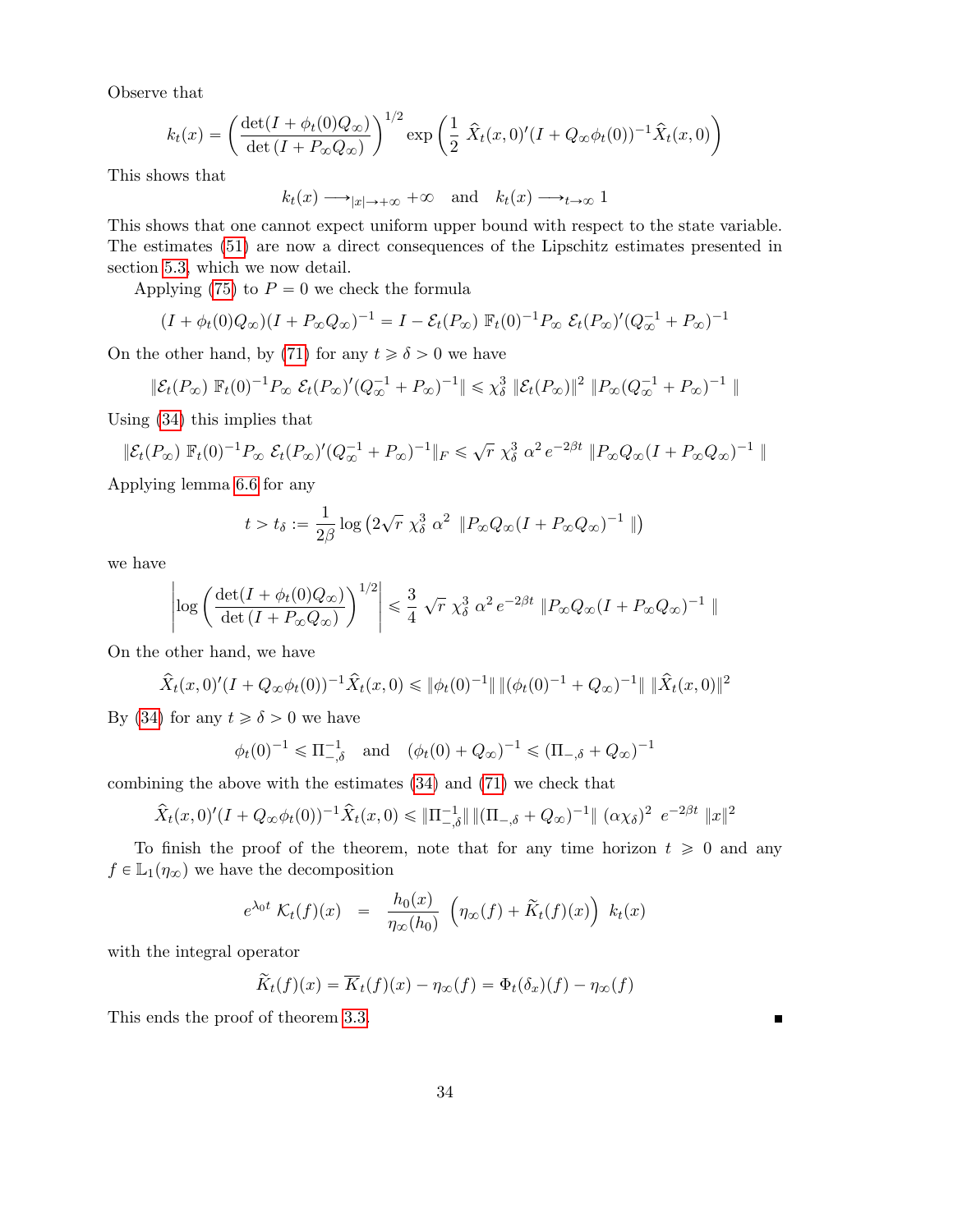# 7 Path integral formulations

### 7.1 Particle absorption models

For any time horizon  $t \geq 0$ , any measurable function  $F_t$  on  $\mathcal{C}([0, t], \mathbb{R}^r)$  and any starting point  $x \in \mathbb{R}^r$ , we have the Feynman-Kac path-integral formula

$$
\mathbb{E}\left(F_t\left((X_s)_{s\in[0,t]}\right) \exp\left(-\int_0^t V(X_u) \ ds\right) \mid X_0^c = x\right) = \mathbb{E}(F_t\left((X_s^c)_{s\in[0,t]}\right) \ 1_{\tau^c \geq t} \mid X_0 = x).
$$

We recover the Feynman-Kac propagator formula  $(6)$  by choosing functions that only depend on the terminal time.

**Theorem 7.1.** For all  $x \in \mathbb{R}^r$ , we have

$$
h_0^{-1}\mathcal{L}(h_0)(x) = V(x) - \lambda_0,\tag{86}
$$

where  $h_0$  was defined in (8). In addition, for any time horizon  $t \geq 0$ , any measurable function  $F_t$  on  $\mathcal{C}([0, t], \mathbb{R}^r)$  and any starting point  $x \in \mathbb{R}^r$ , we have the Feynman-Kac pathintegral formula

$$
\mathbb{E}(F_t\left((X_s^c)_{s\in[0,t]}\right) 1_{\tau^c \geq t} | X_0 = x)
$$
\n
$$
= \exp\left(-\lambda_0 t\right) h_0(x) \mathbb{E}\left(F_t\left((X_s^h)_{s\in[0,t]}\right) h_0^{-1}(X_t^h) | X_0^h = x\right),
$$
\n(87)

where  $X_t^h$  stands for the diffusion with generator defined by

$$
\mathcal{L}^h(f) = \mathcal{L}(f) + h_0^{-1} \Gamma_{\mathcal{L}}(h_0, f),
$$

with the carré-du-champ operator

$$
\Gamma_{\mathcal{L}}(h_0, f)(x) := (B\nabla h_0(x))'(B\nabla f(x)) = -h_0(x) (RQ_{\infty}x)' \nabla f(x).
$$

Proof. From (8), we have the gradient formula

$$
\nabla \log h_0(x) = -Q_{\infty} x \text{ and } \nabla^2 \log h_0(x) = -Q_{\infty}
$$
  
\n
$$
\implies h_0^{-1}(x) \nabla h_0(x) = -Q_{\infty} x \text{ and } h_0^{-1}(x) \nabla^2 h_0(x) = -Q_{\infty} + (Q_{\infty} x) (Q_{\infty} x)'.
$$

This implies that

$$
h_0^{-1} \mathcal{L}(h_0)(x) = h_0^{-1}(x) \left( (Ax)' \nabla h_0(x) + \frac{1}{2} \text{Tr} (R \nabla^2 h_0) \right)
$$
  
=  $-x'A'Q_{\infty}x + \frac{1}{2} \text{Tr} (R(Q_{\infty}x) (Q_{\infty}x)') - \frac{1}{2} 2 \text{Tr} (RQ_{\infty})$ 

from which it follows that

$$
h_0^{-1} \mathcal{L}(h_0)(x) - V(x) = -\frac{1}{2}x'(A'Q_{\infty} + Q_{\infty}A)x + \frac{1}{2}x'(Q_{\infty}RQ_{\infty})x - \frac{1}{2}x'Sx - \frac{1}{2}\text{Tr}(RQ_{\infty})
$$
  
= -\lambda\_0,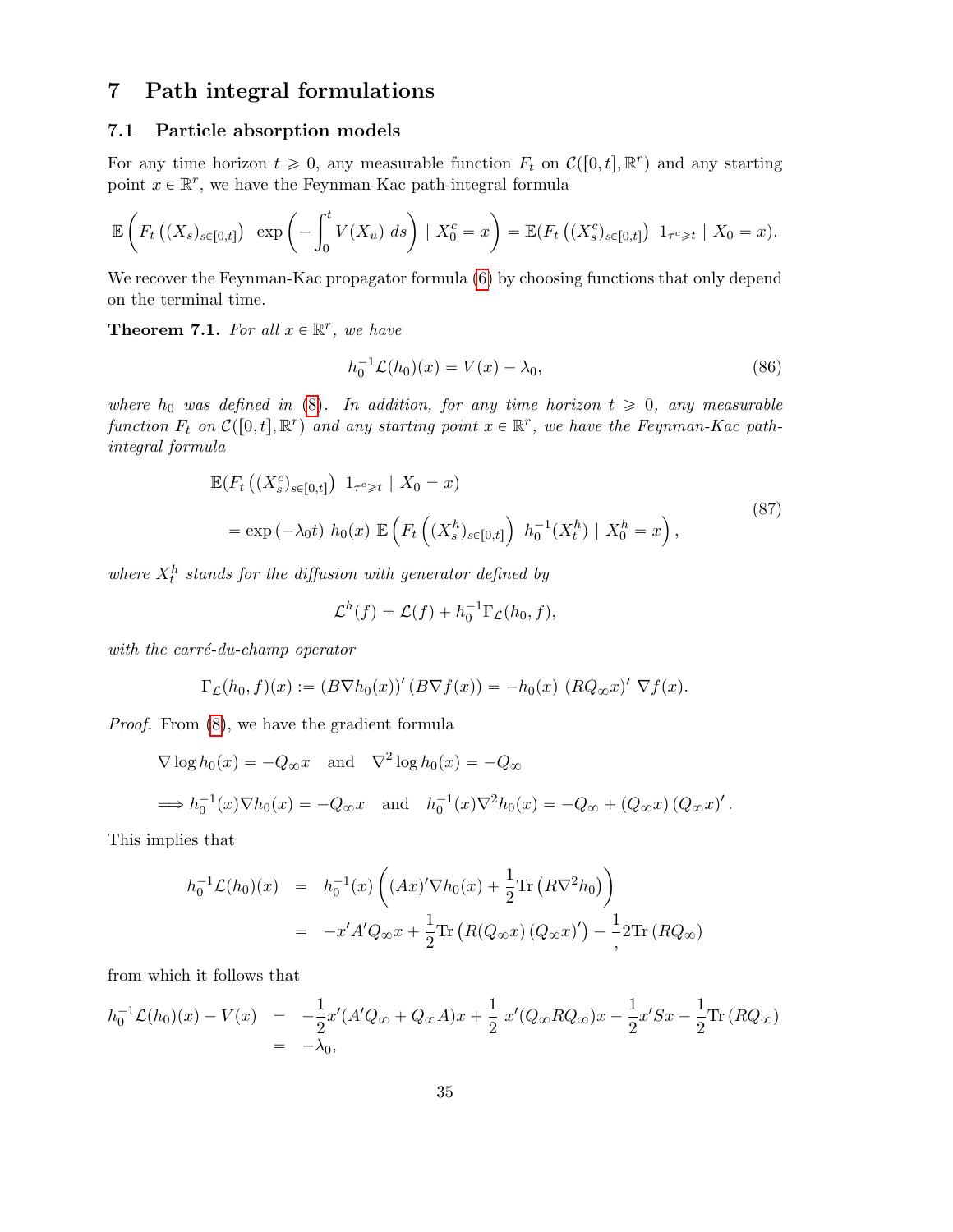where the last equality follows from the fact that  $A'Q_{\infty} + Q_{\infty}A - Q_{\infty}RQ_{\infty} + S = 0$ , as in (8).

This yields the exponential change of probability formula

$$
\exp(\lambda_0 t) \mathbb{E}\left(F((X_s)_{s\in[0,t]}) \exp\left(-\int_0^t V(X_s) ds\right)\right)
$$
  
= 
$$
\mathbb{E}\left(F((X_s)_{s\in[0,t]}) \frac{h_0(X_0)}{h_0(X_t)} \left(\frac{h_0(X_t)}{h_0(X_0)} \exp\left(-\int_0^t (h_0^{-1} \mathcal{L} h_0)(X_s) ds\right)\right)\right)
$$
  
= 
$$
\eta_0(h_0) \mathbb{E}\left(F\left((X_s^h)_{s\in[0,t]}\right) h_0^{-1}(X_t^h)\right),
$$

which ends the proof of the theorem.

Thus, combining this with Lemma 5.1, Theorem 3.1 is now proved. Moreover, Theorem 3.2 is a now a direct consequence of (87). Indeed, using (87) we verify that the law  $\eta_t^h$  of the random states  $X_t^h$  of the *h*-process defined in (36) and the distribution of the non-absorbed particle defined in (13) are connected by the Boltzmann-Gibbs transformation (18). The Gaussian preserving property of the linear diffusion process  $X_t^h$  is immediate. The formulae given in (50) are easily checked using the the Boltzmann-Gibbs transformation (18). Moreover, we can check that the pair  $(\hat{X}_t, P_t)$  given by (50) satisfies (21) using brute force calculations, or by checking that the Gaussian distributions with mean and covariance matrices  $(\hat{X}_t, P_t)$  solves the nonlinear equation (14).

#### 7.2 Backward h-processes

For a fixed time horizon  $t \geq 0$ , we let  $\overline{X}_t$  be a random sample from  $\mathcal{N}(\hat{X}_t, P_t)$ . We also denote by  $X_{t,s}^h(x)$ , with  $s \in [0, t]$ , be the backward diffusion defined by

$$
dX_{t,s}^{h}(x) = \left( AX_{t,s}^{h}(x) + RP_s^{-1}(X_{t,s}^{h}(x) - \hat{X}_s) \right) ds + BdW_s,
$$

starting at  $X_{t,t}^h(x) = x$  at time  $s = t$ . In the above display,  $P_s$  stands for the solution of the Riccati matrix differential equation defined in (21). We assume that  $\overline{X}_t$  and  $(W_s)_{s\leq t}$  are independent.

Rewritten in terms of the density  $g_s$  of the Gaussian distribution  $\mathcal{N}(\hat{X}_s, P_s)$ , we have

$$
\overline{X}_{t,s}^h := X_{t,s}^h(\overline{X}_t) \Longrightarrow d\overline{X}_{t,s}^h = \left(A\overline{X}_{t,s}^h - R\,\nabla \log g_s(\overline{X}_{t,s}^h)\right) ds + B\,dW_s. \tag{88}
$$

The following theorem, taken from [10] links the non-absorbed particle process with the above backward diffision

**Theorem 7.2** ([10]). Assume that  $X_0 \sim \mathcal{N}(\hat{X}_0, P_0)$ . In this situation, for any  $t \geq 0$  we have the backward formulation of the Feynman-Kac path integral

$$
\mathbb{E}\left(F\left((X_s^c)_{s\in[0,t]}\right) \mid \tau^c \geq t\right) = \mathbb{E}\left(F\left((\overline{X}_{t,s}^h)_{s\in[0,t]}\right)\right).
$$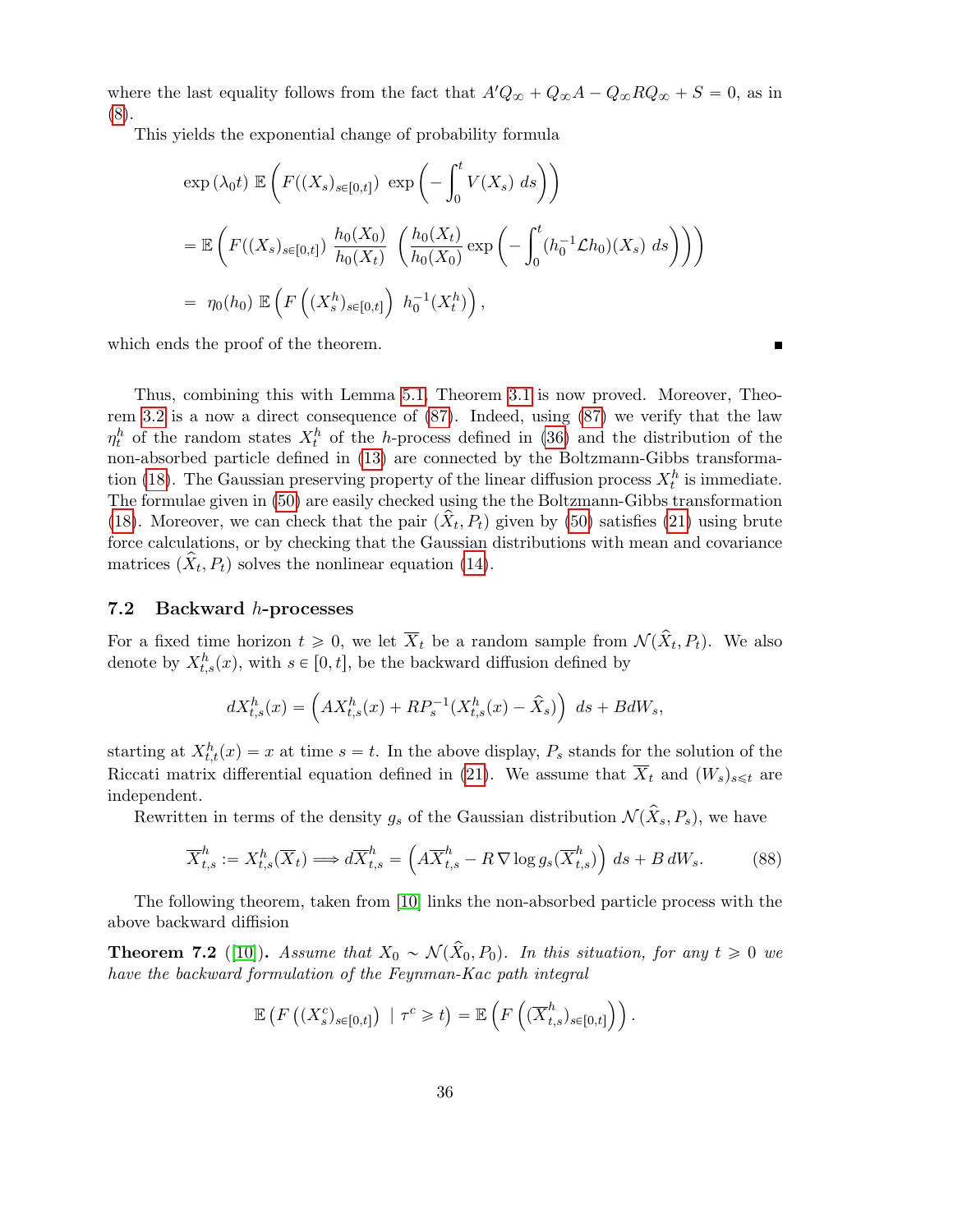The random state  $\overline{X}_{t,s}^h$  is a Gaussian variable with a mean  $\hat{X}_{t,s}^h$  and covariance matrix  $P_{t,s}^h$  satisfying the backward equations

$$
\begin{cases}\n\partial_s \widehat{X}_{t,s}^h = A \widehat{X}_{t,s}^h + R P_s^{-1} (\widehat{X}_{t,s}^h - \widehat{X}_s) \\
\partial_s P_{t,s}^h = (A + R P_s^{-1}) P_{t,s}^h + P_{t,s}^h (A + R P_s^{-1})' - R\n\end{cases}
$$

with the terminal condition  $(\hat{X}_{t,t}^h, P_{t,t}^h) = (\hat{X}_t, P_t)$ , where  $(\hat{X}_s, P_s)$  is the solution to the forward equations described in (21).

### 7.3 Extensions to nonlinear diffusions

The h-process methodology can be extended to more general generators  $\mathcal L$  and other choices of the potential function V. We now assume that  $\mathcal L$  is the generator of the diffusion equation

$$
dX_t = A(X_t)dt + B(X_t)dW_t
$$
\n(89)

for some drift function  $A(x)$  and some diffusion matrix valued function  $B(x)$  with appropriate dimensions. We also assume there exists some ground state  $h_0$  associated with some energy  $\lambda_0$ ; that is, we have that

$$
h_0^{-1}\mathcal{L}(h_0)(x) = V(x) - \lambda_0
$$

In this situation, the h-process  $X_t^h$  is a diffusion with generator defined by

$$
\mathcal{L}^h(f) = \mathcal{L}(f) + h_0^{-1} \Gamma_{\mathcal{L}}(h_0, f)
$$

with the carré-du-champ operator

$$
\Gamma_{\mathcal{L}}(h_0, f)(x) := (B(x)\nabla h_0(x))'(B(x)\nabla f(x)) = (R(x)\nabla h_0(x))'\nabla f(x),
$$

where we have defined  $R(x) := B(x)B(x)'$ . Equivalently, the h-process is defined by the diffusion

$$
dX_t^h = \left(A(X_t^h) + R(X_t^h)\nabla \log h_0(X_t^h)\right)dt + B(X_t^h)dW_t
$$

Let  $\overline{X}_t$  a random sample from the Feynman-Kac probability measures  $\eta_t$  defined as in (78) for some potential function V .

Whenever it exists, let  $g_s$  be the density of the normalised or unnormalised Feynman-Kac measures  $\eta_s$  or  $\gamma_s$ . In this situation, following the analysis developed in [10], the assertion of Theorem 7.2 remains valid with the backward diffusion

$$
d\overline{X}_{t,s}^h = \left(A(\overline{X}_{t,s}^h) - \operatorname{div}_R \log g_s(\overline{X}_{t,s}^h)\right) ds + B(\overline{X}_{t,s}^h) dW_s \tag{90}
$$

with the terminal condition  $\overline{X}_{t,t}^h = \overline{X}_t$  and the R-divergence m-column vector operator with j-th entry given by the formula

$$
\mathrm{div}_R(f)(x)^j := \sum_{1 \leqslant i \leqslant r} \partial_{x_i} (R_{i,j}(x) f(x)).
$$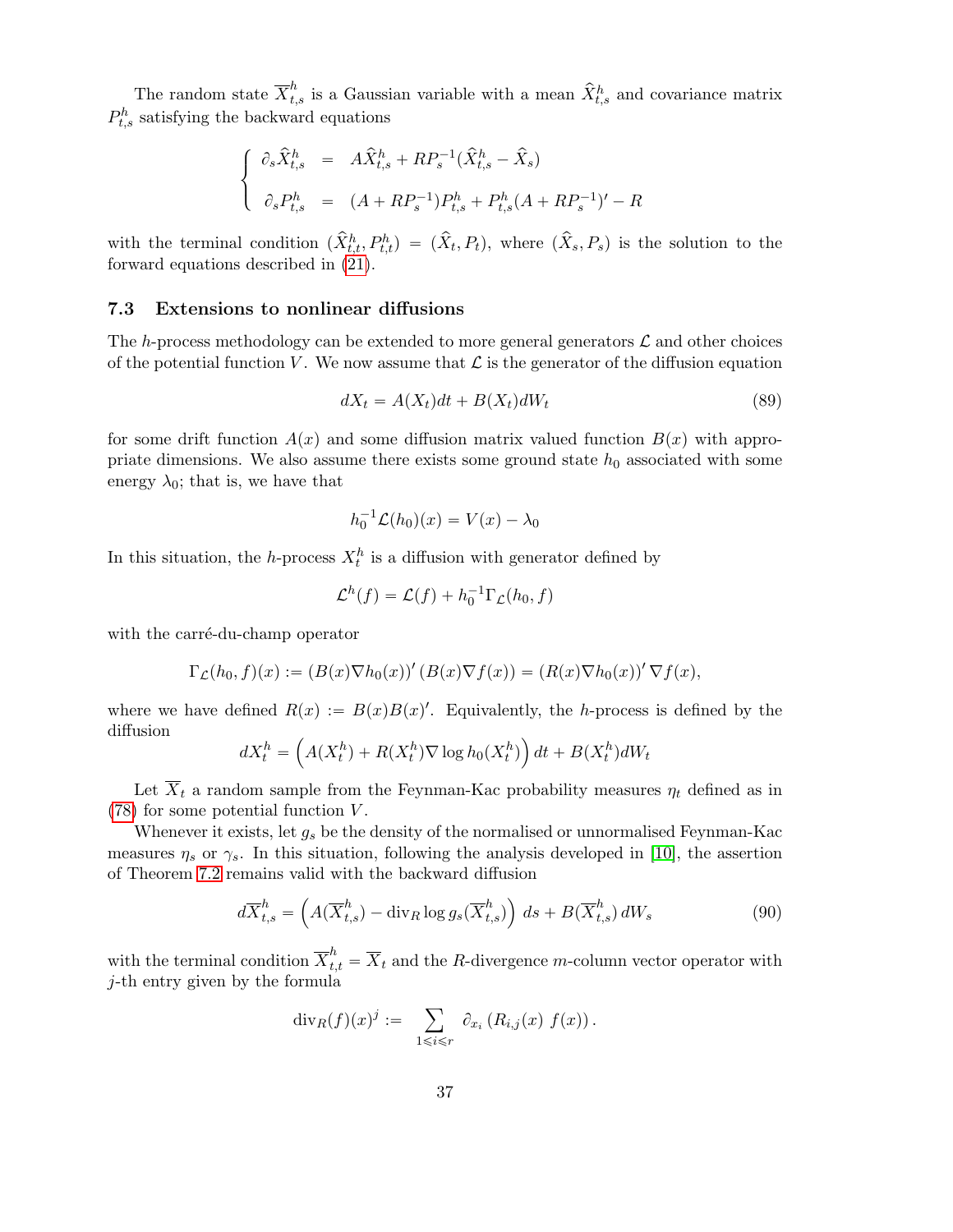## 8 McKean-Vlasov interpretations

### 8.1 Interacting jump processes

Let  $\overline{X}_t$  be a nonlinear jump diffusion process with generator

$$
\mathcal{L}_{\overline{\eta}_t}(f)(x) = \mathcal{L}(f)(x) + V(x) \int (f(y) - f(x)) \overline{\eta}_t(dy) \text{ where } \overline{\eta}_t := \text{Law}(\overline{X}_t).
$$

The process starts at  $X_0 = X_0$ . Between the jumps the process  $X_t$  evolves as  $X_t$ . At rate  $V(\overline{X}_t)$  the process jumps onto a new location randomly selected according to the distribution  $\overline{\eta}_t$ . Observe that

$$
\partial_t \overline{\eta}_t(f) = \overline{\eta}_t(\mathcal{L}_{\overline{\eta}_t}(f)) = \overline{\eta}_t(\mathcal{L}(f)) - \overline{\eta}_t(fV) + \overline{\eta}_t(f)\overline{\eta}_t(V).
$$

This shows that  $\overline{\eta}_t$  satisfies the same evolution equation as the one satisfied by  $\eta_t$  given in (14). Thus, for any choice of the generator  $\mathcal L$  and any choice of the potential function V we have that

$$
\overline{\eta}_t(dx) = \eta_t(dx) := \mathbb{P}(X_t^c \in dx \mid \tau^c > t).
$$

The mean field particle interpretation of the nonlinear process  $X_t$  is defined by a system of N walkers,  $\xi_t^i$ , evolving independently as  $X_t$  with jump rate  $V_t(X_t)$ , for  $1 \leq i \leq N$ . At each jump time, the particle  $\xi_t^i$  jumps onto a particle uniformly chosen in the pool. The occupation measure of system is given by the empirical measure

$$
\eta_t^N = \frac{1}{N} \sum_{1 \le i \le N} \delta_{\xi_t^i} \longrightarrow_{N \to \infty} \eta_t \longrightarrow_{t \to \infty} \eta_\infty.
$$
\n(91)

Mimicking (80) we also define the normalising constant approximations

$$
\frac{1}{t}\int_0^t \eta_s^N(V)ds := -\frac{1}{t}\log \gamma_t^N(1) \longrightarrow_{N \to \infty} -\frac{1}{t}\log \gamma_t(1) \longrightarrow_{t \to \infty} .\lambda_0 = \eta_\infty(V) \tag{92}
$$

The interacting particle system discussed above belongs to the class of diffusion Monte Carlo algorithms, see for instance the series of articles [23, 24, 67, 68, 80, 81], as well as [37, 39, 40, 41] and the references therein. Observe that the N ancestral lines  $\zeta_t^i$ :  $(\xi_t^i)_{0\leq s\leq t}$  of length t of the above genetic-type process can also be seen as a system of N path-valued particles evolving independently as the historical process  $Y_t = (X_s)_{0 \le s \le t}$  of  $X_t$ , with a jump rate  $V_t(X_t)$  that only depends on the terminal state  $X_t$  of the ancestral line  $Y_t$ .

### 8.2 Interacting diffusions

For any probability measure  $\eta$  on  $\mathbb{R}^r$  we let  $\mathcal{P}_{\eta}$  denote the  $\eta$ -covariance

$$
\eta \mapsto \mathcal{P}_{\eta} := \eta \left( [e - \eta(e)][e - \eta(e)]' \right) \tag{93}
$$

where  $e(x) := x$  is the identity function and  $\eta(f)$  is a column vector whose *i*-th entry is given by  $\eta(f^i)$  for some measurable function  $f : \mathbb{R}^r \to \mathbb{R}^r$ .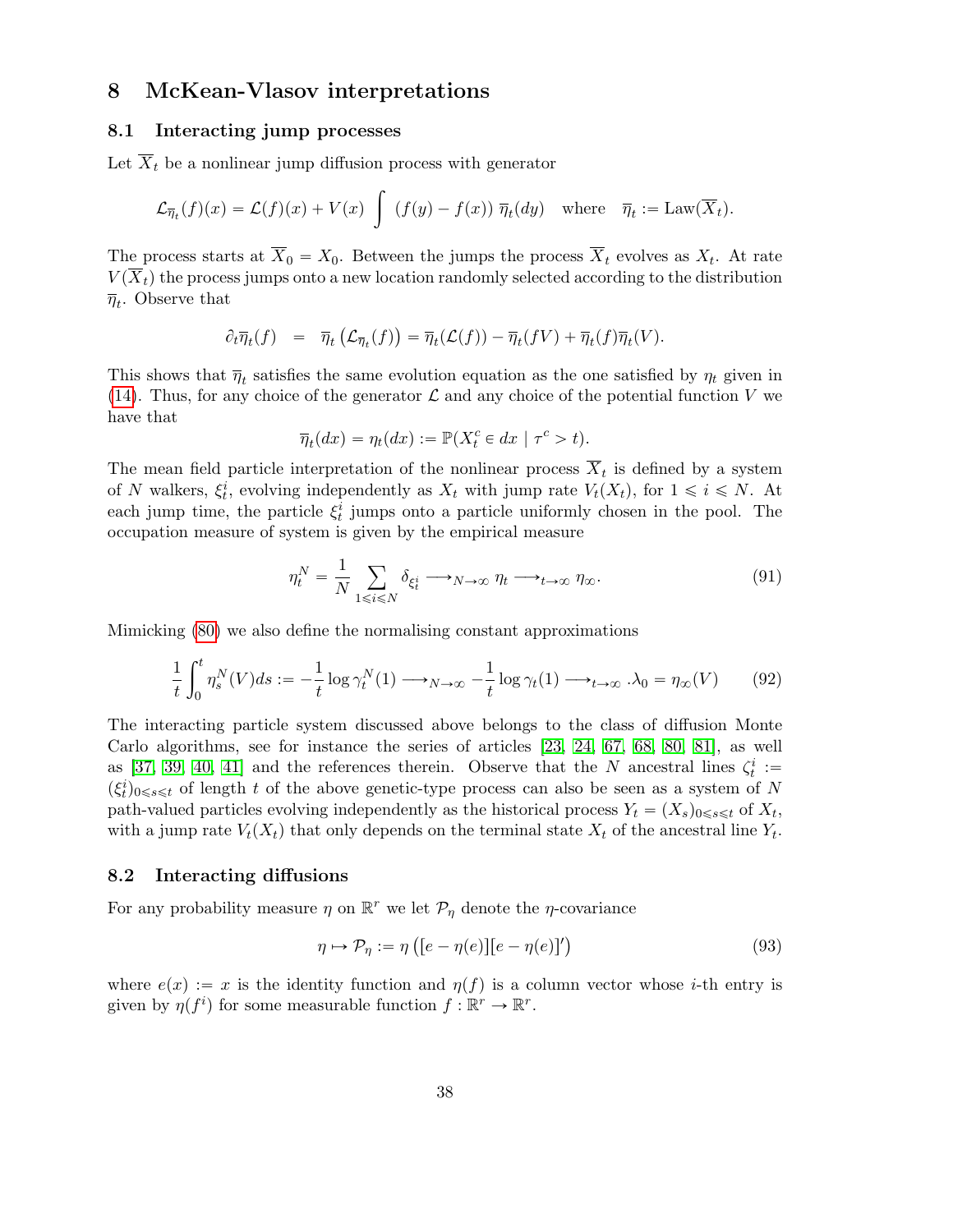We now consider three different nonlinear McKean-Vlasov-type diffusion process,

(1) 
$$
d\overline{X}_t = (A - \mathcal{P}_{\overline{\eta}_t} S) \overline{X}_t dt + \mathcal{P}_{\overline{\eta}_t} S^{1/2} d\mathcal{W}_t + B d\overline{\mathcal{W}}_t,
$$

(2) 
$$
d\overline{X}_t = \left(A\,\overline{X}_t - \frac{1}{2}\,\mathcal{P}_{\overline{\eta}_t}S\left(\overline{X}_t + \overline{\eta}_t(e)\right)\right)dt + B\,d\overline{\mathcal{W}}_t, \tag{94}
$$

$$
(3) \quad \partial_t \overline{X}_t = A \overline{X}_t - \frac{1}{2} \mathcal{P}_{\overline{\eta}_t} S\left(\overline{X}_t + \overline{\eta}_t(e)\right) + (R + M_t) \mathcal{P}_{\overline{\eta}_t}^{-1} \left(\overline{X}_t - \overline{\eta}_t(e)\right),
$$

for any skew symmetric matrix  $M'_t = -M_t$  that may also depend  $\bar{\eta}_t$ . In all three cases  $(W_t, \overline{W}_t)$  are independent copies of  $W_t$ ; and  $\overline{X}_0$  is an independent copies of  $X_0$ . We also assume that  $(W_t, W_t, X_0)$  are independent. In all three cases in (94),  $\overline{\eta}_t$  stands for the probability distribution of  $X_t$ ; that is, we have that

$$
\overline{\eta}_t := \text{Law}(\overline{X}_t). \tag{95}
$$

Observe that, in all three cases the stochastic processes discussed above depend in some nonlinear fashion on the law of the diffusion process itself.

**Theorem 8.1.** In all the three cases presented in (94), for any  $t \ge 0$  we have the Gaussian preserving property

$$
\eta_0 = \mathcal{N}(\hat{X}_0, P_0) = \overline{\eta}_0 \Longrightarrow \overline{\eta}_t = \mathcal{N}(\hat{X}_t, P_t) = \eta_t.
$$

*Proof.* Let  $\overline{X}_t$  be the process defined as in (1) by replacing  $\mathcal{P}_{\overline{\eta}_t}$  by  $P_t$ . In this case, we have

$$
d\left(\overline{X}_t - \mathbb{E}(\overline{X}_t)\right) = (A - P_t S)\left(\overline{X}_t - \mathbb{E}(\overline{X}_t)\right) dt + P_t S^{1/2} dW_t + B d\overline{W}_t.
$$

Applying Ito's formula and taking expectations we obtain

$$
\partial_t \mathcal{P}_{\overline{\eta}_t} = (A - P_t S) \mathcal{P}_{\overline{\eta}_t} + \mathcal{P}_{\overline{\eta}_t} (A - P_t S)' + P_t S P_t + R.
$$

This yields the linear system

$$
\partial_t \left( \mathcal{P}_{\overline{\eta}_t} - P_t \right) = (A - P_t S)(\mathcal{P}_{\overline{\eta}_t} - P_t) + \mathcal{P}_{\overline{\eta}_t} (A - P_t S)'(\mathcal{P}_{\overline{\eta}_t} - P_t) \Longrightarrow P_t = \mathcal{P}_{\overline{\eta}_t}.
$$

We conclude that  $\overline{X}_t$  is a linear diffusion with mean  $\hat{X}_t$  and covariance matrix  $P_t$ . The proof for the other two cases follows the same lines of arguments, thus we leave the details to the reader.  $\blacksquare$ 

The mean-field particle interpretation of the first nonlinear diffusion process in (94) is given by the Mckean-Vlasov type interacting diffusion process

$$
d\xi_t^i = (A - P_t^N S) \overline{X}_t dt + P_t^N S^{1/2} dW_t^i + B d\overline{W}_t^i, \qquad i = 1, \dots, N,
$$
 (96)

where  $(\mathcal{W}_t^i, \overline{\mathcal{W}}_t^i)$  $(t, \xi_0^i)_{1 \leq i \leq N}$  are N independent copies of  $(\mathcal{W}_t, \overline{\mathcal{W}}_t \overline{X}_0)$ . In the above display, the  $P_t^N$  are the rescaled empirical covariance matrices given by the formulae

$$
P_t^N := \left(1 - \frac{1}{N}\right)^{-1} \mathcal{P}_{\eta_t^N} = \frac{1}{N - 1} \sum_{1 \le i \le N} \left(\xi_t^i - m_t^N\right) \left(\xi_t^i - m_t^N\right)',\tag{97}
$$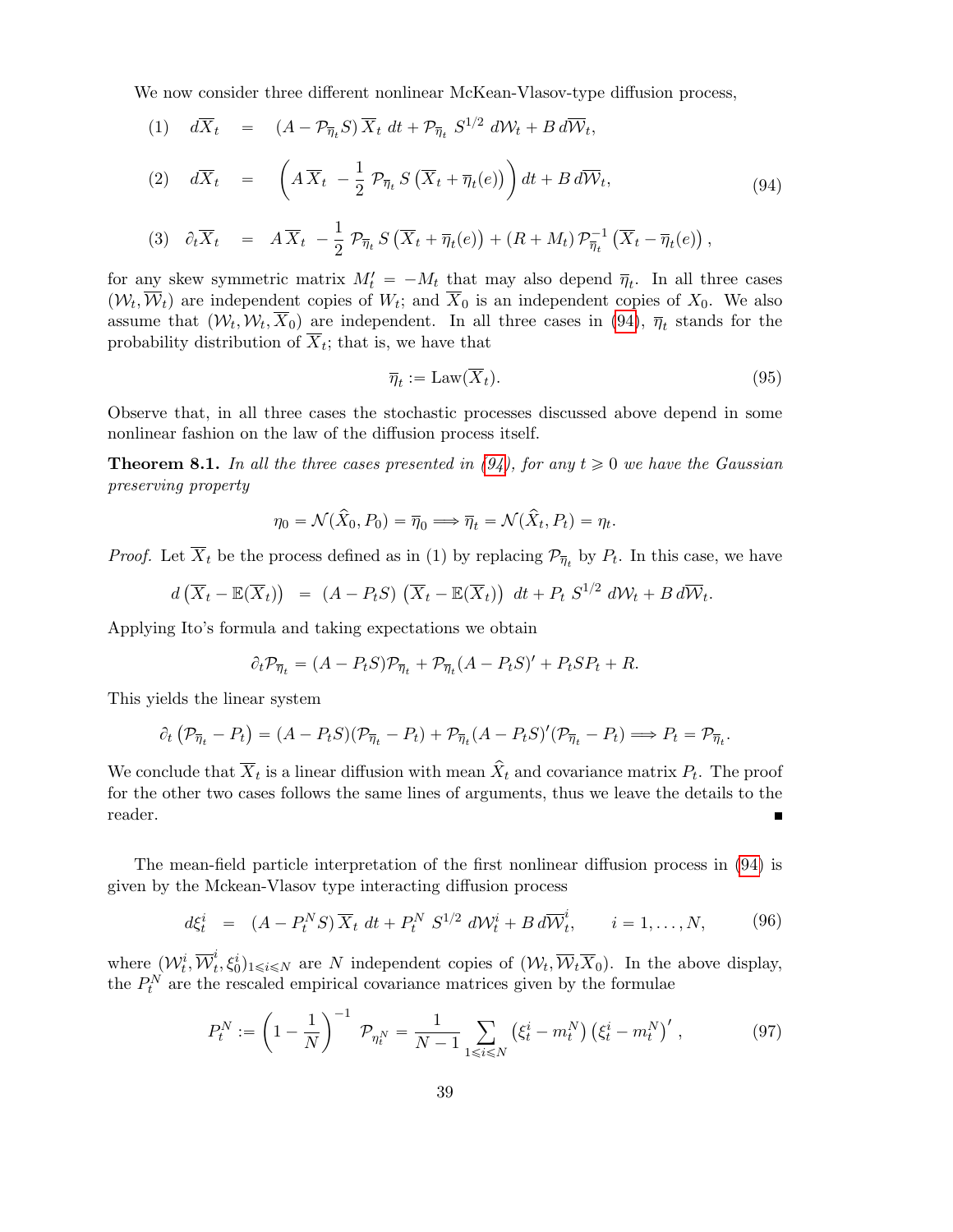with the empirical measures

$$
\eta^N_t:=\frac{1}{N}\sum_{1\leqslant i\leqslant N}\delta_{\xi^i_t}\quad\text{and the sample mean}\quad m^N_t:=\frac{1}{N}\sum_{1\leqslant i\leqslant N}\xi^i_t\,.
$$

Note that  $(96)$  is a set of N stochastic differential equations coupled via the empirical covariance matrix  $P_t^N$ . The mean-field particle interpretation of the second and third nonlinear diffusion processes in (94) are defined as above by replacing  $\mathcal{P}_{\eta_t}$  by the sample covariance matrices  $P_t^N$ . The quasi-invariant measure  $\eta_{\infty}$  and the parameter  $\lambda_0$  are computed using the limiting formulae (91) and (92).

The interacting diffusions discussed above belong to the class of Ensemble Kalman filters, see for instance the pioneering article by Evensen [49], the series of articles [14, 15, 16], as well as [43, 44] and the references therein.

In contrast with the interacting jump process discussed in section 8.1 none of the nonlinear diffusions discussed in (94) can be extended to more general generators  $\mathcal L$  and other choices of the potential function V .

We end this section with an application of the seminal feedback particle filter methodology recently developed by Mehta and Meyn and their co-authors [87, 88, 89, 90, 91] to Feynman-Kac models. Consider the diffusion

$$
d\overline{X}_t = \left(A(\overline{X}_t) + U_t(\overline{X}_t)\right)dt + B(\overline{X}_t)dW_t,
$$

where  $U_t(x)$  is the solution of the Poisson equation

$$
\sum_{1 \leq i \leq r} \frac{1}{g_t(x)} \partial_{x_i} \left( U_t^i(x) g_t(x) \right) = (V(x) - \eta_t(V)), \qquad t \geq 0.
$$

In the above display  $g_t(x)$  stands for the density of the distribution  $\overline{\eta}_t$  of the random state  $\overline{X}_t$ . The generator  $\mathcal{L}_{\overline{\eta}_t}$  of the above time varying diffusion satisfies the equation

$$
\overline{\eta}_t(\mathcal{L}_{\overline{\eta}_t}(f)) = \overline{\eta}_t(\mathcal{L}(f)) + \sum_{1 \leq i \leq r} \int U_t^i(x) \partial_{x_i} f(x) g_t(x) dx.
$$

Integrating by part the last term we obtain the formula

$$
\overline{\eta}_t(\mathcal{L}_{\overline{\eta}_t}(f)) = \overline{\eta}_t(L(f)) - \int f(x) \left( V(x) - \overline{\eta}_t(V) \right) \overline{\eta}_t(dx),
$$

from which we conclude that

$$
\overline{\eta}_t(\mathcal{L}_{\overline{\eta}_t}(f)) = \overline{\eta}_t(L(f)) - \overline{\eta}_t(fV) + \overline{\eta}_t(f)\overline{\eta}_t(V).
$$

This shows that  $\overline{\eta}_t = \text{Law}(\overline{X}_t) = \eta_t$  coincides with the normalised Feynman-Kac measures.

For linear-Gaussian models we have  $\eta_t = \mathcal{N}(\hat{X}_t, P_t)$ . Thus, the Poisson equation resumes to the formula

$$
\sum_{1 \le i \le r} \partial_{x_i} U_t^i(x) - (x - \hat{X}_t)' P_t^{-1} U_t(x) = \frac{1}{2} (x'Sx - \hat{X}_t'S\hat{X}_t - \text{Tr}(SP_t))
$$
  
= 
$$
\frac{1}{2} (x - \hat{X}_t)' S(x - \hat{X}_t).
$$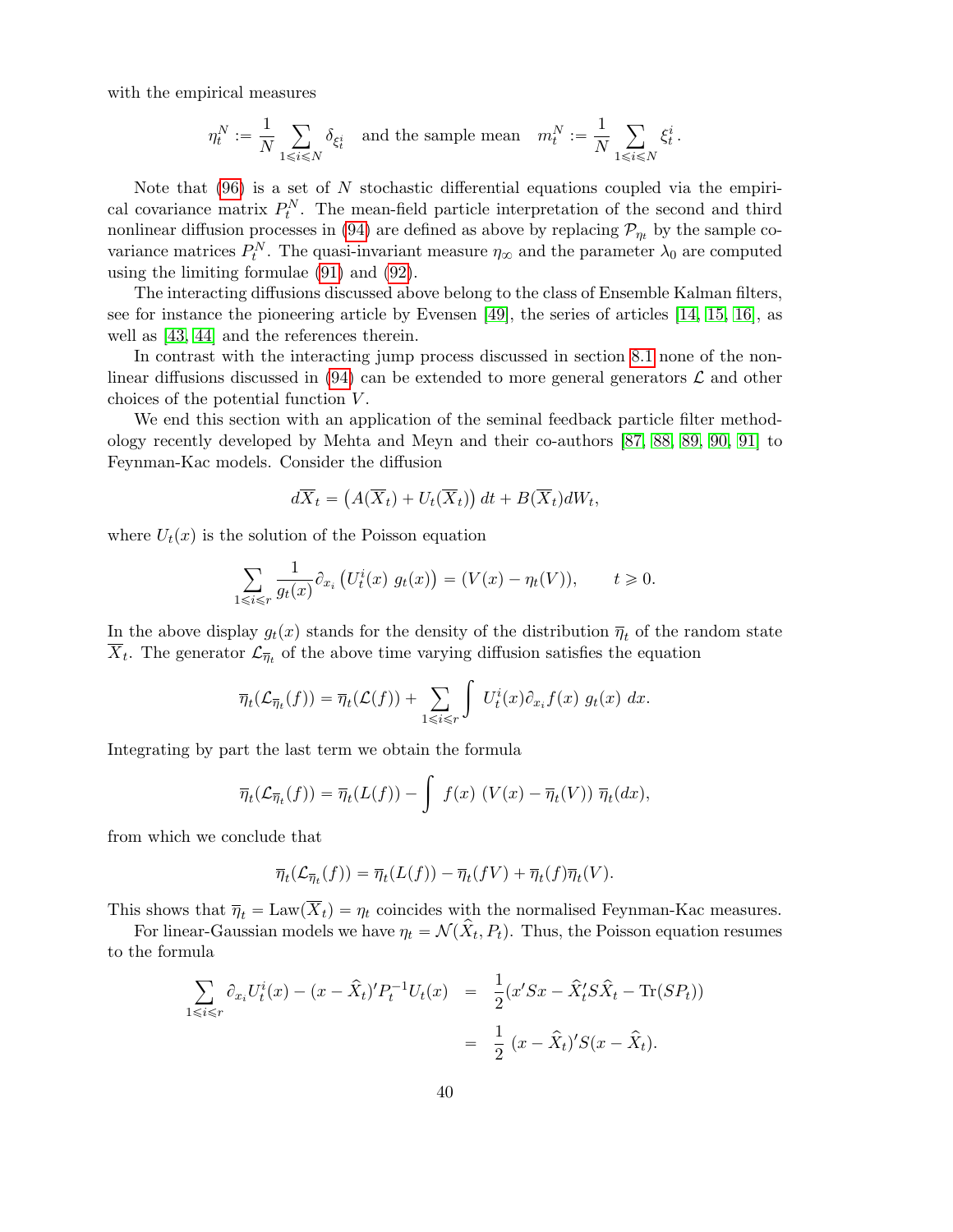The solution of the above equation is clearly given by

$$
U_t(x) = -\frac{1}{2} P_t S(x + \hat{X}_t) \Longrightarrow \sum_{1 \leq i \leq r} \partial_{x_i} U_t^i(x) = \text{Tr}(P_t S).
$$

The resulting diffusion coincides with the second case in (94).

# 9 Spectral decompositions

The main focus of this section is the proof of Theorem 3.5 and Theorem 3.7, and the corresponding corollaries. Thus, in what follows, we assume that  $R > 0$  and  $A' = R^{-1}AR$ . Before giving the proofs, we first spend some time discussing some properties of the reversible h-process introduced in section 2.5 and the Chebychev-Hermite polynomials introduced in section 3.2.

### 9.1 Reversible h-processes

Due to the reversibility conditions, the fixed points of the algebraic Riccati equation (29) are given by the formulae

$$
(P_{\infty}^{-})^{-1} = -R^{-1}A - R^{-1}(A^{2} + RS)^{1/2} < 0 < P_{\infty}^{-1} = -R^{-1}A + R^{-1}(A^{2} + RS)^{1/2}, \tag{98}
$$

with the square root  $(A^2 + RS)^{1/2}$  that has all positive eigenvalues. A proof of the above result can be found in [17]. To check that this square root is well-defined, observe that

$$
A' = R^{-1}AR \Longrightarrow A^2 + RS = R(A'R^{-1}A + S) = R((A')^2 + SR)R^{-1},
$$
(99)

which has positive eigenvalues. We also have the formulae

$$
Q_{\infty} = P_{\infty}^{-1} + 2R^{-1}A \quad \text{and} \quad A - RQ_{\infty} = -(A^2 + RS)^{1/2}, \tag{100}
$$

which yields

$$
Spec(A-RQ_{\infty})=\left\{-|\lambda|^{1/2} \ : \ \lambda \in Spec(A^{2}+RS)\right\}=\left\{-\lambda_{1}^{h}, \ldots, -\lambda_{r}^{h}\right\} \subset \mathbb{R}_{-}.
$$

This implies that the spectral abcissa satisfies,

$$
\varsigma(A - RQ_{\infty}) = -\lambda_1^h < 0.
$$

Observe that in general situations, even though  $(A - RQ_{\infty})$  and  $(A - RQ_{\infty})'$  have the same eigenvalues we have

$$
(A - RQ_{\infty})' = -((A')^{2} + SR)^{1/2} = -(A^{2} + RS)^{1/2} = (A - RQ_{\infty}).
$$

Thus even when  $\mu(A) < 0$  there are situations where

$$
\varsigma(A - RQ_{\infty}) < 0 < \mu(A - RQ_{\infty}).
$$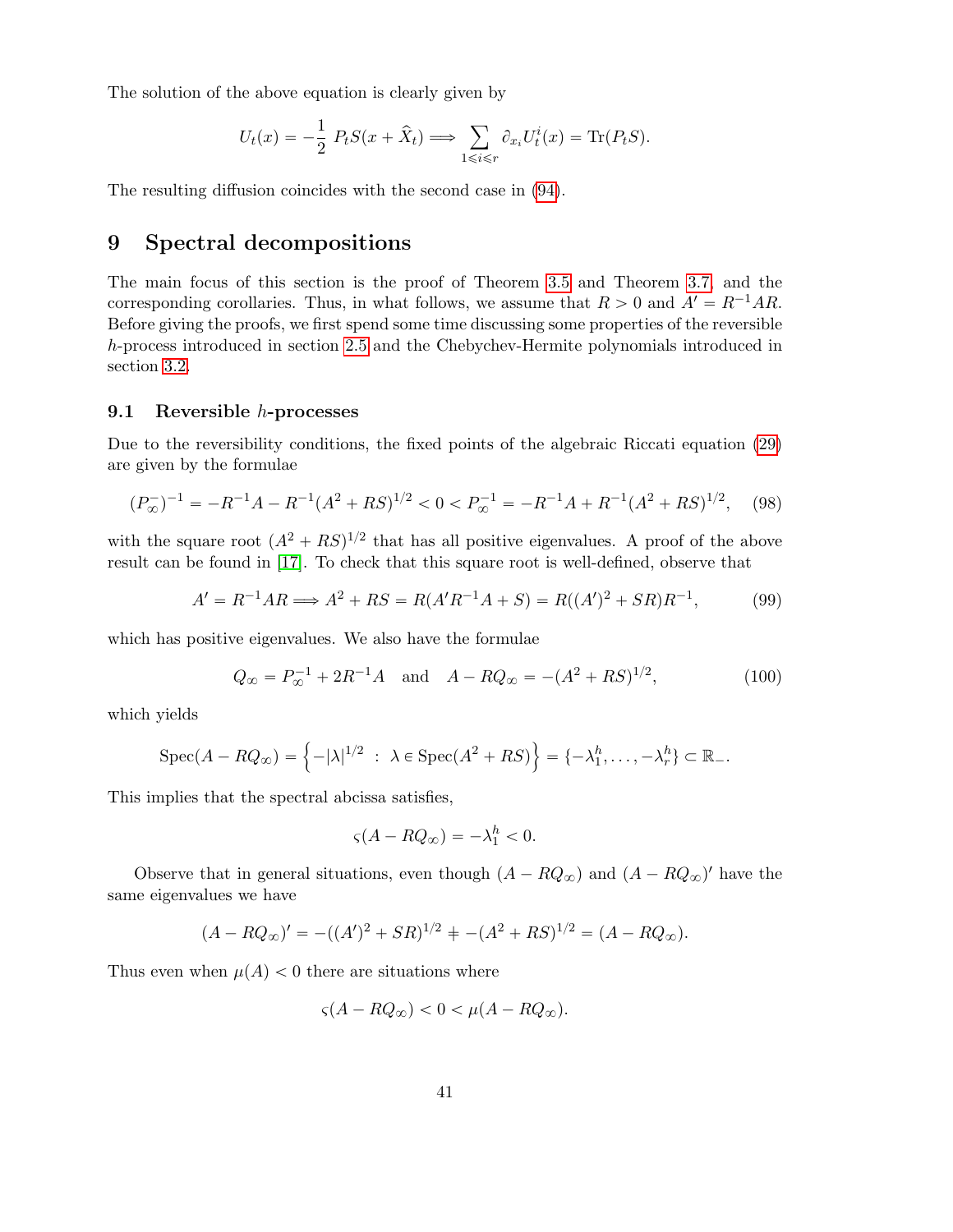For a more thorough discussion on these situations, we refer the reader to section 4.1 in the article [43]. Using the formula (100), as well as the definitions of  $h_0$  and  $v$  given in (8) and (40), respectively, we have

$$
v(dx) h_0(x) = \exp\left(-\frac{1}{2} x' P_{\infty}^{-1} x\right) \quad \text{and} \quad v(h_0) := \int v(dx) h_0(x) = \sqrt{\det(2\pi P_{\infty})}.
$$

This implies that

$$
\mathbb{B}_h(v) = \eta_{\infty}
$$
 and  $\eta_{\infty}^h = \mathbb{B}_h(\eta_{\infty}) = \mathbb{B}_{h^2}(v)$ .

The limiting covariance matrix of the h-process is given more explicitly by the formulae

$$
P_{\infty}^{h} := (P_{\infty}^{-1} + Q_{\infty})^{-1} = \frac{1}{2} (P_{\infty}^{-1} + R^{-1}A)^{-1} = \frac{1}{2} R(A^{2} + RS)^{-1/2}, \quad (101)
$$

where we have used (100) and (98). Combining this with the second equality in (100), we obtain

$$
Q_{\infty} - R^{-1}A = R^{-1}(A^2 + RS)^{1/2} = (2P_{\infty}^h)^{-1} = \frac{1}{2} (P_{\infty}^{-1} + Q_{\infty}), \qquad (102)
$$

which implies that

$$
(102) \Longrightarrow v(h_0^2) = (2\pi)^{r/2} / \sqrt{\det(P_\infty^{-1} + Q_\infty)}.
$$
\n(103)

Finally notice that

$$
AR = RA' \iff (A - RQ_{\infty})P_{\infty}^{h} + P_{\infty}^{h}(A - RQ_{\infty})' + R = 0.
$$
 (104)

Thus, our condition ensures the reversibility property  $(42)$  of the h-process.

**Remark 9.1.** Assume that  $S > 0$  and  $SA = A'S$ . In this situation, the fixed point matrices  $(P_{\infty}^-, P_{\infty})$  are given by (cf. [17])

$$
P_{\infty}^{-} = AS^{-1} - (A^2 + RS)^{1/2}S^{-1} < 0 < P_{\infty} = AS^{-1} + (A^2 + RS)^{1/2}S^{-1}.\tag{105}
$$

Thus, whenever  $S, R > 0$  and  $SAS^{-1} = A' = R^{-1}AR$  we have

$$
(A - RQ_{\infty}) = -(A^2 + RS)^{1/2} = (A - P_{\infty}S)
$$
 and  $RQ_{\infty} = P_{\infty}S$ . (106)

Using (67) we also have

$$
(P_{\infty}^{h})^{-1} = P_{\infty}^{-1} + Q_{\infty} = 2\left(P_{\infty}^{-1} + R^{-1}A\right) = 2R^{-1}\left(A^{2} + RS\right)^{1/2} = -2R^{-1}(A - P_{\infty}S)
$$
  

$$
\implies \det\left(P_{\infty}^{-1} + Q_{\infty}\right) = 2^{r}\sqrt{|\det(A^{2} + RS)|}/\det(R).
$$

This implies that

$$
RQ_{\infty} = P_{\infty}S = RP_{\infty}^{-1} + 2A = A + (A^{2} + RS)^{1/2}.
$$

Whenever  $S > 0$ , up to a change of basis, there is no loss of generality to assume that  $S = I$ . More precisely the matrices  $\overline{P}_t := S^{1/2} P_t S^{1/2}$  satisfy the same Riccati equation as  $P_t$  when we replace  $(A, R, S)$  by the matrices

$$
(\overline{A}, \overline{R}, \overline{S}) := (S^{1/2} A S^{-1/2}, S^{1/2} R S^{1/2}, I). \tag{107}
$$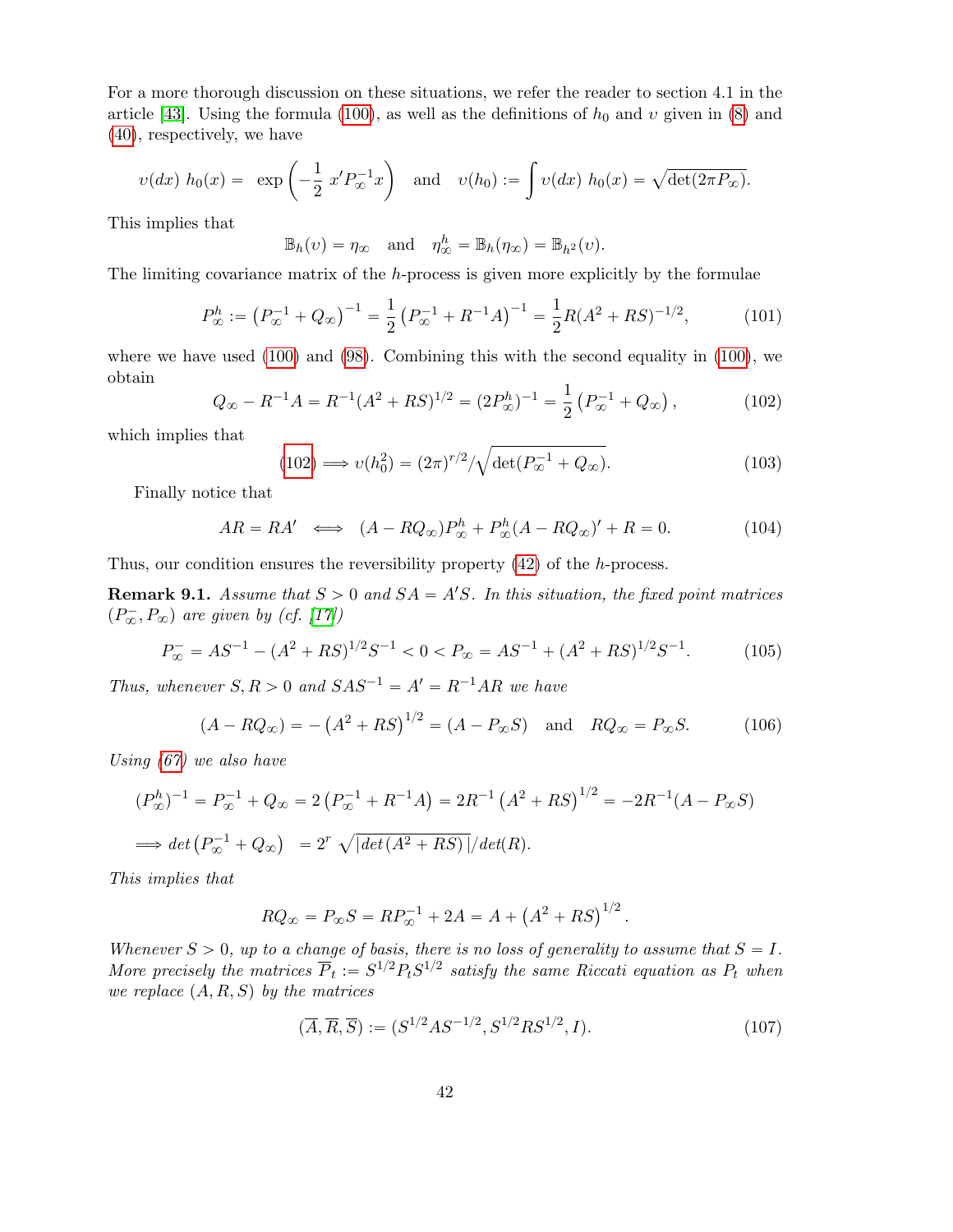### 9.2 Chebychev-Hermite polynomials

Before moving on to the proofs of the spectral theorems, we start with a brief review on multivariate Chebychev-Hermite polynomials.

The generating function for the family of multivariate Chebychev-Hermite polynomials  $\mathbb{H}_n^r(x)$  indexed by  $n \in \mathbb{N}^r$  is defined for any  $u, x \in \mathbb{R}^r$  as the convergent series expansion

$$
\mathbb{S}_u^r(x) := \sum_{n \in \mathbb{N}^r} \frac{u^n}{n!} \, \mathbb{H}_n^r(x) = \exp\left(u'x - \frac{1}{2} u'u\right)
$$

with the multiple index notation

$$
n = (n_1, \ldots, n_r) \in \mathbb{N}^r \quad u = (u_1, \ldots, u_r) \in \mathbb{R}^r \Longrightarrow u^n := u_1^{n_1} \times \ldots \times u_r^{n_r}.
$$

Recall that  $\frac{1}{\sqrt{2}}$  $\frac{1}{n!} \mathbb{H}_n^r$  forms an orthonormal basis of the Hilbert space  $\mathbb{L}_2(\nu)$ , where  $\nu = \mathcal{N}(0, I)$ stands for the centered Gaussian measure on  $\mathbb{R}^r$  with unit covariance. Observe that (100) implies

$$
(A - RQ_{\infty}) = -(A^2 + RS)^{1/2} = -\frac{1}{2} R(P_{\infty}^h)^{-1}
$$
  
\n
$$
\implies \Lambda^h = (P_{\infty}^h)^{-1/2} (A - RQ_{\infty}) (P_{\infty}^h)^{1/2} = -\frac{1}{2} (P_{\infty}^h)^{-1/2} R (P_{\infty}^h)^{-1/2} < 0. \tag{108}
$$

In addition, we have

$$
Spec(\Lambda^h) = \left\{-|\lambda|^{1/2} : \ \lambda \in Spec(A^2 + RS)\right\} \subset \mathbb{R}_-.
$$
 (109)

**Definition 9.2.** We denote by  $z_i$  an orthonormal eigenvector of the matrix  $\Lambda^h$  associated with an eigenvalue  $\lambda_i(\Lambda^h) := -\lambda_i^h < 0$ , with  $i \in \{1, ..., r\}$ , and we set

$$
\mathcal{Z} := (z_1, \dots, z_r) \Longrightarrow \mathcal{Z}'\mathcal{Z} = I \quad \text{and} \quad \mathcal{E}^h_t(Q_\infty) := \exp\left(\Lambda^h t\right).
$$

**Lemma 9.3.** For any  $t \geq 0$  we have

$$
I - (P_{\infty}^h)^{-1/2} P_t^h (P_{\infty}^h)^{-1/2} = \mathcal{E}_t^h (Q_{\infty})^2 \quad and \quad \mathcal{E}_t^h (Q_{\infty})' = \mathcal{E}_t^h (Q_{\infty}).
$$

Proof. Observe that

$$
AR = RA' \implies R^{-1}(A - RQ_{\infty}) = (A - RQ_{\infty})'R^{-1}
$$
  

$$
\implies \forall n \geq 1 \quad R^{-1}(A - RQ_{\infty})^n R = ((A - RQ_{\infty})')^n.
$$

This yields the formula

$$
P_t^h = P_{\infty}^h \left( I - R^{-1} e^{2(A - RQ_{\infty})t} R \right) = P_{\infty}^h \left( I - e^{2(A - RQ_{\infty})t} \right)
$$

and therefore

$$
P_t^h = \left(I - e^{2(A - RQ_{\infty})t}\right) P_{\infty}^h.
$$

This implies that

$$
(P_{\infty}^{h})^{-1/2} P_{t}^{h} (P_{\infty}^{h})^{-1/2} = I - (P_{\infty}^{h})^{-1/2} e^{2(A - RQ_{\infty})t} (P_{\infty}^{h})^{1/2}.
$$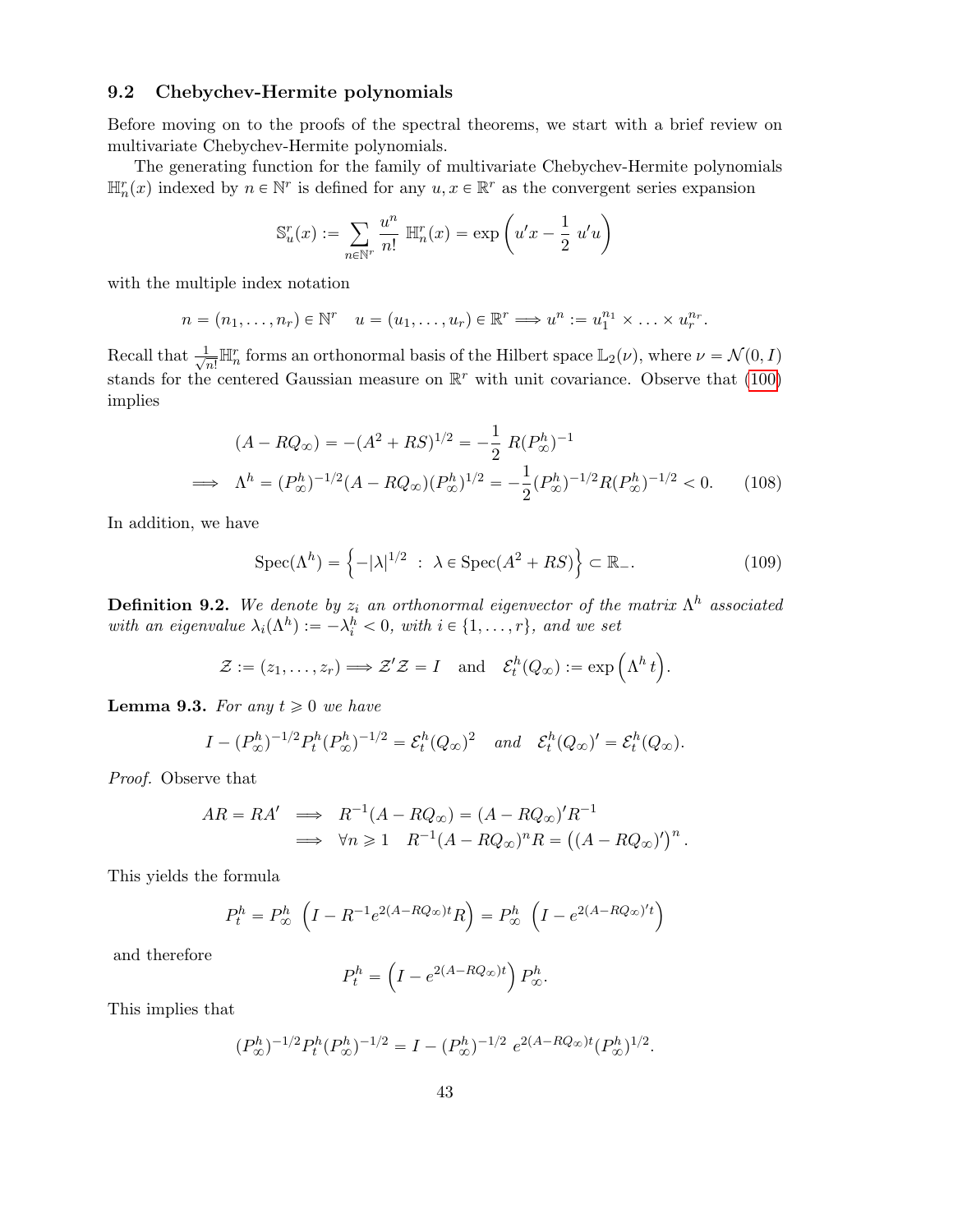By (108), we have the commutative property

$$
(P_{\infty}^{h})^{-1/2}(A - RQ_{\infty})(P_{\infty}^{h})^{1/2} = (P_{\infty}^{h})^{1/2}(A - RQ_{\infty})'(P_{\infty}^{h})^{-1/2},
$$
\n(110)

which implies that

$$
P_{\infty}^{h}e^{t(A-RQ_{\infty})'} = e^{t(A-RQ_{\infty})}P_{\infty}^{h} \Longleftrightarrow e^{t(A-RQ_{\infty})} = P_{\infty}^{h}e^{t(A-RQ_{\infty})'}(P_{\infty}^{h})^{-1}.
$$

Thus, we have

$$
(P_{\infty}^{h})^{-1/2} e^{2(A - RQ_{\infty})t} (P_{\infty}^{h})^{1/2}
$$
  
= 
$$
((P_{\infty}^{h})^{-1/2} e^{(A - RQ_{\infty})t} (P_{\infty}^{h})^{1/2}) ((P_{\infty}^{h})^{1/2} e^{t(A - RQ_{\infty})'} (P_{\infty}^{h})^{-1/2})
$$

and can conclude that

$$
\mathcal{E}_t^h(Q_\infty)^2 = \mathcal{E}_t^h(Q_\infty)\mathcal{E}_t^h(Q_\infty)'
$$

**Lemma 9.4.** For any  $u, x \in \mathbb{R}^r$  and any  $t \geq 0$  we have

$$
\mathbb{E}\left(\mathbb{S}_u^r\left((P_\infty^h)^{-1/2}X_t^h(x)\right)\right) = \mathbb{S}_{\mathcal{E}_t^h(Q_\infty)u}^r\left((P_\infty^h)^{-1/2}x\right). \tag{111}
$$

 $\blacksquare$ 

 $\blacksquare$ 

Proof. Using the decomposition

$$
(P_{\infty}^{h})^{-1/2}X_{t}^{h}(x) \stackrel{law}{=} (P_{\infty}^{h})^{-1/2}\hat{X}_{t}^{h}(x) + (P_{\infty}^{h})^{-1/2}(P_{t}^{h})^{1/2}W_{1},
$$

where  $W_1 \sim \mathcal{N}(0, I)$ , it follows that

$$
\log \mathbb{E}\left(\exp\left(u'(P_{\infty}^h)^{-1/2}X_t^h(x) - \frac{1}{2}u'u\right)\right)
$$
  
=  $u'(P_{\infty}^h)^{-1/2}e^{(A-RQ_{\infty})t}x - \frac{1}{2}u'\left(I - (P_{\infty}^h)^{-1/2}P_t^h(P_{\infty}^h)^{-1/2}\right)u$   
=  $u'(P_{\infty}^h)^{-1/2}e^{(A-RQ_{\infty})t}(P_{\infty}^h)^{1/2}(P_{\infty}^h)^{-1/2}x - \frac{1}{2}u'(P_{\infty}^h)^{-1/2}e^{2(A-RQ_{\infty})t}(P_{\infty}^h)^{1/2}u.$ 

This implies that

$$
\log \mathbb{E}\left(\exp\left(u'(P_{\infty}^h)^{-1/2}X_t^h(x) - \frac{1}{2}u'u\right)\right)
$$
  
= 
$$
\left(\mathcal{E}_t^h(Q_{\infty})u\right)'(P_{\infty}^h)^{-1/2}x - \frac{1}{2}\left(\mathcal{E}_t^h(Q_{\infty})u\right)'(\mathcal{E}_t^h(Q_{\infty})u),
$$
 (112)

from which the result now follows.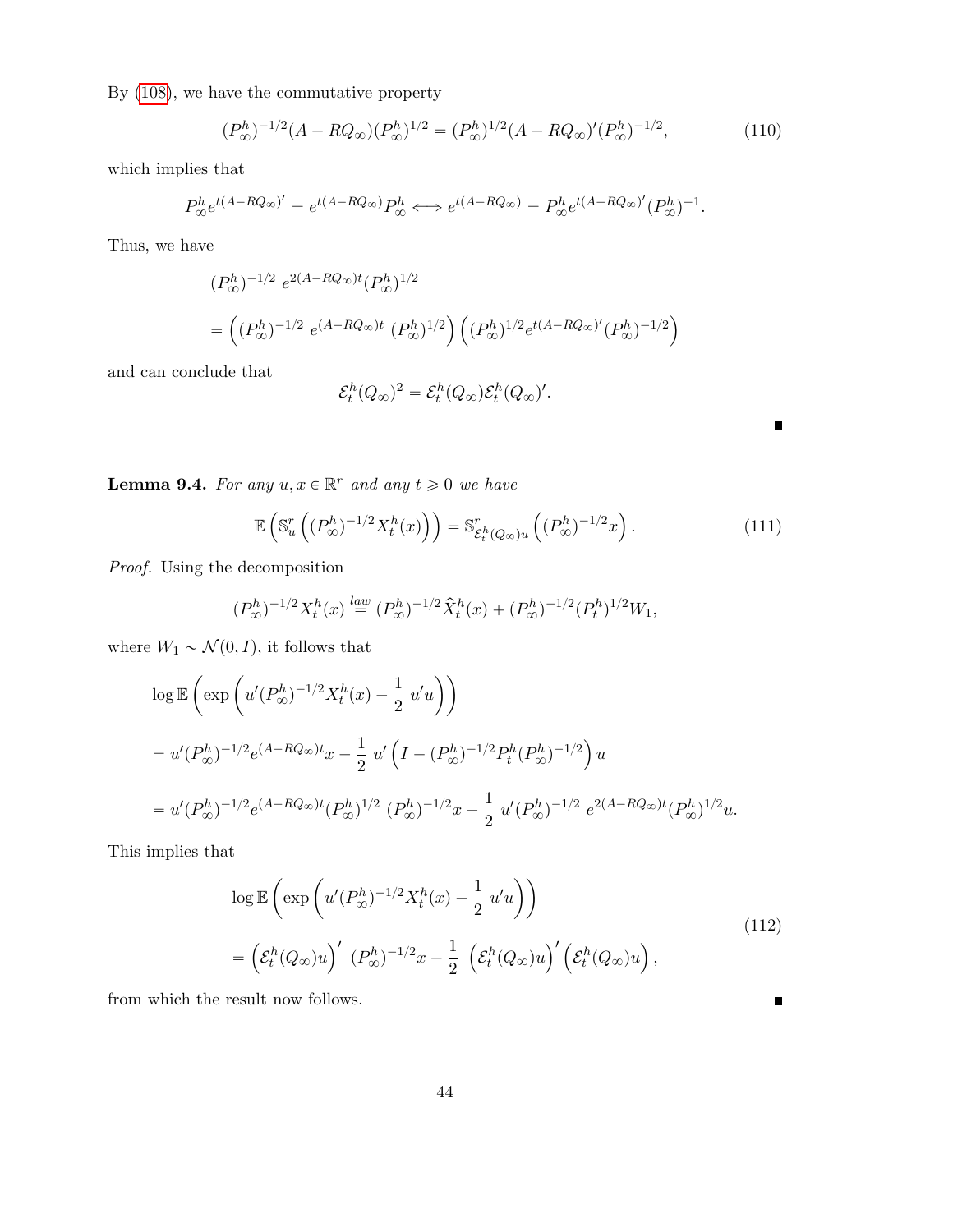### 9.3 Proofs of the spectral theorems

We are now in position to prove the spectral theorems, Theorem 3.5 and Theorem 3.7.

### 9.3.1 Proof of Theorem 3.5

It suffices to show that

$$
\mathbb{E}\left(\mathbb{S}^r_u\left(\mathcal{Z}^\prime(P^h_\infty)^{-1/2}X^h_t(x)\right)\right)=\mathbb{S}^r_{e^{t\overline{\Lambda}^h}u}\left(\mathcal{Z}^\prime(P^h_\infty)^{-1/2}x\right),
$$

where  $\mathcal Z$  was defined in Definition 9.2 and  $\overline{\Lambda}^h := \mathcal Z' \Lambda^h \mathcal Z = \text{Diag} \left( -\lambda_1^h, \ldots, -\lambda_r^h \right)$ .

To this end, observe that for any  $x, u \in \mathbb{R}^r$ , we have

$$
\mathbb{S}_u^r(\mathcal{Z}^\prime x) = \exp\left(u^\prime \mathcal{Z}^\prime x - \frac{1}{2} u^\prime \mathcal{Z}^\prime \mathcal{Z} u\right) = \mathbb{S}_{\mathcal{Z}u}^r(x).
$$

Also note that

$$
\mathcal{Z}'e^{t\Lambda^h}\mathcal{Z}=e^{t\overline{\Lambda}^h}\Longrightarrow \mathcal{E}_t(Q_\infty)\mathcal{Z}=\mathcal{Z}e^{t\overline{\Lambda}^h}.
$$

Thus, combining these observations with Lemma 9.4, we have

$$
\mathbb{E}\left(\mathbb{S}_u^r\left(\mathcal{Z}'(P_\infty^h)^{-1/2}X_t^h(x)\right)\right) = \mathbb{E}\left(\mathbb{S}_{\mathcal{Z}u}^r\left((P_\infty^h)^{-1/2}X_t^h(x)\right)\right)
$$

$$
= \mathbb{S}_{\mathcal{E}_t^h(Q_\infty)\mathcal{Z}u}^r\left((P_\infty^h)^{-1/2}x\right)
$$

$$
= \mathbb{S}_{\mathcal{Z}e^{t\overline{\Lambda}^h}u}^r\left((P_\infty^h)^{-1/2}x\right)
$$

$$
= \mathbb{S}_{e^{t\overline{\Lambda}^h}u}^r\left(\mathcal{Z}'(P_\infty^h)^{-1/2}x\right).
$$

П

### 9.3.2 Proof of Corollary 3.6

We first prove the estimate  $(55)$ . Using the decomposition from Theorem 3.5, it is straightforward to show that for any function  $f \in \mathbb{L}_2(\eta_{\infty}^h)$  we have

$$
\begin{aligned}\n\|\mathcal{K}_t^h(f) - \eta_\infty^h(f)\|_{2, \eta_\infty^h}^2 &= \sum_{n \in \mathbb{N}^r - \{(0)\}} e^{-2\lambda_n^h t} \eta_\infty^h (f\varphi_n^h)^2 \\
&\leqslant e^{-2\lambda_1^h t} \sum_{n \in \mathbb{N}^r - \{(0)\}} \eta_\infty^h (f\varphi_n^h)^2 \\
&= e^{-2\lambda_1^h t} \|f - \eta_\infty^h(f)\|_{2, \eta_\infty^h}^2.\n\end{aligned}
$$

Now let us prove that this is equivalent to (56). For small values of the time parameter  $t < (2\lambda_1^h)^{-1}$  an elementary second order Taylor expansion of the exponential function yields

$$
e^{-2\lambda_1^h t} \|f - \eta_\infty^h(f)\|_{2, \eta_\infty^h}^2 = \left(1 - 2\lambda_1^h t\right) \|f - \eta_\infty^h(f)\|_{2, \eta_\infty^h}^2 + o(t).
$$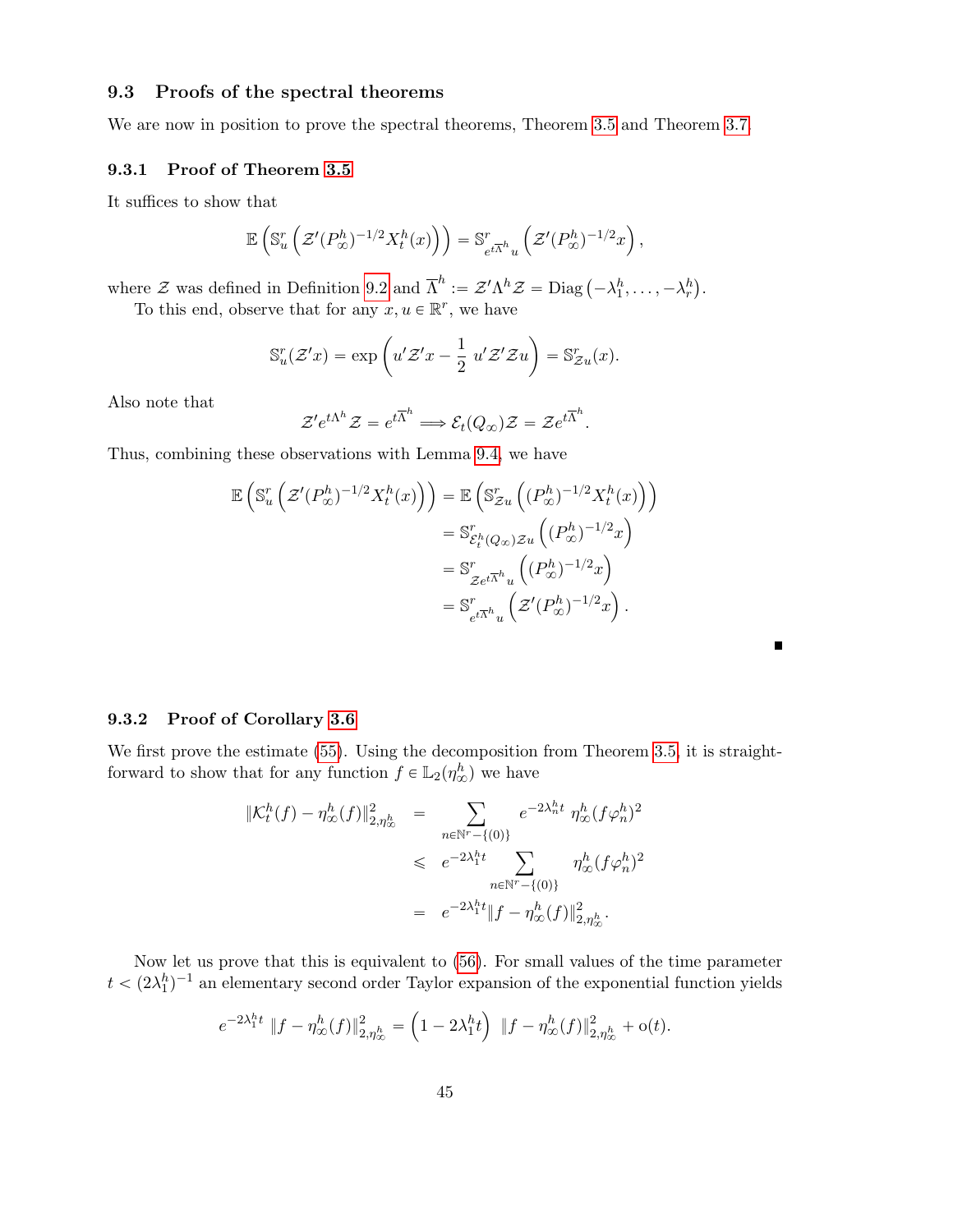In the same vein, we have

$$
\begin{aligned} &\| \mathcal{K}_t^h(f) - \eta_\infty^h(f) \|_{2, \eta_\infty^h}^2 \\ &= \| f - \eta_\infty^h(f) \|_{2, \eta_\infty^h}^2 + t \eta_\infty^h \left( \frac{1}{t} \left( \mathcal{K}_t^h(f) - f \right) \left( \mathcal{K}_t^h(f) + f \right) \right) \\ &= \| f - \eta_\infty^h(f) \|_{2, \eta_\infty^h}^2 - 2t \ E_h(f, f) + o(t). \end{aligned}
$$

Using  $(55)$  we obtain the Poincaré inequality  $(56)$ .

On the other hand, suppose (56) holds. The Markov transitions  $\mathcal{K}_t^h$  satisfy the Chapman-Kolmogorov evolution equation given in weak form by the formulae

$$
\partial_t \mathcal{K}_t^h = \mathcal{K}_t^h \mathcal{L}^h = \mathcal{L}^h \mathcal{K}_t^h. \tag{113}
$$

This yields the Dirichlet form equation

$$
\partial_t \eta_\infty^h (f \mathcal{K}_t^h(g))_{|t=0} = -E_h(f,g) := \eta_\infty^h (f \mathcal{L}^h(g)),
$$

and hence

$$
\partial_t \|\mathcal{K}_t^h(f) - \eta_\infty^h(f)\|_{2,\eta_\infty^h}^2 = -2 E_h\left(\mathcal{K}_t^h(f), \mathcal{K}_t^h(f)\right). \tag{114}
$$

Combining this with (56) yields (55).

### 9.3.3 Proof of Theorem 3.7

Recall that  $\mathcal{K}_t^h$  and  $\mathcal{K}_t$  are connected via

$$
e^{\lambda_0 t} \mathcal{K}_t = \Upsilon_h \circ \mathcal{K}_t \circ \Upsilon_h,
$$

where the isometry  $\Upsilon_h$  was defined in (25). Using this and the formula  $\eta_{\infty}^h = \mathbb{B}_{h_0^2}(v)$ , it is straightforward to show that

$$
\mathcal{K}_t(x,\delta y) = \sum_{n \in \mathbb{N}^r} e^{-\lambda_n t} \varphi_n(x) \varphi_n(y) \upsilon(dy),
$$

where

$$
\varphi_n(x) = \Upsilon_h\left(\varphi_n^h\right) = \frac{h_0(x)}{\sqrt{v(h_0^2)}} \varphi_n^h(x) = \frac{h_0(x)\varphi_n^h(x)}{\sqrt{v(h_0)\eta_\infty(h_0)}} \Longrightarrow \varphi_0(x) = \frac{h_0(x)}{\sqrt{v(h_0^2)}}
$$

and  $\lambda_n = \lambda_0 + \lambda_n^h$ . To complete the proof, note that from the definitions of  $\eta_{\infty}$ ,  $h_0$  and  $v$ given in  $(22)$ ,  $(8)$  and  $(40)$ , respectively, we observe that

$$
\eta_{\infty}(h_0) = (\det (I + P_{\infty} Q_{\infty}))^{-1/2}
$$
 and  $v(h_0) = (\det (2\pi P_{\infty}))^{1/2}$ .

This yields the formulae

$$
v(h_0)\eta_\infty(h_0) = (2\pi)^{r/2} (\det (P_\infty^{-1} + Q_\infty))^{-1/2},
$$

which ends the proof of the theorem.

 $\blacksquare$ 

 $\blacksquare$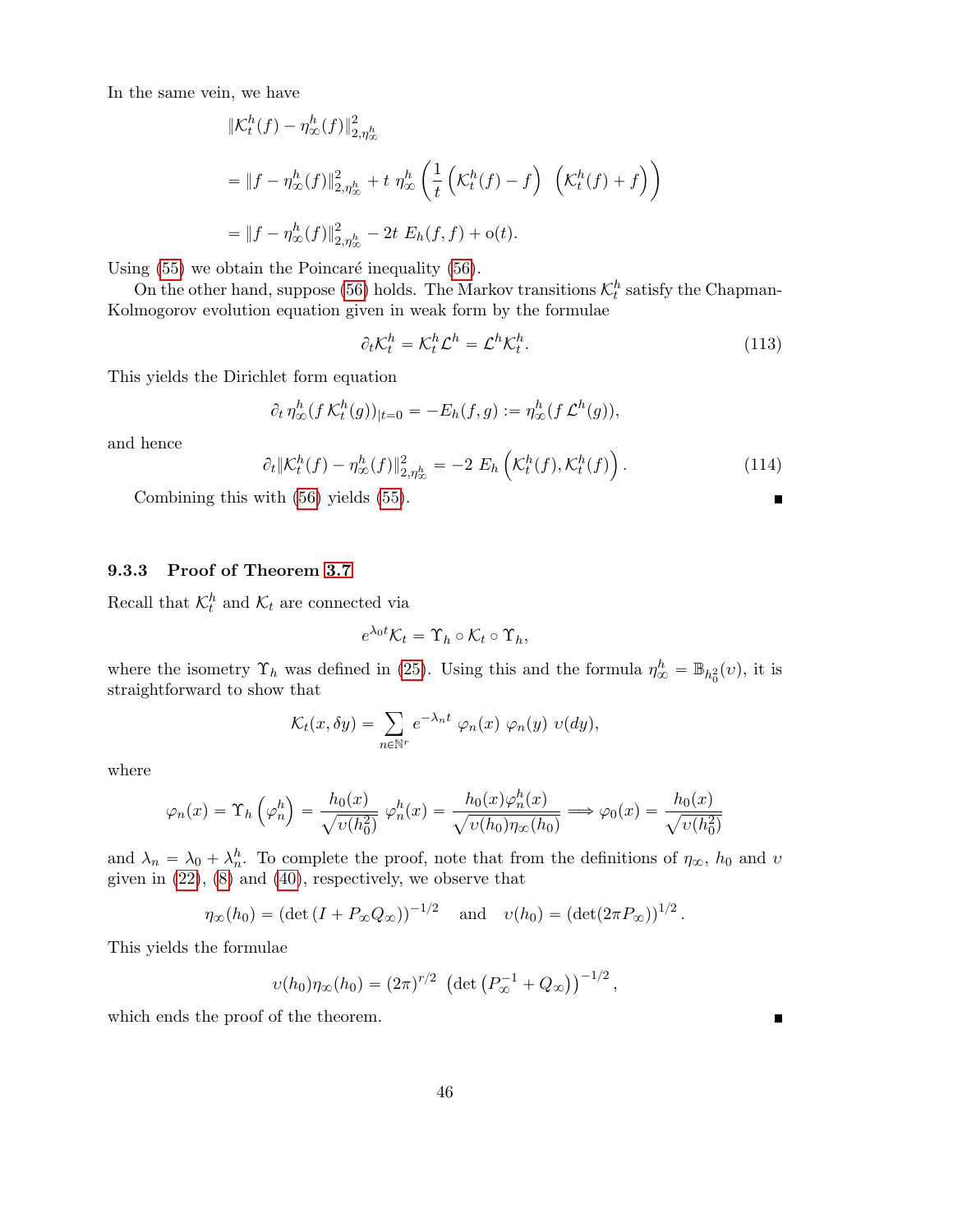### 9.3.4 Proof of Corollary 3.8

We have the decomposition

$$
e^{\lambda_0 t} \mathcal{K}_t(f)(x) - \frac{h_0(x)}{\eta_\infty(h_0)} \eta_\infty(f) = \sum_{n \in \mathbb{N}^r - \{0\}} e^{-\lambda_n^h t} \varphi_n(x) \ v(\varphi_n f). \tag{115}
$$

 $\blacksquare$ 

The proof of (59) is now a direct consequence of the formulae  $\eta_{\infty} = \mathbb{B}_{h_0}(v)$  and

$$
\sum_{n \in \mathbb{N}^r - \{0\}} v(f\varphi_n)^2 = \|f\|_{2,\upsilon}^2 - v(\varphi_0 f)^2 = v(f^2) - \left(v\left(\frac{h_0 f}{\sqrt{v(h_0^2)}}\right)\right)^2.
$$

# 10 Appendix

Here we provide the proofs of the assertions (45)-(48) stated in section 2.5. Thus we assume that the matrices  $(A, R, S)$  satisfy the rank condition (3) and that we have  $R > 0$  and  $AR = RA'$ . We prove the four assertions in the order they are stated.

By the density transport formula (43) we have

$$
\eta_0^h(dx) = f_0(x) \eta_\infty^h(dx) \Longrightarrow \partial_t \text{Ent}\left(\eta_t^h \mid \eta_\infty^h\right) = \int (1 + \log \mathcal{K}_t^h(f_0)) \mathcal{L}^h(\mathcal{K}_t^h(f_0)) d\eta_\infty^h.
$$

Applying the integration by parts formula (44) to  $g = 1 + \log \mathcal{K}_t^h(f_0)$  we find the de Bruijn identity (45)

$$
\partial_t \text{Ent}\left(\eta^h_t \mid \eta^h_\infty\right) = -\frac{1}{2} \int \frac{\|\nabla \mathcal{K}^h_t(f_0)\|^2}{\mathcal{K}^h_t(f_0)} \ d\eta^h_\infty := -\frac{1}{2} \ \mathcal{J}\left(\eta^h_t \mid \eta^h_\infty\right).
$$

Next, observe that using (38) we obtain

1991 - Paul Barbara

$$
\nabla \widehat{X}^h_t(x) = \exp\left((A - RQ_\infty)'t\right).
$$

Also note that

$$
\nabla \mathcal{K}_t^h(f_0)(x) = \nabla \mathbb{E}(f_0(\hat{X}_t^h(x))) = \mathbb{E}(\nabla \hat{X}_t^h(x)(\nabla f_0)(\hat{X}_t^h(x)).
$$

This yields the commutative property

$$
\nabla \mathcal{K}_t^h(f_0) = e^{(A-RQ_{\infty})'t} \mathcal{K}_t^h(\nabla f_0)
$$
  
\n
$$
\implies \mathcal{J}\left(\eta_t^h \mid \eta_{\infty}^h\right) = \int \frac{\mathcal{K}_t^h(\nabla f_0)(x)}{\sqrt{\mathcal{K}_t^h(f_0)(x)}} e^{(A-RQ_{\infty})t} e^{(A-RQ_{\infty})'t} \frac{\mathcal{K}_t^h(\nabla f_0)(x)}{\sqrt{\mathcal{K}_t^h(f_0)(x)}} \eta_{\infty}^h(dx).
$$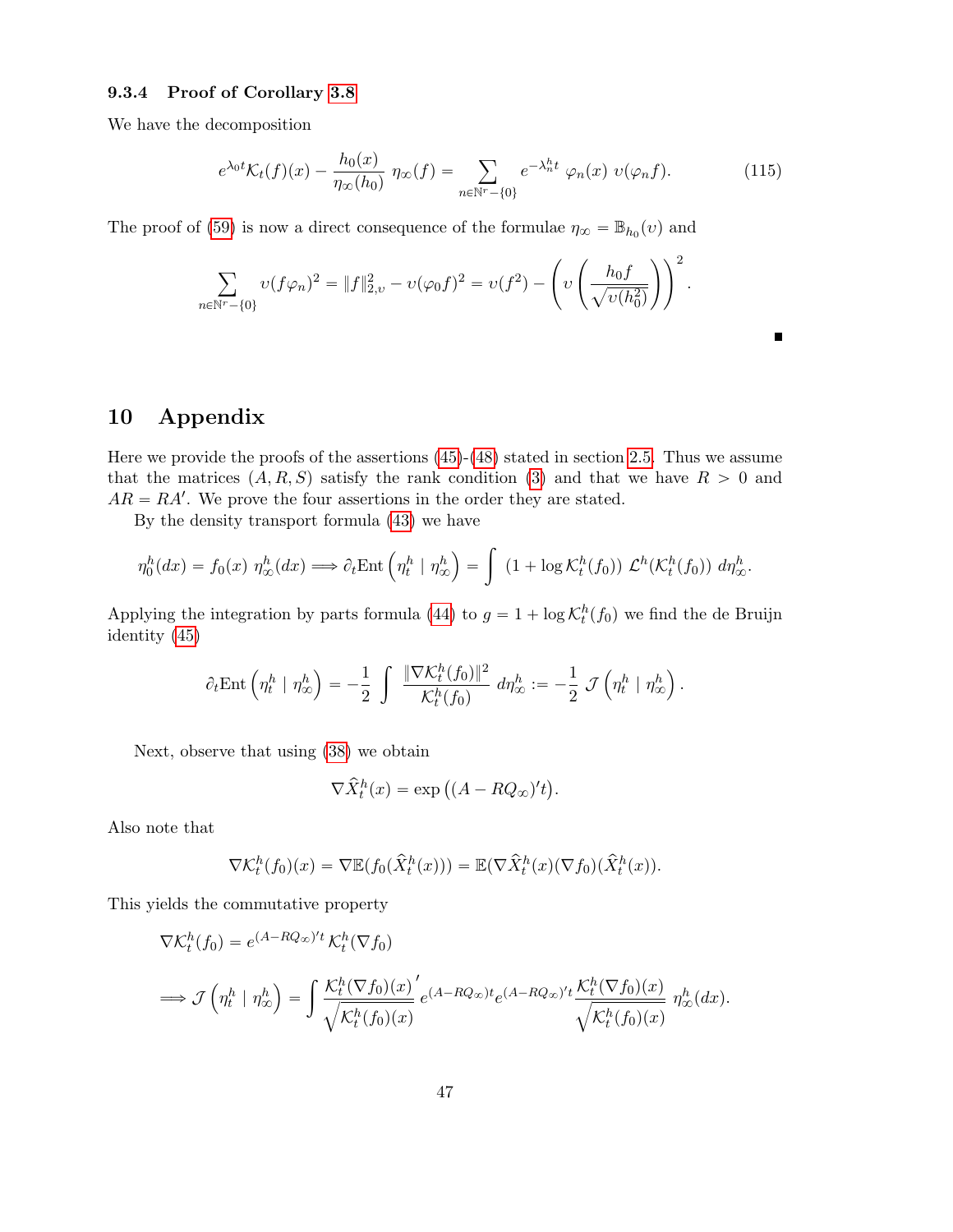Applying Cauchy Schwartz inequality we find that

$$
\mathcal{J}\left(\eta_t^h \mid \eta_\infty^h\right) \leq \|e^{(A-RQ_\infty)t}\|^2 \int \eta_\infty^h(dx) \frac{\|K_t^h(\sqrt{f_0} \left(\nabla f_0/\sqrt{f_0}\right))(x)\|^2}{\mathcal{K}_t^h(f_0)(x)}
$$
  

$$
\leq \|e^{(A-RQ_\infty)t}\|^2 \int \eta_\infty^h(dx) \; \mathcal{K}_t^h(\|\nabla f_0\|^2/f_0)(x)
$$
  

$$
= \|e^{(A-RQ_\infty)t}\|^2 \; \eta_\infty^h(\|\nabla f_0\|^2/f_0).
$$

This yields the Fisher information exponential decays (46)

$$
\mathcal{J}\left(\eta_t^h \mid \eta_\infty^h\right) \leq \|\exp\left((A - RQ_\infty)t\right)\|^2 \mathcal{J}\left(\eta_0^h \mid \eta_\infty^h\right) \longrightarrow_{t \to \infty} 0.
$$

Applying the de Bruijn identity we have

$$
\operatorname{Ent}\left(\eta^h_0 \mid \eta^h_{\infty}\right) = -\int_0^{\infty} \partial_s \operatorname{Ent}\left(\eta^h_s \mid \eta^h_{\infty}\right) \ ds = \frac{1}{2} \int_0^{\infty} \ \mathcal{J}\left(\eta^h_s \mid \eta^h_{\infty}\right) \ ds,
$$

which yields the log-Sobolev inequality (47)

$$
\operatorname{Ent}\left(\eta_0^h \mid \eta_\infty^h\right) \leqslant \left(\frac{1}{2}\int_0^\infty \|\exp\left((A-RQ_\infty)s\right)\|^2 ds\right) \mathcal{J}\left(\eta_0^h \mid \eta_\infty^h\right).
$$

Finally, applying the Log-Sobolev inequality to  $\eta_t^h$ , the de Bruijn identity now yields the free energy exponential decays (48)

$$
\partial_t \text{Ent}\left(\eta_t^h \mid \eta_\infty^h\right) = -\frac{1}{2} \mathcal{J}\left(\eta_t^h \mid \eta_\infty^h\right) \leqslant -\left(\int_0^\infty \|e^{(A-RQ_\infty)s}\|^2 \ ds\right)^{-1} \text{ Ent}\left(\eta_t^h \mid \eta_\infty^h\right).
$$

# References

- [1] H. Abou-Kandil, G. Freiling, V. Ionescu, and G. Jank. Matrix Riccati Equations in Control and Systems Theory. Birkhauser Verlag (2003).
- [2] B.D.O. Anderson and J.B. Moore. Linear Optimal Control. Prentice-Hall (1971).
- [3] V. Aguiar, I. Guedes. Fisher information of quantum damped harmonic oscillators.Physica Scripta 90.4, 045207 (2015).
- [4] T. Ando and J. L. van Hemmen. An inequality for trace ideals. Commun. Math. Phys., vol. 76, pp. 143–148 (1980).
- [5] H.F. Baker. Note on the integration of linear differential equations. Proceedings of the London Mathematical Society. vol. 2, no. 1. pp. 293–296 (1905).
- [6] H. Bateman. Higher transcendental functions, vol I-III, McGraw-Hill Book Company, 1953.
- [7] H. Bateman. Partial Differential Equations of Mathematical Physics. Dover Publications, New York (1944).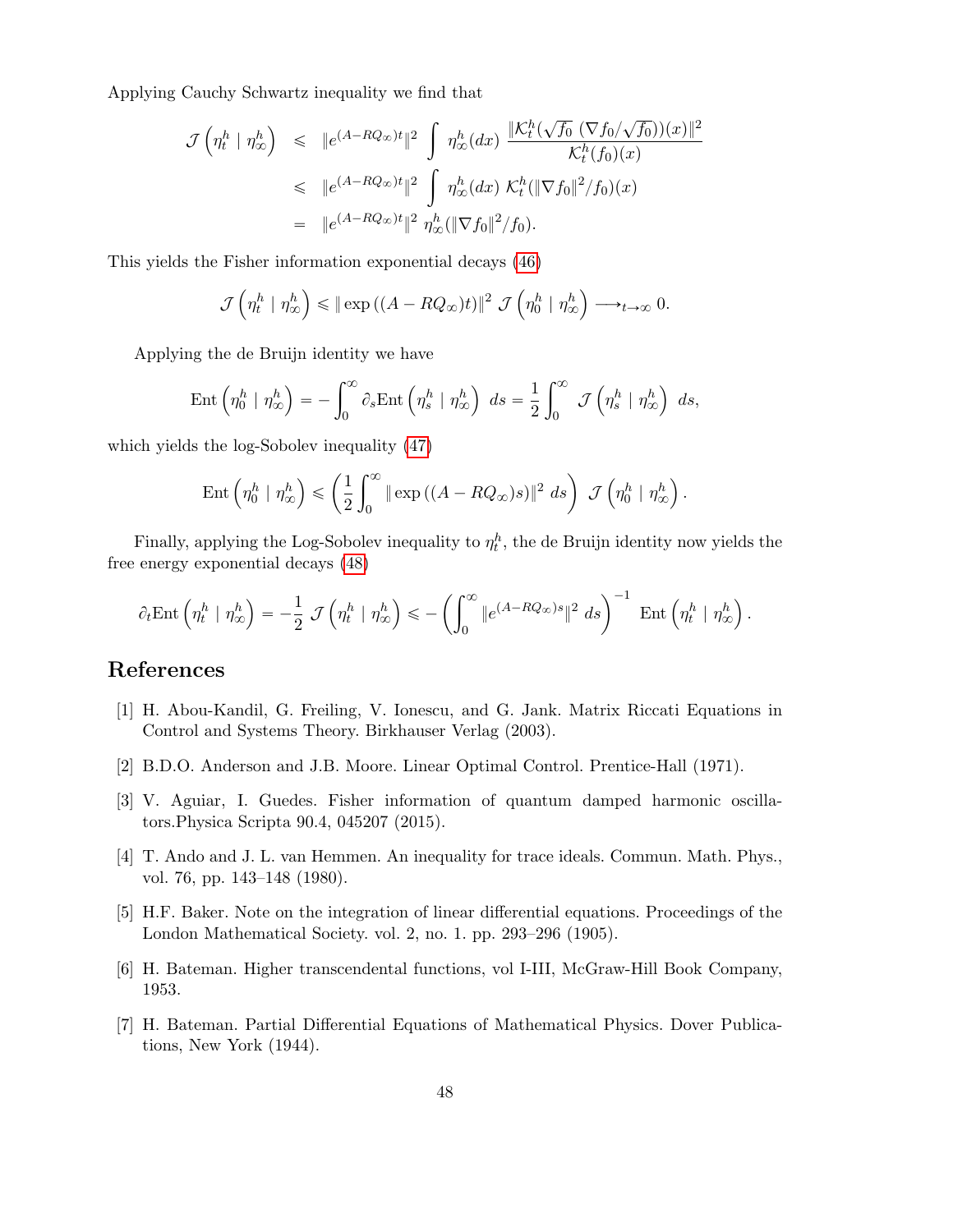- [8] C. H. Bennett and S. J. Wiesner, Communication via one- and two-particle operators on Einstein- Podolsky-Rosen states Phys. Rev. Lett. 69 2881 (1992).
- [9] R. Bhatia. Positive definite matrices. Princeton university press (2009).
- [10] B. D. O. Anderson, A. N. Bishop, P. Del Moral, C. Palmier. Backward nonlinear smoothing diffusions, Teor. Veroyatnost. i Primenen., Volume 66, Issue 2, Pages 305– 326 (2021).
- [11] S. S. Barsov and V. V. Ul'yanov. Estimates of the proximity of Gaussian measures. Sov. Math., Dokl., vol. 34, pp. 462–466 (1987).
- [12] P. Benner and R. Byers, An exact line search method for solving generalized continuoustime algebraic Riccati equations, IEEE Trans. Automat. Control, vol. 43, pp. 101–107 (1998).
- [13] P. Benner, J.R. Li, T. Penzl. Numerical solution of large Lyapunov equations, Riccati equations, and linear-quadratic control problems, Numer. Lin. Alg. Appl., vol. 15, pp. 755–777 (2008).
- [14] A.N. Bishop and P. Del Moral. On the stability of Kalman-Bucy diffusion processes. SIAM Journal on Control and Optimization. vol. 55, no. 6. pp 4015–4047 (2017); arxiv e-print [arXiv:1610.04686](https://arxiv.org/abs/1610.04686).
- [15] A.N. Bishop and P. Del Moral. On the Stability of Matrix-Valued Riccati Diffusions. SIAM Journal on Control and Optimization, vol. 55, no. 6, pp. 4015–4047 (2017).
- [16] A.N. Bishop, P. Del Moral, K. Kamatani, R. R´emillard. On one-dimensional Riccati diffusions. arXiv e-print, [arXiv:1711.10065](https://arxiv.org/abs/1711.10065) (2017).
- [17] A.N. Bishop and P. Del Moral. An explicit Floquet-type representation of Riccati aperiodic exponential semigroups. International Journal of Control, vol. 94, no.1, pp. 258–266 (2021).
- [18] S. Bittanti, A.J. Laub and J.C. Willems (Editors). The Riccati Equation. Springer-Verlag (1991).
- [19] J.P. Bouchaud. Quantum mechanics with a nonzero quantum correlation time. Physical Review A 96.5, 052116 (2017).
- [20] S. Blanes, F. Casas, J.A. Oteo, J. Ros. The Magnus expansion and some of its applications. Physics Reports. vol. 470, no. 5-6. pp. 151–238 (2009).
- [21] R.W. Brockett. Finite Dimensional Linear Systems. Wiley, New York (1970).
- [22] R.S. Bucy. Global Theory of the Riccati Equation. Journal of Computer and System Sciences. vol. 1. pp. 349–361 (1967).
- [23] M. Caffarel, R. Assaraf. A pedagogical introduction to quantum Monte Carlo. In Mathematical models and methods for ab initio Quantum Chemistry in Lecture Notes in Chemistry, eds. M. Defranceschi and C.Le Bris, Springer p.45 (2000).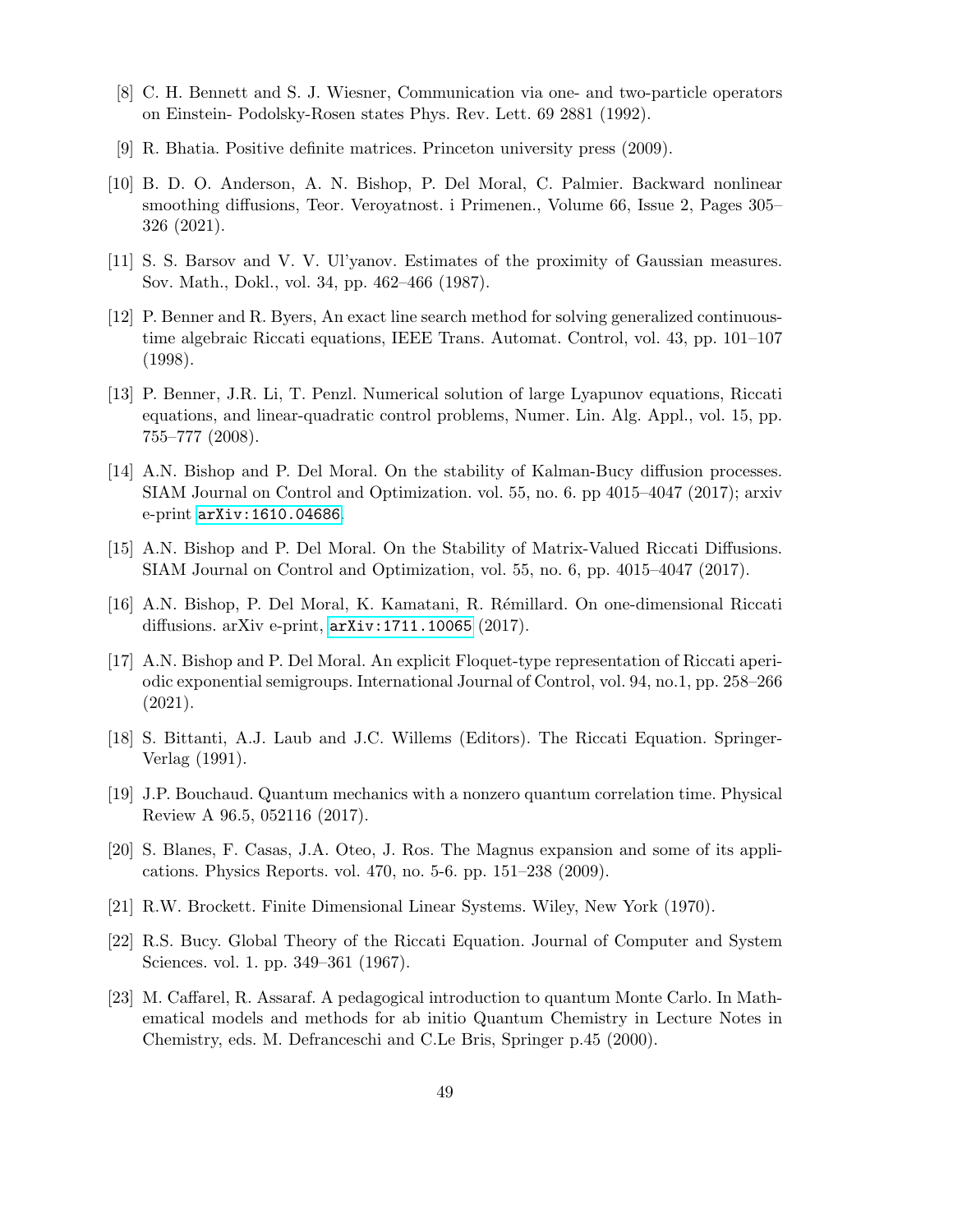- [24] E. Cancès, B. Jourdain, T. Lelièvre. Quantum Monte Carlo simulations of fermions. A mathematical analysis of the fixed-node approximation, Mathematical Models and Methods in Applied Sciences, 16(9), 1403-1440, (2006).
- [25] N. Champagnat, D. Villemonais. Exponential convergence to quasi-stationary distribution and h-process. Probability Theory and Related Fields, vol.164, no.1-2, pp. 243–283 (2016).
- [26] N. Champagnat, D. Villemonais. General criteria for the study of quasi-stationarity. ArXiv preprint arXiv:1712.08092 (2017).
- [27] N. Champagnat, D. Villemonais. Lyapunov criteria for uniform convergence of conditional distributions of absorbed Markov processes. Stochastic Processes and their Applications, vol. 135, pp. 51-74 (2021).
- [28] N. Champagnat, D. Villemonais. Uniform convergence to the Q-process. Electronic Communications in Probability 22 (2017).
- [29] C. Cook Horne. Analyzing the Dynamics of Coupled Quantum Harmonic Oscillators. Diss. Brigham Young University, 2017.
- [30] W.A. Coppel. Dichotomies in Stability Theory. Springer (1978).
- [31] R. Cordero-Soto, E. Suazo, S.K. Suslov. Models of damped oscillators in quantum mechanics. Journal of Physical Mathematics, 1 (2009).
- [32] R. Cordero-Soto, E. Suazo, S.K. Suslov. Quantum integrals of motion for variable quadratic Hamiltonians. Annals of Physics, vol. 325, no. 9, pp. 1884–1912 (2010).
- [33] A.L. Davidova, S. Bordely, Z. Neda. Collective behavior of coupled quantum mechanical oscillators. Studia Universitatis Babes-Bolyai, Physica 60, no. 1 (2015).
- [34] A. S. Davydov, Quantum Mechanics, Pergamon Press, Oxford and New York (1965).
- [35] H. Dekker. Classical and quantum mechanics of the damped harmonic oscillator. Physics Reports vol. 80, no. 1, pp. 1–110 (1981).
- [36] P. Del Moral. Feynman-Kac formulae. Springer, New York, NY (2004).
- [37] P. Del Moral, L. Miclo. A Moran particle system approximation of Feynman-Kac formulae. Stochastic processes and their applications,  $86(2)$ , pp. 193–216 (2000).
- [38] P. Del Moral. Mean field simulation for Monte Carlo integration. CRC press (2013).
- [39] P. Del Moral and L. Miclo. [Branching and interacting particle systems](http://www.math.u-bordeaux1.fr/~delmoral/seminaire.ps) approximations of Feynman-Kac formulae with applications to non-linear filtering. In  $Séminaire de Probabilities, XXXIV, volume 1729, Lecture Notes in Math., pages 1–145.$ Springer, Berlin (2000).
- [40] P. Del Moral, S. Penev. Stochastic Processes: From Applications to Theory. CRC Press, (2017).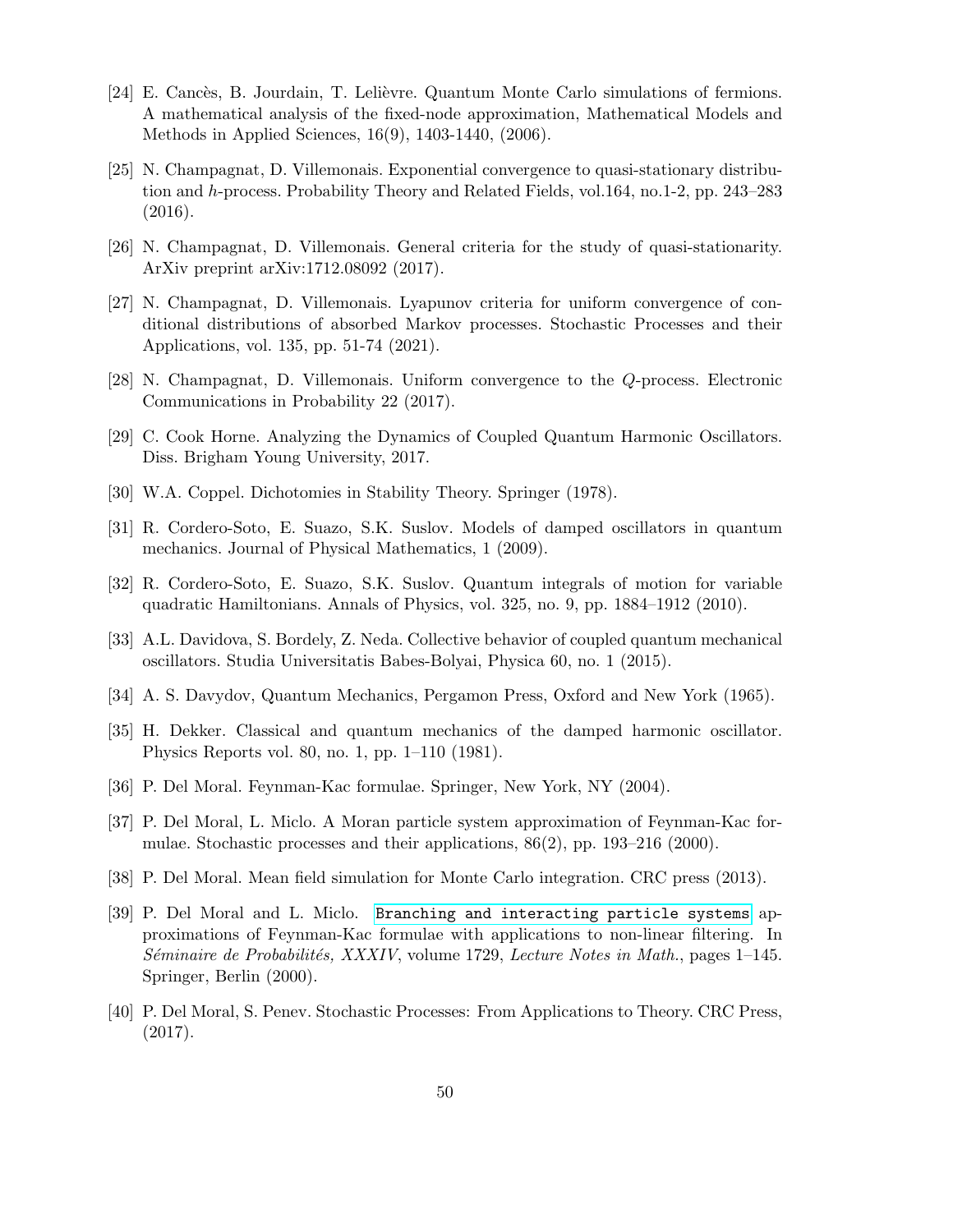- [41] P. Del Moral, L. Miclo. Particle approximations of Lyapunov exponents connected to SchrA˜¶dinger operators and Feynman-Kac semigroups. ESAIM: Probability and Statistics, no. 7, pp. 171–208 (2003).
- [42] P. Del Moral, L. Miclo. On the stability of nonlinear Feynman-Kac semigroups. Annales de la Faculté des sciences de Toulouse: Mathématiques. Vol. 11. No. 2 (2002).
- [43] P. Del Moral, J. Tugaut. On the stability and the uniform propagation of chaos properties of ensemble Kalman-Bucy filters. The Annals of Applied Probability, vol. 28, no. 2, pp. 790–850 (2018).
- [44] P. Del Moral, A. Kurtzmann, J. Tugaut. On the stability and the uniform propagation of chaos of a class of extended ensemble Kalman–Bucy filters. SIAM Journal on Control and Optimization, vol. 55, no. 1, pp. 119–155 (2017).
- [45] M. Delor et al. Directing the path of light-induced electron transfer at a molecular fork using vibrational excitation Nature Chemistry in the press (doi:10.1038/nchem.2793) (2017).
- [46] M. Dimassi and J. Sjöstrand, Spectral Asymptotics in the Semi-Classical Limit, Cambridge U Press (1999).
- [47] A. K. Ekert, Quantum cryptography based on Bell's theorem Phys. Rev. Lett. 67 661 (1991).
- [48] U. Fano. Description of States in Quantum Mechanics by Density Matrix and Operator Techniques Rev. Mod. Phys 29, 7493 (1957).
- [49] G. Evensen. The Ensemble Kalman Filter: theoretical formulation and practical implementation. Ocean Dynamics. vol. 53, no. 4. pp. 343–367 (2003).
- [50] F. Feitzinger, T. Hylla, and E. W. Sachs, Inexact Kleinman-Newton method for Riccati equations, SIAM J. Matrix Anal. Appl., vol. 31, pp. 272–288 (2009).
- [51] R.A. Frazer, W.J. Duncan and A.R. Collar. Elementary Matrices and Some Applications to Dynamics and Differential Equations. Cambridge University Press (1938).
- [52] S. Flugge, Practical Quantum Mechanics, Springer-Verlag, Berlin (1999).
- [53] M. Gelbrich. On a formula for the L2 Wasserstein metric between measures on Euclidean and Hilbert spaces. Mathematische Nachrichten, vol. 147, no. 1, pp. 185–203 (1990).
- [54] A. Grigis and J. Sjöstrand, Microlocal Analysis for Differential Operators, An Introduction. Cam- bridge University Press (1994).
- [55] C.H. Guo, A. J. Laub, On a Newton-like method for solving algebraic Riccati equations, SIAM J. Matrix Anal. Appl., vol. 21, pp. 694–698 (1999).
- [56] N. J. Higham. Functions of Matrices : Theory and Computation, SIAM, Philadelphia, PA (2008).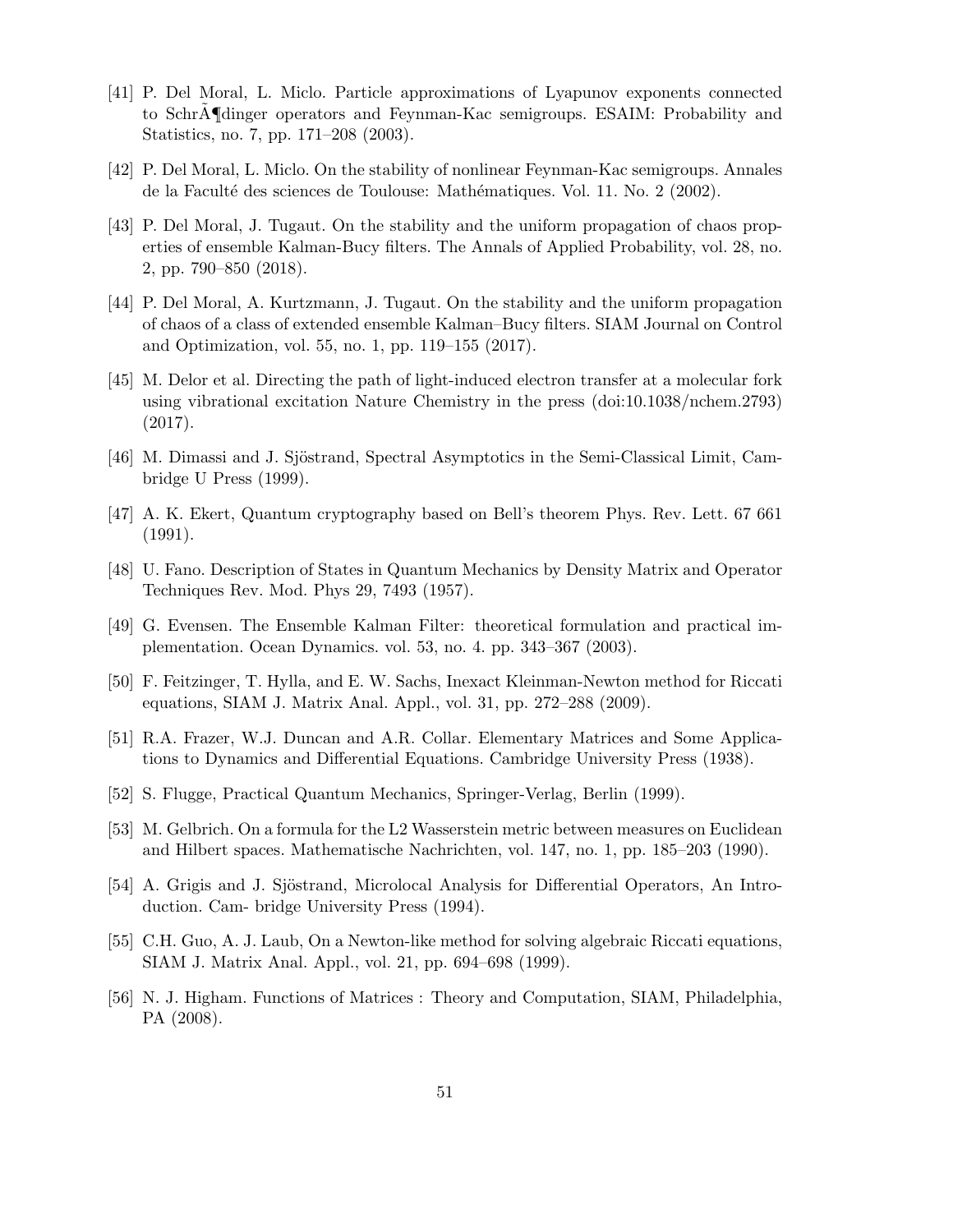- [57] J.B. Hiriart-Urruty and J. Malick A Fresh Variational-Analysis Look at the Positive Semidefinite Matrices World. J. Optim. Theory Appl. no. 153, pp.551–577 (2012) .
- [58] E.L. Ince. Ordinary Differential Equations. Dover, New York (1956).
- [59] M.E.H. Ismail, Z. Ruiming. A review of multivariate orthogonal polynomials. Journal of the Egyptian Mathematical Society, vol. 25, no. 2 pp. 91–110 (2017).
- [60] S. Ikeda, F. Fillaux, Incoherent elastic-neutron-scattering study of the vibrational dynamics and spin-related symmetry of protons in the KHCO3 crystal Phys. Rev. B 59 41344145 (1999).
- [61] V. Ivrii. Microlocal analysis and precise spectral asymptotics. Springer Science & Business Media (2013).
- [62] C. T. Kelley, Iterative Methods for Linear and Nonlinear Equations, Society for Industrial and Applied Mathematics, Philadelphia (1995).
- [63] D. L. Kleinman, On an iterative technique for Riccati equation computations, IEEE Trans. Autom. Control, vol. 13, no. 1, pp. 114–115 (1968).
- [64] L. D. Landau and E. M. Lifshitz. Mechanics. Pergamon Press, Oxford (1976).
- [65] L. D. Landau and E. M. Lifshitz, Quantum Mechanics: Nonrelativistic Theory, Pergamon Press, Oxford (1977).
- [66] P. Lancaster and L. Rodman. Algebraic Riccati Equations. Oxford University Press (1995).
- [67] T. Lelièvre, M. Rousset and G. Stoltz. Free energy computations: A mathematical perspective. Imperial College Press (2010).
- [68] T. Lelièvre, M. Rousset and G. Stoltz. Computation of free energy differences through non-equilibrium stochastic dynamics: the reaction coordinate case, Journal of Computational Physics, 222(2), 624-643, (2007).
- [69] D.N. Makarov. Coupled harmonic oscillators and their quantum entanglement. Physical Review E 97.4, 042203 (2018).
- [70] A.Martinez, An Introduction to Semiclassical and Microlocal Analysis, Springer (2002).
- [71] R.M. McDermott, I. H. Redmount. Coupled classical and quantum oscillators. ArXiv preprint quant-ph/0403184 (2004).
- [72] W. Magnus. On the exponential solution of differential equations for a linear operator. Comm. Pure and Appl. Math. VII (4): 649–673 (1954).
- [73] D. Park. Dynamics of entanglement in three coupled harmonic oscillator system with arbitrary time-dependent frequency and coupling constants. Quantum Information Processing, vol. 18, no.9, pp. 1–23 (2019).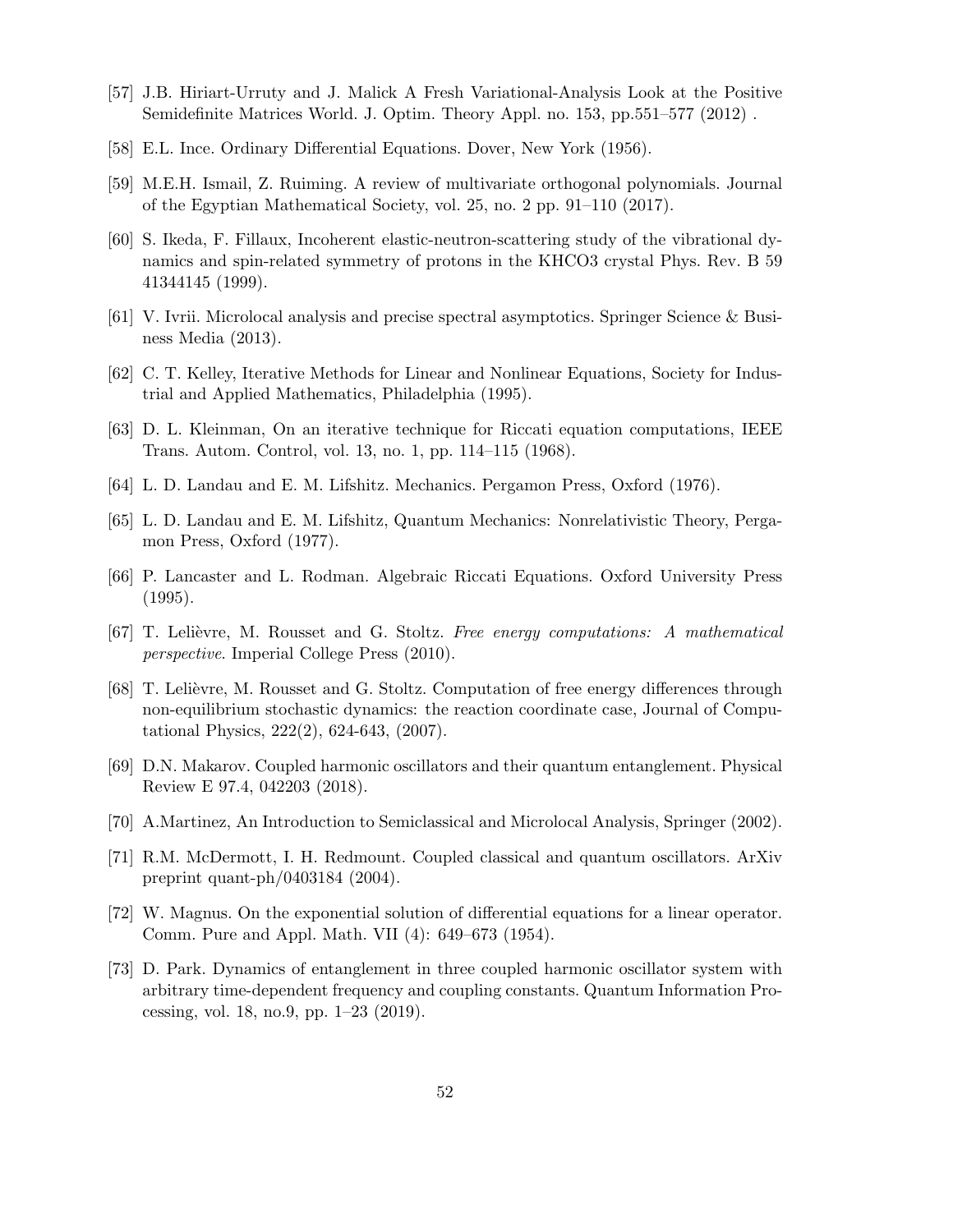- [74] J.P. Paz, A. J. Roncaglia, Dynamics of the entanglement between two oscillators in the same environment. Phys. Rev. Lett. 100 220401 (2008).
- [75] G. Peano. Intégration par séries des équations différentielles linéaires. Mathematische Annalen. vol. 32, no. 3. pp. 450–456 (1888).
- [76] A. Prach, O. Tekinalp, and D.S Bernstein. Infinite-horizon linear-quadratic control by forward propagation of the differential Riccati equation. IEEE Control Systems. vol. 35, no. 2. pp. 78–93 (2015).
- [77] A. Prach. Faux Riccati equation techniques for feedback control of nonlinear and timevarying systems. PhD. Thesis. School of Natural and Applied Sciences. Aerospace Engineering. Middle East Technical University. May 2015.
- [78] W.T. Reid. Riccati Differential Equations. Academic Press, New York (1972).
- [79] E. Romero et al. Quantum coherence in photosynthesis for efficient solar-energy conversion Nature Physics 10 676-682 (2014).
- [80] M. Rousset. On the control of an interacting particle approximation of Schrödinger ground states. SIAM J. Math. Anal., vol. 38, no. 3, pp. 824–844 (2006).
- [81] M. Rousset and G. Stoltz. Equilibrium sampling from non equilibrium dynamics. J. Stat. Phys., vol. 123, no. 6, pp. 1251–1272 (2006).
- [82] A. Halpin et al. Two-dimensional spectroscopy of a molecular dimer unveils the effects of vibronic coupling on exciton coherences Nature Chemistry 6 196201 (2014).
- [83] C.E. Rasmussen, C.K.I. Williams. Gaussian Processes for Machine Learning. Adaptive Computation and Machine Learning. MIT Press, Cambridge, MA (2006).
- [84] L. Samuel, H. Braunstein, J. Kimble, Teleportation of Continuous Quantum Variables.Phys. Rev. Lett. 80 869-872 (1998).
- [85] L. I. Schiff, Quantum Mechanics, third edition, McGraw-Hill, New York (1968).
- [86] J. Sjöstrand. Microlocal analysis for the periodic magnetic Schrödinger equation and related questions. Microlocal analysis and applications. Springer, Berlin, Heidelberg, pp. 237–332 (1991).
- [87] Y. Tao, P. G. Mehta, S. P. Meyn. Feedback particle filter. IEEE transactions on Automatic control, vol. 58, no.10, pp. 2465–2480 (2013).
- [88] Y. Tao, R.S. Laugesen, P.G. Mehta, S.P. Meyn. Multivariable feedback particle filter. Automatica, vol. 71, pp. 10–23 (2016).
- [89] A. Taghvaei, P.G. Mehta. Gain function approximation in the feedback particle filter. In 2016 IEEE 55th Conference on Decision and Control (CDC) (pp. 5446–5452). IEEE (2016).
- [90] A. Taghvaei, P.G. Mehta. An optimal transport formulation of the linear feedback particle filter. 2016 American Control Conference (ACC). IEEE (2016).